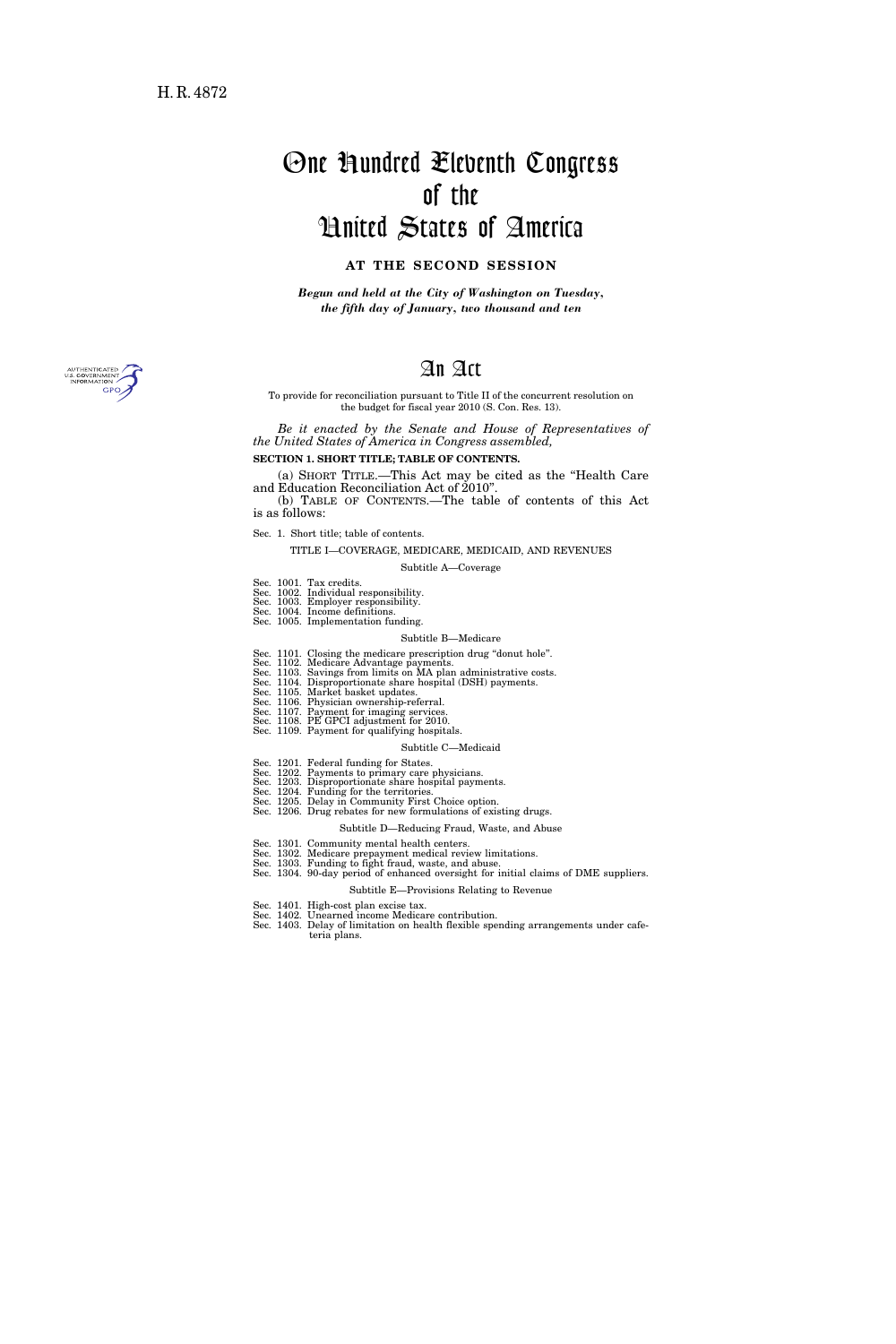- Sec. 1404. Brand name pharmaceuticals.
- Sec. 1405. Excise tax on medical device manufacturers. Sec. 1406. Health insurance providers.
- Sec. 1407. Delay of elimination of deduction for expenses allocable to medicare part
- D subsidy. Sec. 1408. Elimination of unintended application of cellulosic biofuel producer cred-
- it. Sec. 1409. Codification of economic substance doctrine and penalties.
- Sec. 1410. Time for payment of corporate estimated taxes.

#### Subtitle F—Other Provisions

Sec. 1501. Community college and career training grant program.

# TITLE II—EDUCATION AND HEALTH

#### Subtitle A—Education

- Sec. 2001. Short title; references.
	- PART I—INVESTING IN STUDENTS AND FAMILIES
- Sec. 2101. Federal Pell Grants.
- Sec. 2102. College access challenge grant program. Sec. 2103. Investment in historically black colleges and universities and minorityserving institutions.

#### PART II—STUDENT LOAN REFORM

- Sec. 2201. Termination of Federal Family Education Loan appropriations.
- Sec. 2202. Termination of Federal loan insurance program.
- Sec. 2203. Termination of applicable interest rates. Sec. 2204. Termination of Federal payments to reduce student interest costs.
- Sec. 2205. Termination of FFEL PLUS Loans.
- Sec. 2206. Federal Consolidation Loans.
- Sec. 2207. Termination of Unsubsidized Stafford Loans for middle-income borrowers.
- Sec. 2208. Termination of special allowances.
- Sec. 2209. Origination of Direct Loans at institutions outside the United States. Sec. 2210. Conforming amendments.
- Sec. 2211. Terms and conditions of loans.
- Sec. 2212. Contracts; mandatory funds.
- Sec. 2213. Income-based repayment.
	- Subtitle B—Health
- Sec. 2301. Insurance reforms.
- Sec. 2302. Drugs purchased by covered entities. Sec. 2303. Community health centers.

# **TITLE I—COVERAGE, MEDICARE, MEDICAID, AND REVENUES**

# **Subtitle A—Coverage**

# **SEC. 1001. TAX CREDITS.**

(a) PREMIUM TAX CREDITS.—Section 36B of the Internal Revenue Code of 1986, as added by section 1401 of the Patient Protection and Affordable Care Act and amended by section 10105 of such Act, is amended—

 $(1)$  in subsection  $(b)(3)(A)$ —

(A) in clause (i), by striking ''with respect to any taxpayer'' and all that follows up to the end period and inserting: ''for any taxable year shall be the percentage such that the applicable percentage for any taxpayer whose household income is within an income tier specified in the following table shall increase, on a sliding scale in a linear manner, from the initial premium percentage to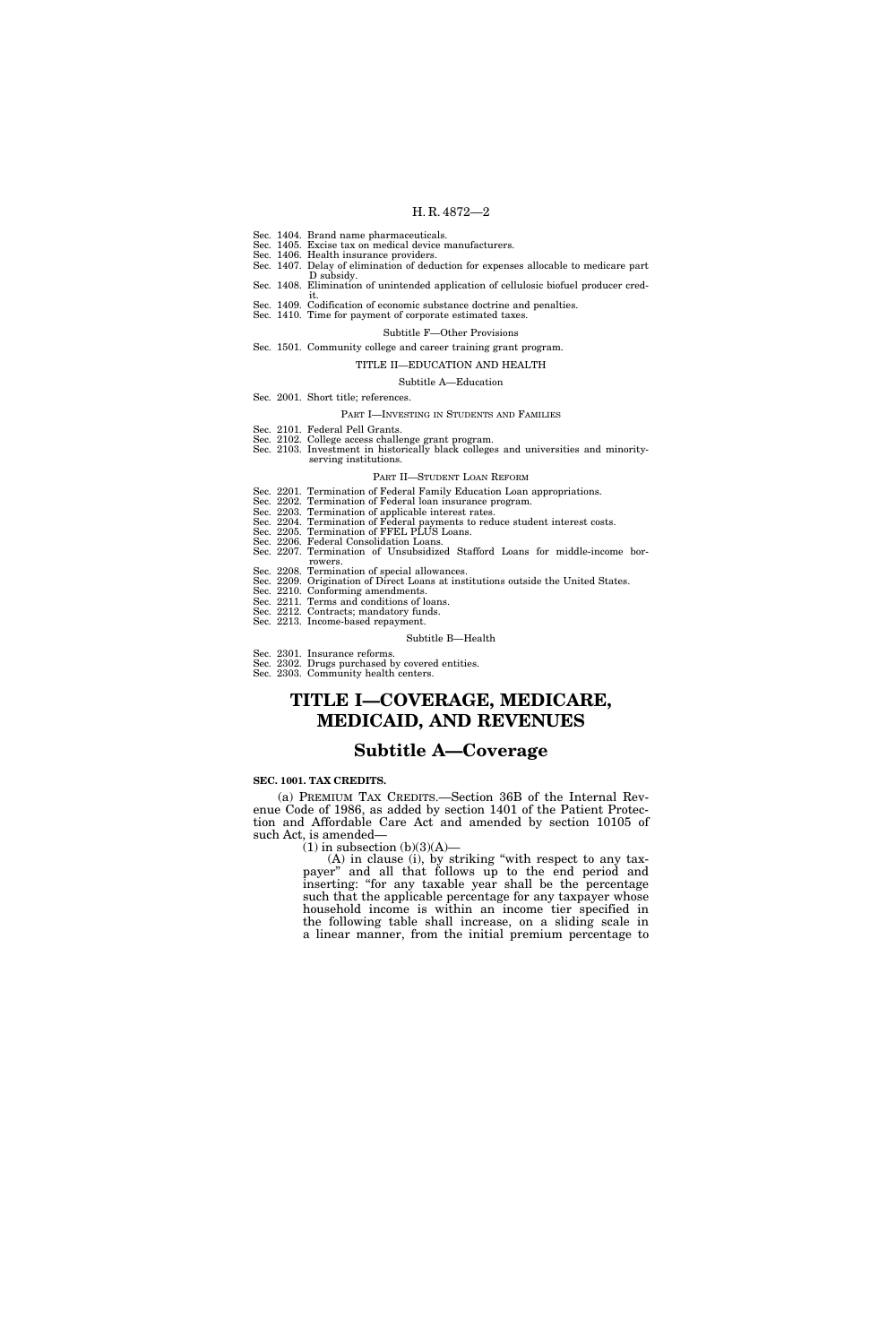the final premium percentage specified in such table for such income tier:

| "In the case of household in-<br>come (expressed as a percent<br>of poverty line) within the fol-<br>lowing income tier: | The initial premium<br>percentage is- | The final premium<br>percentage is- |
|--------------------------------------------------------------------------------------------------------------------------|---------------------------------------|-------------------------------------|
| Up to $133\%$                                                                                                            | 2.0%                                  | $2.0\%$                             |
| 133% up to $150%$                                                                                                        | $3.0\%$                               | $4.0\%$                             |
| 150% up to $200%$                                                                                                        | $4.0\%$                               | $6.3\%$                             |
| $200\%$ up to $250\%$                                                                                                    | $6.3\%$                               | 8.05%                               |
| $250\%$ up to $300\%$                                                                                                    | 8.05%                                 | 9.5%                                |

300% up to 400% 9.5% 9.5%''; and

(B) by striking clauses (ii) and (iii), and inserting the following:

''(ii) INDEXING.—

''(I) IN GENERAL.—Subject to subclause (II), in the case of taxable years beginning in any calendar year after 2014, the initial and final applicable percentages under clause (i) (as in effect for the preceding calendar year after application of this clause) shall be adjusted to reflect the excess of the rate of premium growth for the preceding calendar year over the rate of income growth for the preceding calendar year.

'(II) ADDITIONAL ADJUSTMENT.—Except as provided in subclause (III), in the case of any calendar year after 2018, the percentages described in subclause (I) shall, in addition to the adjustment under subclause (I), be adjusted to reflect the excess (if any) of the rate of premium growth estimated under subclause (I) for the preceding calendar year over the rate of growth in the consumer price index for the preceding calendar year.

''(III) FAILSAFE.—Subclause (II) shall apply for any calendar year only if the aggregate amount of premium tax credits under this section and costsharing reductions under section 1402 of the Patient Protection and Affordable Care Act for the preceding calendar year exceeds an amount equal to 0.504 percent of the gross domestic product for the preceding calendar year.''; and

(2) in subsection  $(c)(2)(C)$ 

(A) by striking "9.8 percent" in clauses  $(i)(II)$  and  $(iv)$ and inserting "9.5 percent"; and

(B) by striking  $\text{``(b)(3)(A)(iii)}\text{''}$  in clause (iv) and inserting  $\degree$ (b)(3)(A)(ii)".

(b) COST SHARING.—Section 1402(c) of the Patient Protection and Affordable Care Act is amended—

 $(1)$  in paragraph  $(1)(B)(i)$ —

 $(A)$  in subclause  $(I)$ , by striking "90" and inserting ''94'';

 $(B)$  in subclause  $(II)$ —

 $(i)$  by striking "80" and inserting "87"; and (ii) by striking "and"; and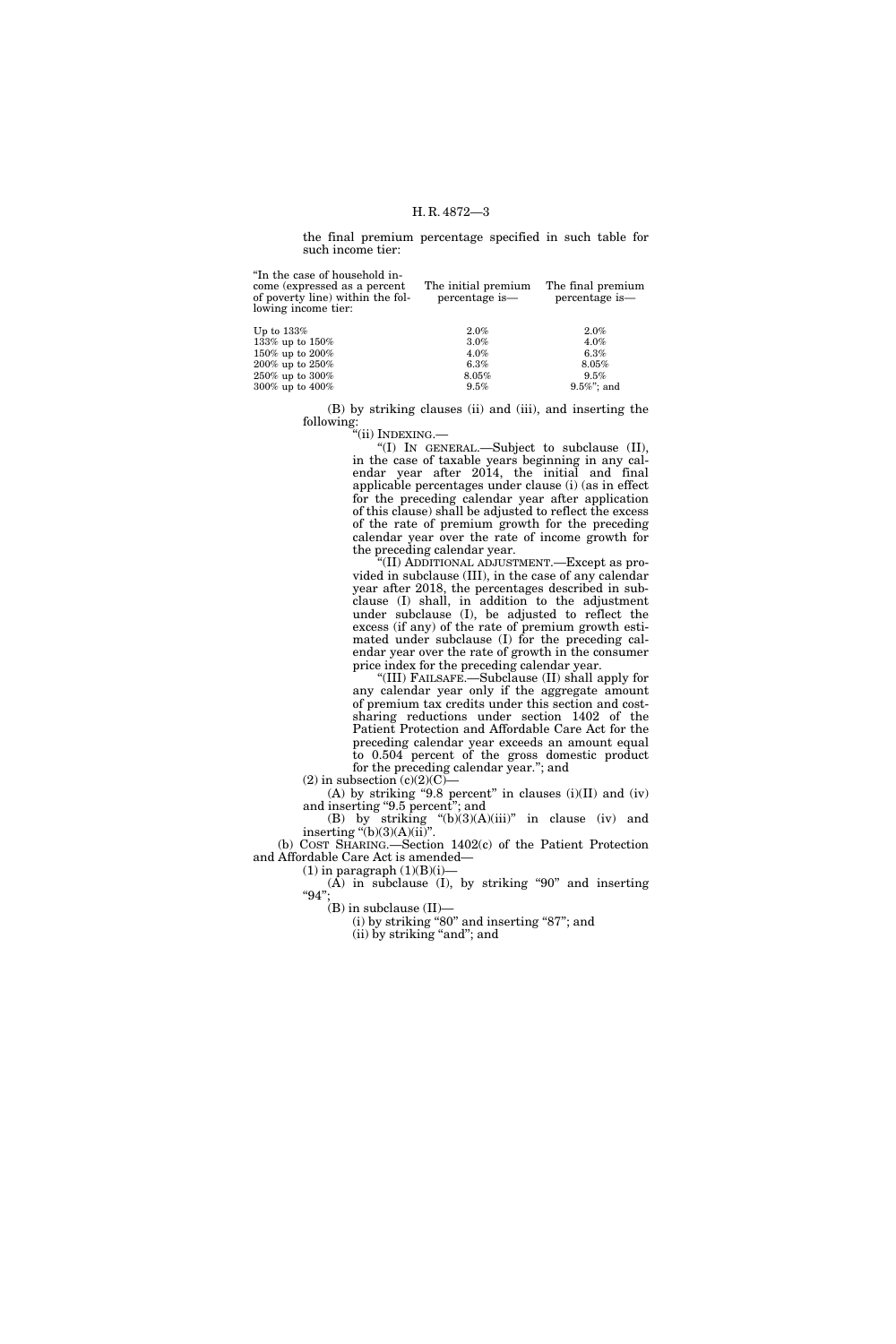(C) by striking subclause (III) and inserting the following:

''(III) 73 percent in the case of an eligible insured whose household income is more than 200 percent but not more than 250 percent of the poverty line for a family of the size involved; and "(IV) 70 percent in the case of an eligible

insured whose household income is more than 250 percent but not more than 400 percent of the poverty line for a family of the size involved.''; and

 $(2)$  in paragraph  $(2)$ –

 $(A)$  in subparagraph  $(A)$ —

(i) by striking ''90'' and inserting ''94''; and

 $(ii)$  by striking "and"; (B) in subparagraph (B)—

(i) by striking "80" and inserting "87"; and

(ii) by striking the period and inserting "; and"; and

(C) by inserting after subparagraph (B) the following new subparagraph:

" $(C)$  in the case of an eligible insured whose household income is more than 200 percent but not more than 250 percent of the poverty line for a family of the size involved, increase the plan's share of the total allowed costs of benefits provided under the plan to 73 percent of such costs.''.

# **SEC. 1002. INDIVIDUAL RESPONSIBILITY.**

(a) AMOUNTS.—Section 5000A(c) of the Internal Revenue Code of 1986, as added by section 1501(b) of the Patient Protection and Affordable Care Act and amended by section 10106 of such Act, is amended—

 $(1)$  in paragraph  $(2)(B)$ —

 $(A)$  in the matter preceding clause (i), by-

(i) inserting ''the excess of'' before ''the taxpayer's household income''; and

(ii) inserting ''for the taxable year over the amount of gross income specified in section 6012(a)(1) with respect to the taxpayer" before "for the taxable year";

 $(B)$  in clause (i), by striking "0.5" and inserting "1.0";  $(C)$  in clause (ii), by striking "1.0" and inserting "2.0";

and (D) in clause (iii), by striking "2.0" and inserting "2.5";

and<br>(2) in paragraph  $(3)$ —

(A) in subparagraph (A), by striking "\$750" and inserting "\$695"; (B) in subparagraph (B), by striking "\$495" and inserting "\$325"; and

 $(C)$  in subparagraph  $(D)$ —

(i) in the matter preceding clause (i), by striking "\$750" and inserting "\$695"; and (ii) in clause (i), by striking "\$750" and inserting "\$695".

(b) THRESHOLD.—Section 5000A of such Code, as so added

and amended, is amended— (1) by striking subsection  $(c)(4)(D)$ ; and

 $(2)$  in subsection  $(e)(2)$ —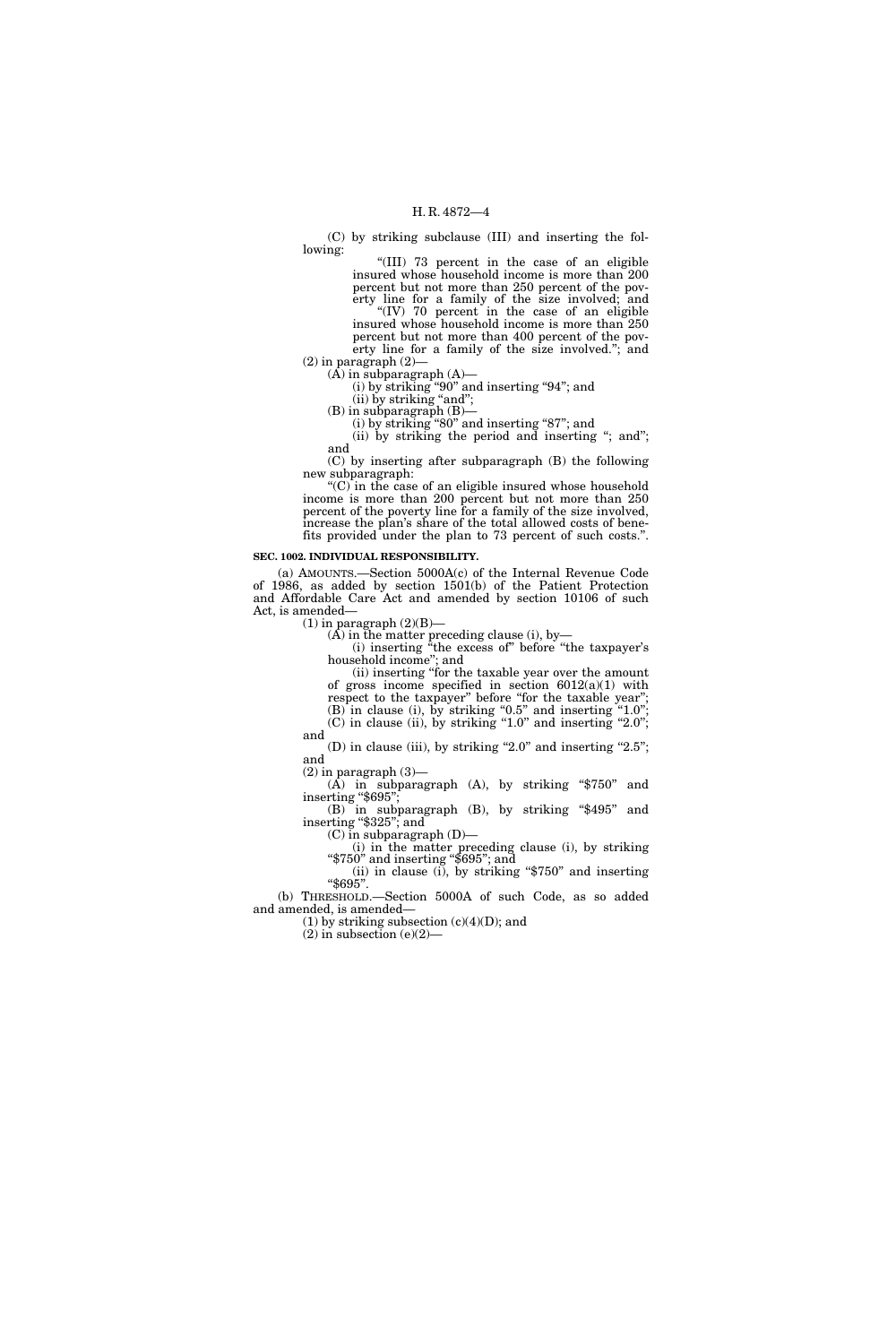(A) by striking ''UNDER 100 PERCENT OF POVERTY LINE'' and inserting ''BELOW FILING THRESHOLD''; and

(B) by striking all that follows ''less than'' and inserting "the amount of gross income specified in section  $6012(a)(1)$ with respect to the taxpayer.''.

#### **SEC. 1003. EMPLOYER RESPONSIBILITY.**

(a) PAYMENT CALCULATION.—Subparagraph (D) of subsection (d)(2) of section 4980H of the Internal Revenue Code of 1986, as added by section 1513 of the Patient Protection and Affordable Care Act and amended by section 10106 of such Act, is amended to read as follows:

''(D) APPLICATION OF EMPLOYER SIZE TO ASSESSABLE PENALTIES.—

''(i) IN GENERAL.—The number of individuals employed by an applicable large employer as full-time employees during any month shall be reduced by 30 solely for purposes of calculating—

''(I) the assessable payment under subsection (a), or

''(II) the overall limitation under subsection  $(b)(2)$ .

''(ii) AGGREGATION.—In the case of persons treated as 1 employer under subparagraph (C)(i), only 1 reduction under subclause (I) or (II) shall be allowed with respect to such persons and such reduction shall be allocated among such persons ratably on the basis of the number of full-time employees employed by each such person.''.

(b) APPLICABLE PAYMENT AMOUNT.—Section 4980H of such Code, as so added and amended, is amended—

(1) in the flush text following subsection  $(c)(1)(B)$ , by striking "400 percent of the applicable payment amount" and inserting "an amount equal to  $\frac{1}{12}$  of \$3,000";

(2) in subsection (d)(1), by striking "\$750" and inserting "\$2,000"; and

(3) in subsection  $(d)(5)(A)$ , in the matter preceding clause (i), by striking "subsection  $(b)(2)$  and  $(d)(1)$ " and inserting "subsection (b) and paragraph  $(1)$ ".

(c) COUNTING PART-TIME WORKERS IN SETTING THE THRESHOLD FOR EMPLOYER RESPONSIBILITY.—Section 4980H(d)(2) of such Code, as so added and amended and as amended by subsection (a), is amended by adding at the end the following new subparagraph:

''(E) FULL-TIME EQUIVALENTS TREATED AS FULL-TIME EMPLOYEES.—Solely for purposes of determining whether an employer is an applicable large employer under this paragraph, an employer shall, in addition to the number of full-time employees for any month otherwise determined, include for such month a number of full-time employees determined by dividing the aggregate number of hours of service of employees who are not full-time employees for the month by  $120$ ."

(d) ELIMINATING WAITING PERIOD ASSESSMENT.—Section 4980H of such Code, as so added and amended and as amended by the preceding subsections, is amended by striking subsection (b) and redesignating subsections (c), (d), and (e) as subsections (b), (c), and (d), respectively.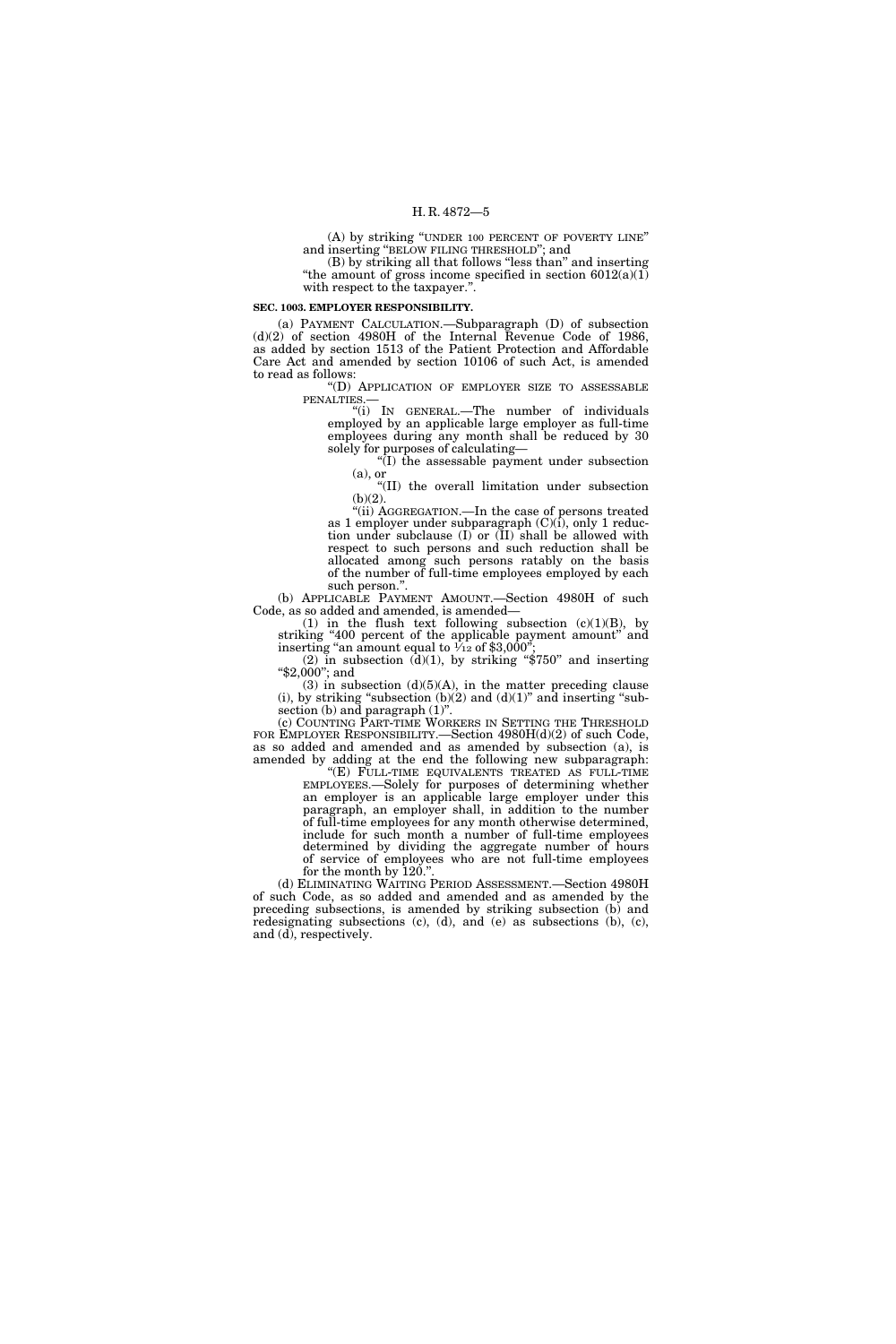# **SEC. 1004. INCOME DEFINITIONS.**

(a) MODIFIED ADJUSTED GROSS INCOME.— (1) IN GENERAL.—The following provisions of the Internal Revenue Code of 1986 are each amended by striking ''modified gross'' each place it appears and inserting ''modified adjusted gross'':

(A) Clauses (i) and (ii) of section  $36B(d)(2)(A)$ , as added by section 1401 of the Patient Protection and Affordable Care Act.

(B) Section  $6103(1)(21)(A)(iv)$ , as added by section 1414 of such Act.

(C) Clauses (i) and (ii) of section 5000A(c)(4), as added by section 1501(b) of such Act.<br>(2) DEFINITION.—

(A) Section  $36B(d)(2)(B)$  of such Code, as so added, is amended to read as follows:

''(B) MODIFIED ADJUSTED GROSS INCOME.—The term 'modified adjusted gross income' means adjusted gross income increased by—

''(i) any amount excluded from gross income under section 911, and

"(ii) any amount of interest received or accrued by the taxpayer during the taxable year which is exempt from tax."

(B) Section 5000A(c)(4)(C) of such Code, as so added, is amended to read as follows:

''(C) MODIFIED ADJUSTED GROSS INCOME.—The term 'modified adjusted gross income' means adjusted gross income increased by—

''(i) any amount excluded from gross income under section 911, and

"(ii) any amount of interest received or accrued by the taxpayer during the taxable year which is exempt from tax.''.

(b) MODIFIED ADJUSTED GROSS INCOME DEFINITION.— (1) MEDICAID.—Section 1902 of the Social Security Act (42 U.S.C. 1396a) is amended by striking ''modified gross income'' each place it appears in the text and headings of the following provisions and inserting ''modified adjusted gross income'':

(A) Paragraph (14) of subsection (e), as added by section 2002(a) of the Patient Protection and Affordable Care Act.

(B) Subsection  $(gg)(4)(A)$ , as added by section 2001(b) of such Act.

(2) CHIP.— (A) STATE PLAN REQUIREMENTS.—Section  $2102(b)(1)(B)(v)$  of the Social Security Act (42 U.S.C.  $1397bb(b)(1)(B)(v)$ , as added by section  $2101(d)(1)$  of the Patient Protection and Affordable Care Act, is amended by striking ''modified gross income'' and inserting ''modified adjusted gross income''.

(B) PLAN ADMINISTRATION.—Section 2107(e)(1)(E) of the Social Security Act  $(42 \text{ U.S.C. } 1397 \text{gg}(e)(1)(E))$ , as added by section 2101(d)(2) of the Patient Protection and Affordable Care Act, is amended by striking ''modified gross income'' and inserting ''modified adjusted gross income''.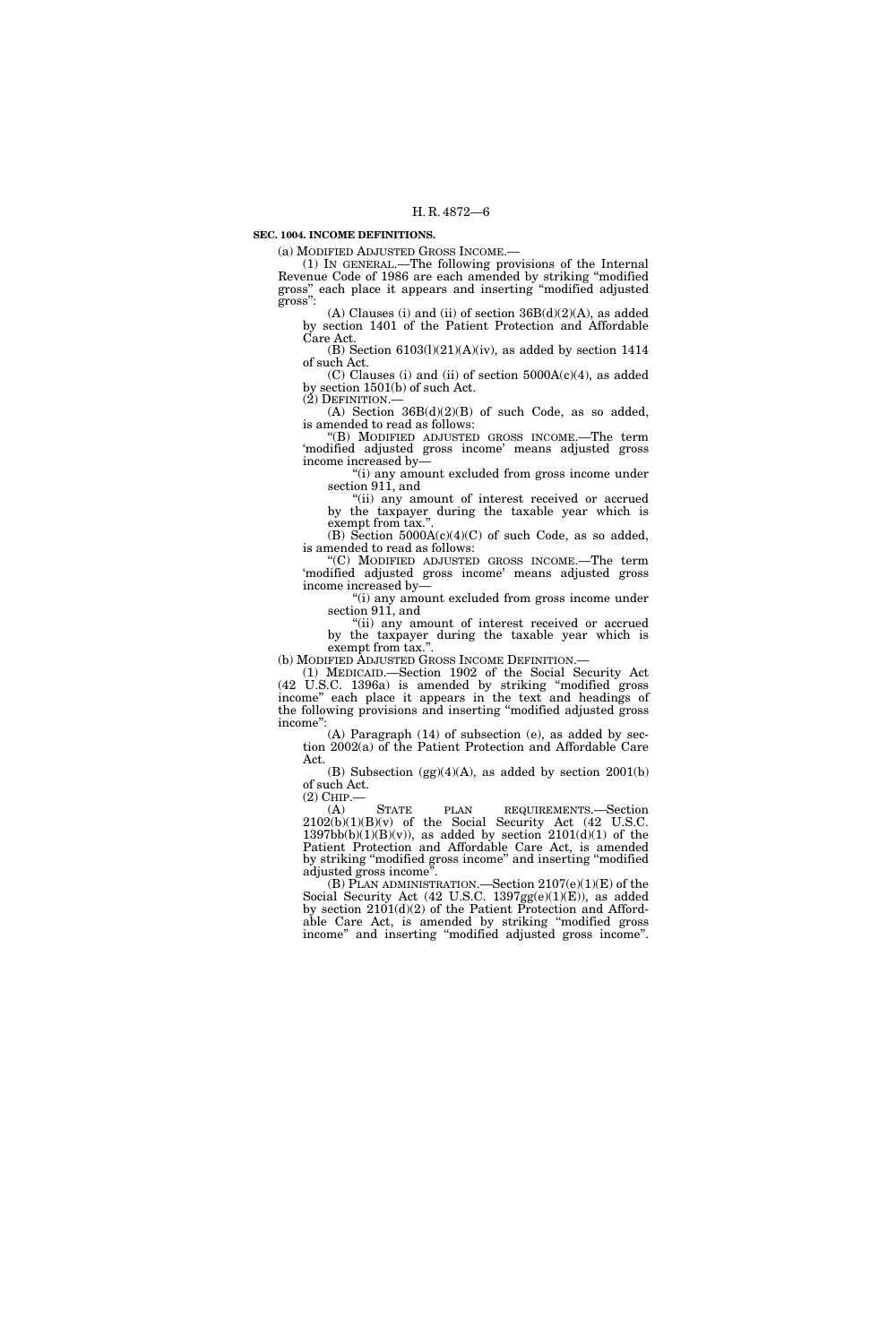(c) NO EXCESS PAYMENTS.—Section 36B(f) of the Internal Revenue Code of 1986, as added by section 1401(a) of the Patient Protection and Affordable Care Act, is amended by adding at the end the following new paragraph:

''(3) INFORMATION REQUIREMENT.—Each Exchange (or any person carrying out 1 or more responsibilities of an Exchange under section  $1311(f)(3)$  or  $1321(c)$  of the Patient Protection and Affordable Care Act) shall provide the following information to the Secretary and to the taxpayer with respect to any health plan provided through the Exchange:

"(A) The level of coverage described in section  $1302(d)$ of the Patient Protection and Affordable Care Act and the period such coverage was in effect.

''(B) The total premium for the coverage without regard to the credit under this section or cost-sharing reductions under section 1402 of such Act.

 $(C)$  The aggregate amount of any advance payment of such credit or reductions under section 1412 of such Act.

''(D) The name, address, and TIN of the primary insured and the name and TIN of each other individual obtaining coverage under the policy.

 $E(E)$  Any information provided to the Exchange, including any change of circumstances, necessary to determine eligibility for, and the amount of, such credit.

''(F) Information necessary to determine whether a taxpayer has received excess advance payments.". (d) ADULT DEPENDENTS.—

(1) EXCLUSION OF AMOUNTS EXPENDED FOR MEDICAL CARE.— The first sentence of section 105(b) of the Internal Revenue Code of 1986 (relating to amounts expended for medical care) is amended—

(A) by striking ''and his dependents'' and inserting "his dependents"; and

 $(B)$  by inserting before the period the following: ", and any child (as defined in section  $152(f)(1)$ ) of the taxpayer who as of the end of the taxable year has not attained age 27''.

 $(2)$  SELF-EMPLOYED HEALTH INSURANCE DEDUCTION. Section 162(l)(1) of such Code is amended to read as follows:

"(1) ALLOWANCE OF DEDUCTION.—In the case of a taxpayer who is an employee within the meaning of section  $401(c)(1)$ , there shall be allowed as a deduction under this section an amount equal to the amount paid during the taxable year for insurance which constitutes medical care for—

''(A) the taxpayer,

"(B) the taxpayer's spouse, "(C) the taxpayer's dependents, and

"(D) any child (as defined in section  $152(f)(1)$ ) of the taxpayer who as of the end of the taxable year has not attained age 27.''.

(3) COVERAGE UNDER SELF-EMPLOYED DEDUCTION.—Section  $162(1)(2)(B)$  of such Code is amended by inserting ", or any dependent, or individual described in subparagraph  $(D)$  of paragraph (1) with respect to," after "spouse of".

(4) SICK AND ACCIDENT BENEFITS PROVIDED TO MEMBERS OF A VOLUNTARY EMPLOYEES' BENEFICIARY ASSOCIATION AND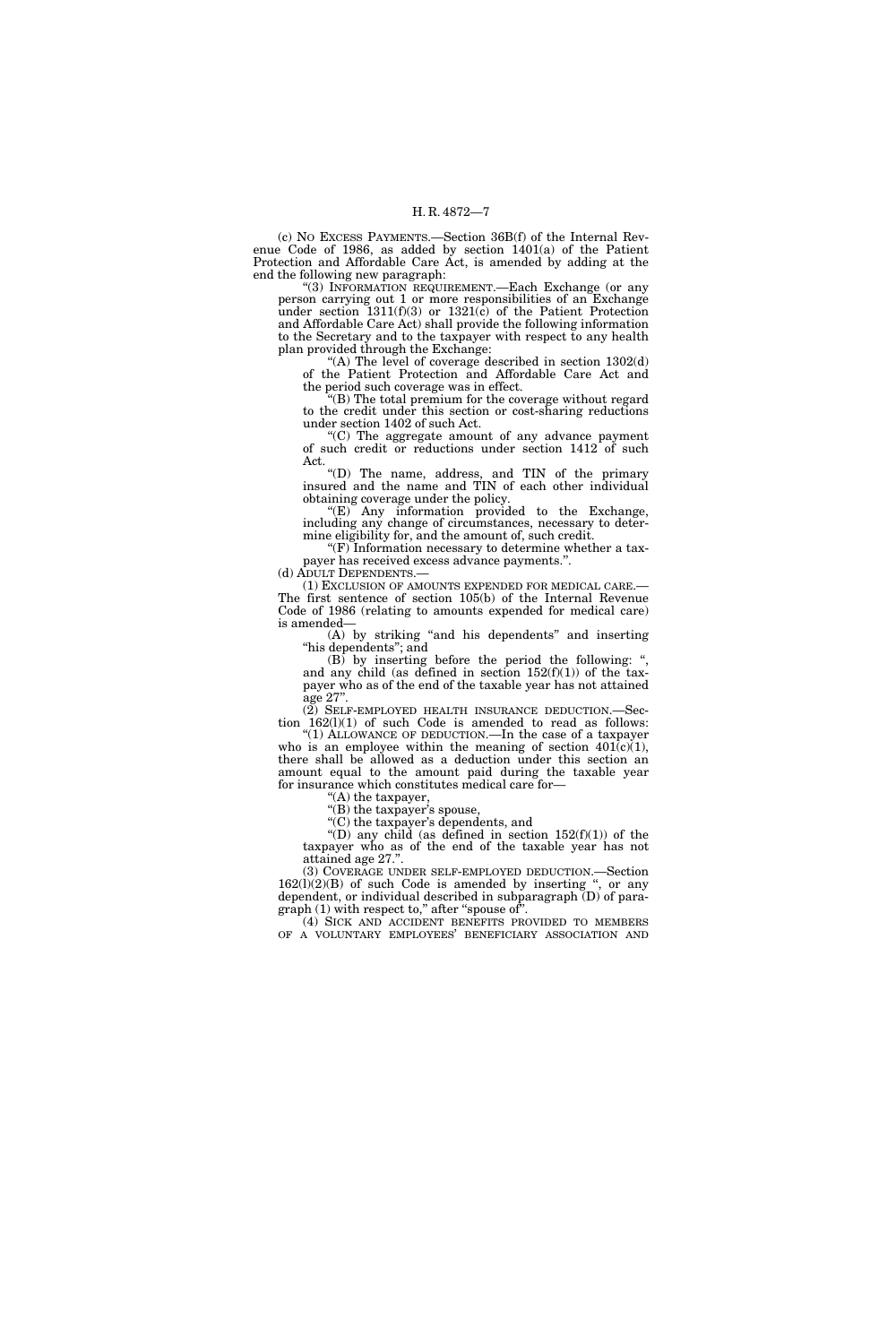THEIR DEPENDENTS.—Section 501(c)(9) of such Code is amended by adding at the end the following new sentence: ''For purposes of providing for the payment of sick and accident benefits to members of such an association and their dependents, the term 'dependent' shall include any individual who is a child (as defined in section  $152(f)(1)$ ) of a member who as of the end of the calendar year has not attained age 27.''.

(5) MEDICAL AND OTHER BENEFITS FOR RETIRED EMPLOYEES.—Section 401(h) of such Code is amended by adding at the end the following: ''For purposes of this subsection, the term 'dependent' shall include any individual who is a child (as defined in section  $152(f)(1)$ ) of a retired employee who as of the end of the calendar year has not attained age  $27.$ "

(e) FIVE PERCENT INCOME DISREGARD FOR CERTAIN INDIVID-UALS.—Section 1902(e)(14) of the Social Security Act (42 U.S.C.  $1396a(e)(14)$ , as amended by subsection (b)(1), is further amended—

(1) in subparagraph (B), by striking ''No type'' and inserting ''Subject to subparagraph (I), no type''; and

(2) by adding at the end the following new subparagraph: ''(I) TREATMENT OF PORTION OF MODIFIED ADJUSTED GROSS INCOME.—For purposes of determining the income eligibility of an individual for medical assistance whose eligibility is determined based on the application of modified adjusted gross income under subparagraph (A), the State shall—

''(i) determine the dollar equivalent of the difference between the upper income limit on eligibility for such an individual (expressed as a percentage of the poverty line) and such upper income limit increased by 5 percentage points; and

''(ii) notwithstanding the requirement in subpara $graph$  (A) with respect to use of modified adjusted gross income, utilize as the applicable income of such individual, in determining such income eligibility, an amount equal to the modified adjusted gross income applicable to such individual reduced by such dollar equivalent amount.''.

#### **SEC. 1005. IMPLEMENTATION FUNDING.**

(a) IN GENERAL.—There is hereby established a Health Insurance Reform Implementation Fund (referred to in this section as the ''Fund'') within the Department of Health and Human Services to carry out the Patient Protection and Affordable Care Act and this Act (and the amendments made by such Acts).

(b) FUNDING.—There is appropriated to the Fund, out of any funds in the Treasury not otherwise appropriated, \$1,000,000,000 for Federal administrative expenses to carry out such Act (and the amendments made by such Acts).

# **Subtitle B—Medicare**

# **SEC. 1101. CLOSING THE MEDICARE PRESCRIPTION DRUG ''DONUT HOLE''.**

(a) COVERAGE GAP REBATE FOR 2010.—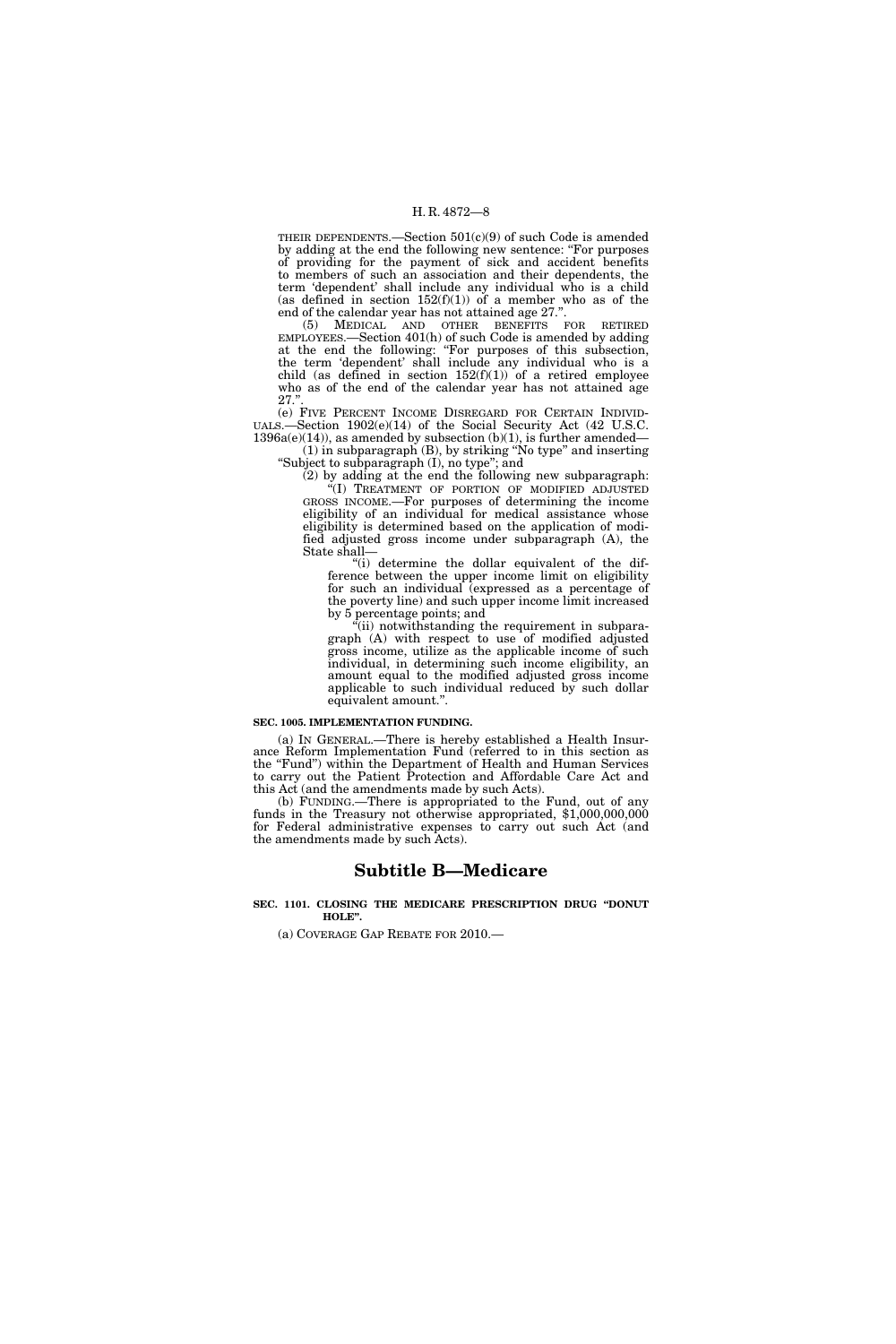(1) IN GENERAL.—Section 1860D–42 of the Social Security Act (42 U.S.C. 1395w–152) is amended by adding at the end the following new subsection:

''(c) COVERAGE GAP REBATE FOR 2010.—

''(1) IN GENERAL.—In the case of an individual described in subparagraphs (A) through (D) of section  $1860D-14A(g)(1)$ who as of the last day of a calendar quarter in 2010 has incurred costs for covered part D drugs so that the individual has exceeded the initial coverage limit under section 1860D– 2(b)(3) for 2010, the Secretary shall provide for payment from the Medicare Prescription Drug Account of \$250 to the individual by not later than the 15th day of the third month following the end of such quarter.

"(2) LIMITATION.—The Secretary shall provide only 1 payment under this subsection with respect to any individual.''.

(2) REPEAL OF PROVISION.—Section 3315 of the Patient Protection and Affordable Care Act (including the amendments made by such section) is repealed, and any provision of law amended or repealed by such sections is hereby restored or revived as if such section had not been enacted into law.

(b) CLOSING THE DONUT HOLE.—Part D of title XVIII of the Social Security Act (42 U.S.C. 1395w–101 et seq.), as amended by section 3301 of the Patient Protection and Affordable Care Act, is further amended—

(1) in section 1860D–43—

(A) in subsection (b), by striking ''July 1, 2010'' and inserting "January 1, 2011"; and

(B) in subsection (c)(2), by striking ''July 1, 2010, and ending on December 31, 2010," and inserting "January 1, 2011, and December 31, 2011,'';

(2) in section 1860D–14A—

(A) in subsection (a)—

(i) by striking ''July 1, 2010'' and inserting ''January 1, 2011''; and (ii) by striking "April 1,  $2010$ " and inserting "180

days after the date of the enactment of this section''; (B) in subsection  $(b)(1)(C)$ —

 $(i)$  in the heading, by striking "2010 AND";

(ii) by striking ''July 1, 2010'' and inserting ''January 1, 2011''; and

(iii) by striking ''May 1, 2010'' and inserting ''not later than 30 days after the date of the establishment of a model agreement under subsection (a)'';

(C) in subsection (c)—

(i) in paragraph  $(1)(A)(iii)$ , by striking "July 1, 2010, and ending on December 31, 2011'' and inserting "January 1, 2011, and ending on December 31,  $2011$ "; and

(ii) in paragraph (2), by striking "2010" and inserting " $2011$ ";

(D) in subsection  $(d)(2)(B)$ , by striking "July 1, 2010, and ending on December 31, 2010'' and inserting ''January 1, 2011, and ending on December 31, 2011''; and

 $(E)$  in subsection  $(g)(1)$ -

(i) in the matter before subparagraph (A), by striking "an applicable drug" and inserting "a covered part D drug'';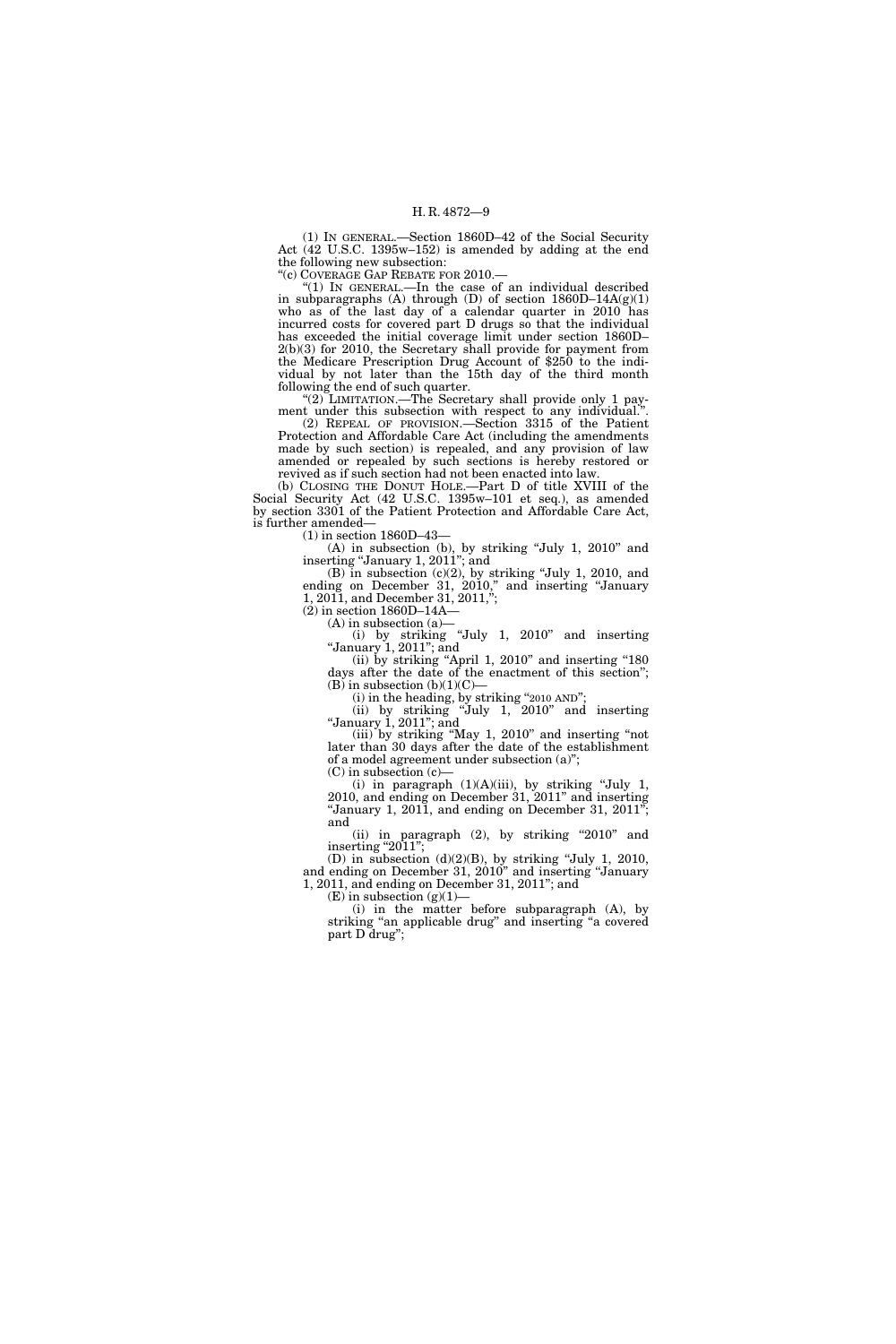(ii) by adding ''and'' at the end of subparagraph  $(C)$ ;

(iii) by striking subparagraph (D); and

(iv) by redesignating subparagraph (E) as subparagraph (D); and

(3) in section 1860D–2(b)—

(A) in paragraph  $(2)(A)$ , by striking "The coverage" and inserting ''Subject to subparagraphs (C) and (D), the coverage'';

(B) in paragraph (2)(B), by striking ''subparagraph  $(A)(ii)$ " and inserting "subparagraphs  $(A)(ii)$ ,  $(C)$ , and  $(D)$ "; (C) by adding at the end of paragraph (2) the following

new subparagraphs: "(C) COVERAGE FOR GENERIC DRUGS IN COVERAGE GAP.—

''(i) IN GENERAL.—Except as provided in paragraph (4), the coverage for an applicable beneficiary (as defined in section  $1860D-14A(g)(1)$  has coinsurance (for costs above the initial coverage limit under paragraph (3) and below the out-of-pocket threshold) for covered part D drugs that are not applicable drugs under section  $1860D-14A(g)(2)$  that is-

''(I) equal to the generic-gap coinsurance percentage (specified in clause (ii)) for the year; or

''(II) actuarially equivalent (using processes and methods established under section 1860D– 11(c)) to an average expected payment of such percentage of such costs for covered part D drugs that are not applicable drugs under section 1860D–  $14A(g)(2)$ .

''(ii) GENERIC-GAP COINSURANCE PERCENTAGE.— The generic-gap coinsurance percentage specified in this clause for—

''(I) 2011 is 93 percent;

''(II) 2012 and each succeeding year before 2020 is the generic-gap coinsurance percentage under this clause for the previous year decreased by 7 percentage points; and

 $\cdot$ <sup>\*</sup>(III) 2020 and each subsequent year is 25 percent.

''(D) COVERAGE FOR APPLICABLE DRUGS IN COVERAGE GAP.—

''(i) IN GENERAL.—Except as provided in paragraph (4), the coverage for an applicable beneficiary (as defined in section  $1860D-14\text{\AA(g)}(1)$  has coinsurance (for costs above the initial coverage limit under paragraph (3) and below the out-of-pocket threshold) for the negotiated price (as defined in section 1860D–  $14A(g)(6)$  of covered part D drugs that are applicable drugs under section 1860D–14A(g)(2) that is—

''(I) equal to the difference between the applicable gap percentage (specified in clause (ii) for the year) and the discount percentage specified in section  $1860D-14A(g)(4)(A)$  for such applicable drugs; or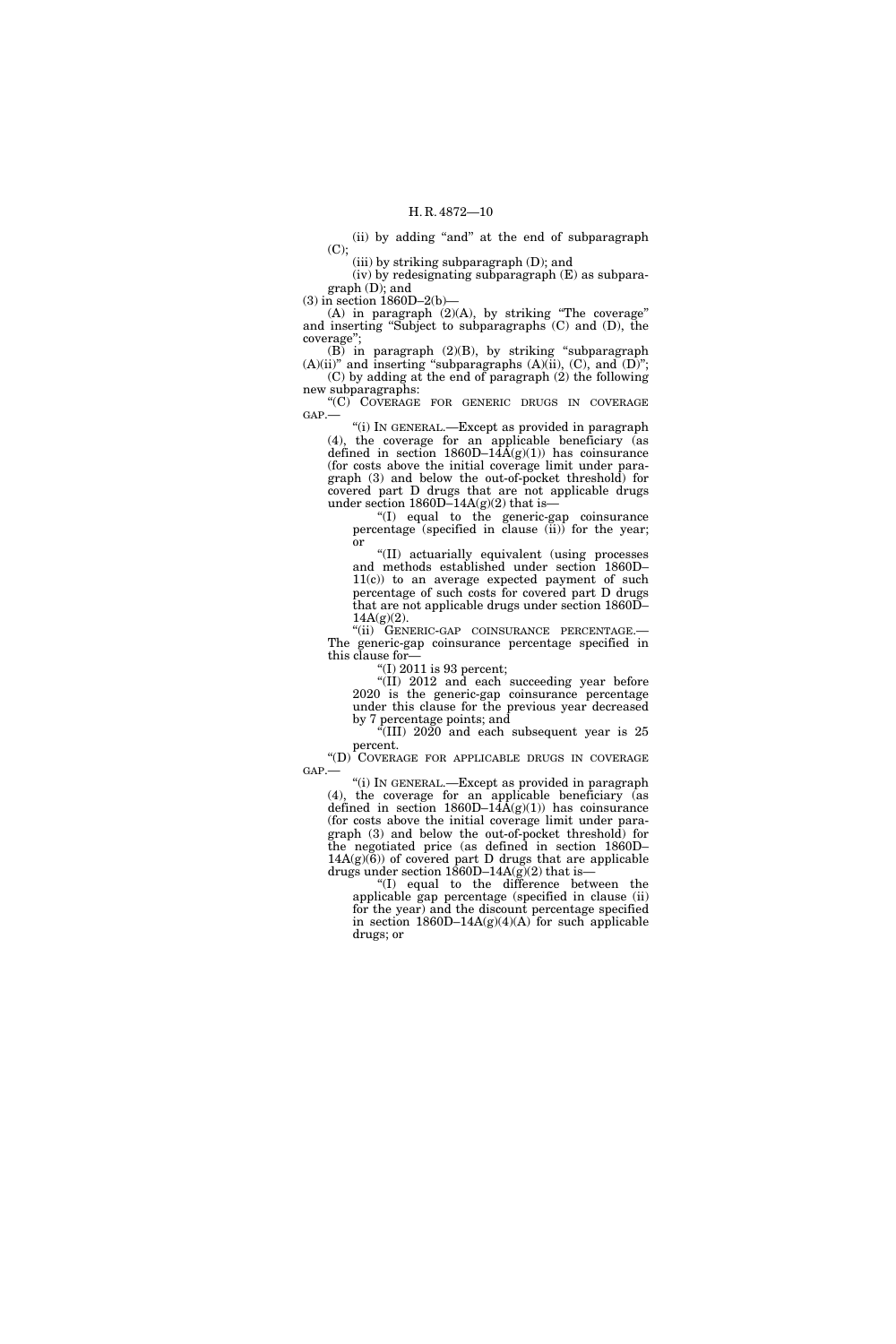''(II) actuarially equivalent (using processes and methods established under section 1860D– 11(c)) to an average expected payment of such percentage of such costs, for covered part D drugs that are applicable drugs under section 1860D–  $14A(g)(2)$ .

''(ii) APPLICABLE GAP PERCENTAGE.—The applicable gap percentage specified in this clause for—

"(I)  $2013$  and 2014 is 97.5 percent; "(II) 2015 and 2016 is 95 percent;

 $\sqrt{\text{III}}$ ) 2017 is 90 percent;

"(IV) 2018 is 85 percent;

"(V)  $2019$  is 80 percent; and

''(VI) 2020 and each subsequent year is 75 percent.'';

(D) in paragraph (3)(A), as restored under subsection  $(a)(2)$ , by striking "paragraph  $(4)$ " and inserting "paragraphs  $(2)(C)$ ,  $(2)(D)$ , and  $(4)$ <sup>"</sup>; and

(E) in paragraph (4)(E), by inserting before the period at the end the following: ", except that incurred costs shall not include the portion of the negotiated price that represents the reduction in coinsurance resulting from the application of paragraph (2)(D)''; and

 $(4)$  in section 1860D–22(a)(2)(A), by inserting before the period at the end the following: '', not taking into account the value of any discount or coverage provided during the gap in prescription drug coverage that occurs between the initial coverage limit under section 1860D–2(b)(3) during the year and the out-of-pocket threshold specified in section 1860D–  $2(b)(4)(B)$ ".

(c) CONFORMING AMENDMENT TO AMP UNDER MEDICAID.—Section  $1927(k)(1)(B)(i)$  of the Social Security Act (42 U.S.C. 1396r–  $8(k)(1)(B)(i)$ , as amended by section  $2503(a)(2)(B)$  of the Patient Protection and Affordable Care Act, is amended—

 $(1)$  by striking "and" at the end of subclause (III);

 $(2)$  by striking the period at the end of subclause  $(IV)$ ; and

(3) by adding at the end the following new subclause: ''(V) discounts provided by manufacturers under section 1860D–14A.''.

(d) REDUCING GROWTH RATE OF OUT-OF-POCKET COST THRESHOLD.—Section 1860D–2(b) of the Social Security Act (42 U.S.C. 1395w–102(b)) is amended—

 $(1)$  in paragraph  $(4)(B)(i)$ —

 $(\overrightarrow{A})$  in subclause  $(I)$ , by striking "or" at the end;

(B) by redesignating subclause (II) as subclause (VI);

and (C) by inserting after subclause (I) the following new subclauses:

''(II) for each of years 2007 through 2013, is equal to the amount specified in this subparagraph for the previous year, increased by the annual percentage increase described in paragraph (6) for the year involved;

''(III) for 2014 and 2015, is equal to the amount specified in this subparagraph for the previous year, increased by the annual percentage increase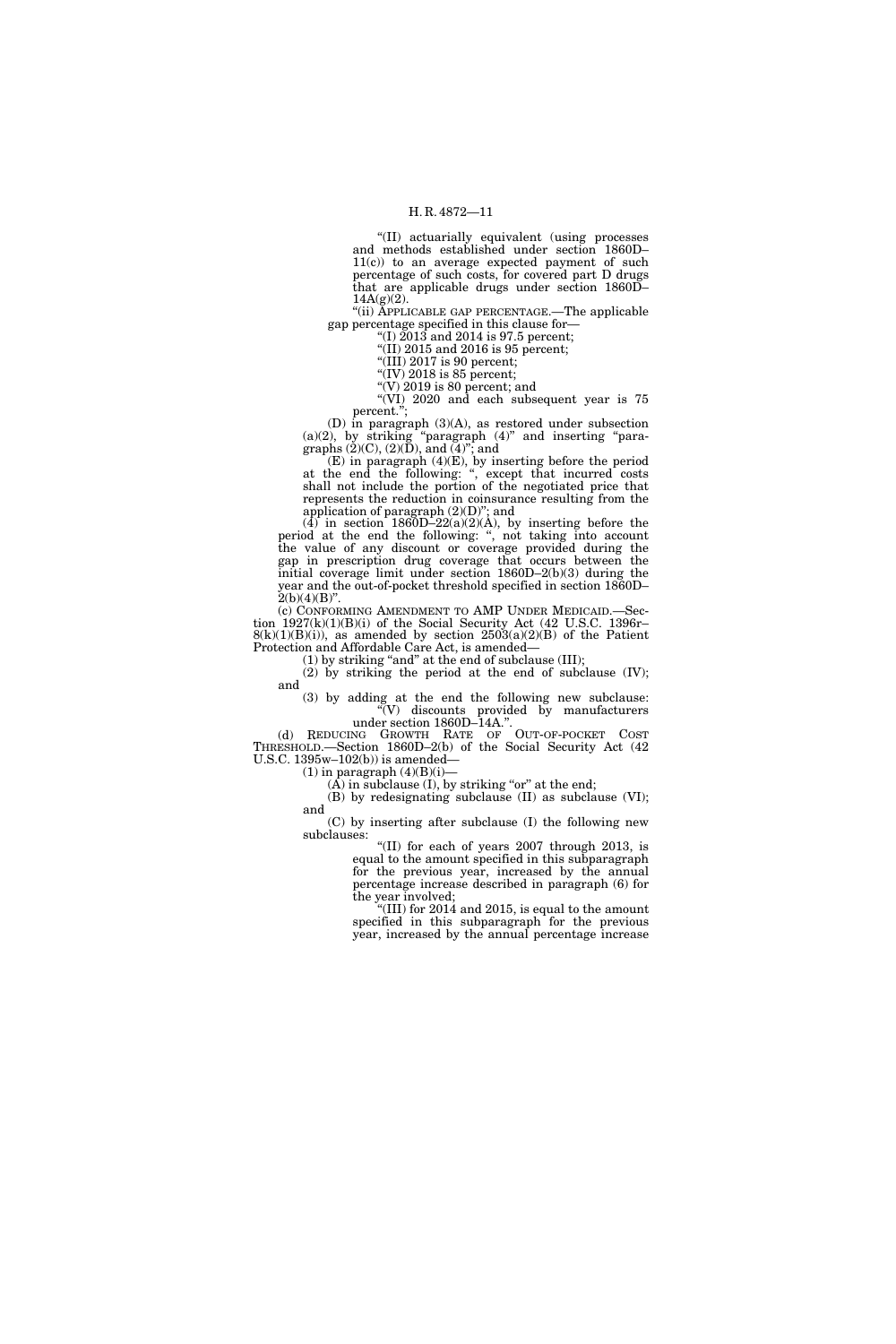described in paragraph (6) for the year involved, minus 0.25 percentage point;

''(IV) for each of years 2016 through 2019, is equal to the amount specified in this subparagraph for the previous year, increased by the lesser  $of$ — $n$ 

''(aa) the annual percentage increase described in paragraph (7) for the year involved, plus 2 percentage points; or

''(bb) the annual percentage increase described in paragraph (6) for the year;

"(V) for  $2020$ , is equal to the amount that would have been applied under this subparagraph for 2020 if the amendments made by section 1101(d)(1) of the Health Care and Education Reconciliation Act of 2010 had not been enacted; or''; and

(2) by adding at the end the following new paragraph: ''(7) ADDITIONAL ANNUAL PERCENTAGE INCREASE.—The annual percentage increase specified in this paragraph for a year is equal to the annual percentage increase in the consumer price index for all urban consumers (United States city average) for the 12-month period ending in July of the previous year.''.

# **SEC. 1102. MEDICARE ADVANTAGE PAYMENTS.**

(a) REPEAL.—Effective as if included in the enactment of the Patient Protection and Affordable Care Act, sections 3201 and 3203 of such Act (and the amendments made by such sections) are repealed.

(b) PHASE-IN OF MODIFIED BENCHMARKS.—Section 1853 of the Social Security Act (42 U.S.C. 1395w–23) is amended—

(1) in subsection  $(j)(1)(A)$ , by striking "(or, beginning with  $2007$ ,  $\frac{1}{12}$  of the applicable amount determined under subsection  $(k)(1)$ ) for the area for the year" and inserting "for the area for the year (or, for 2007, 2008, 2009, and 2010,  $\frac{1}{12}$  of the applicable amount determined under subsection  $(k)(1)$  for the area for the year; for 2011,  $\frac{1}{12}$  of the applicable amount determined under subsection  $(k)(1)$  for the area for 2010; and, beginning with 2012,  $\frac{1}{12}$  of the blended benchmark amount determined under subsection  $(n)(1)$  for the area for the year)"; and (2) by adding at the end the following new subsection: "(n) DETERMINATION OF BLENDED BENCHMARK AMOUNT.-

''(1) IN GENERAL.—For purposes of subsection (j), subject to paragraphs  $(3)$ ,  $(4)$ , and  $(5)$ , the term 'blended benchmark amount' means for an area—

''(A) for 2012 the sum of—

"(i)  $\frac{1}{2}$  of the applicable amount for the area and year; and

"(ii)  $\frac{1}{2}$  of the amount specified in paragraph (2)(A) for the area and year; and

''(B) for a subsequent year the amount specified in paragraph (2)(A) for the area and year.

''(2) SPECIFIED AMOUNT.—

''(A) IN GENERAL.—The amount specified in this subparagraph for an area and year is the product of— ''(i) the base payment amount specified in subpara-

graph (E) for the area and year adjusted to take into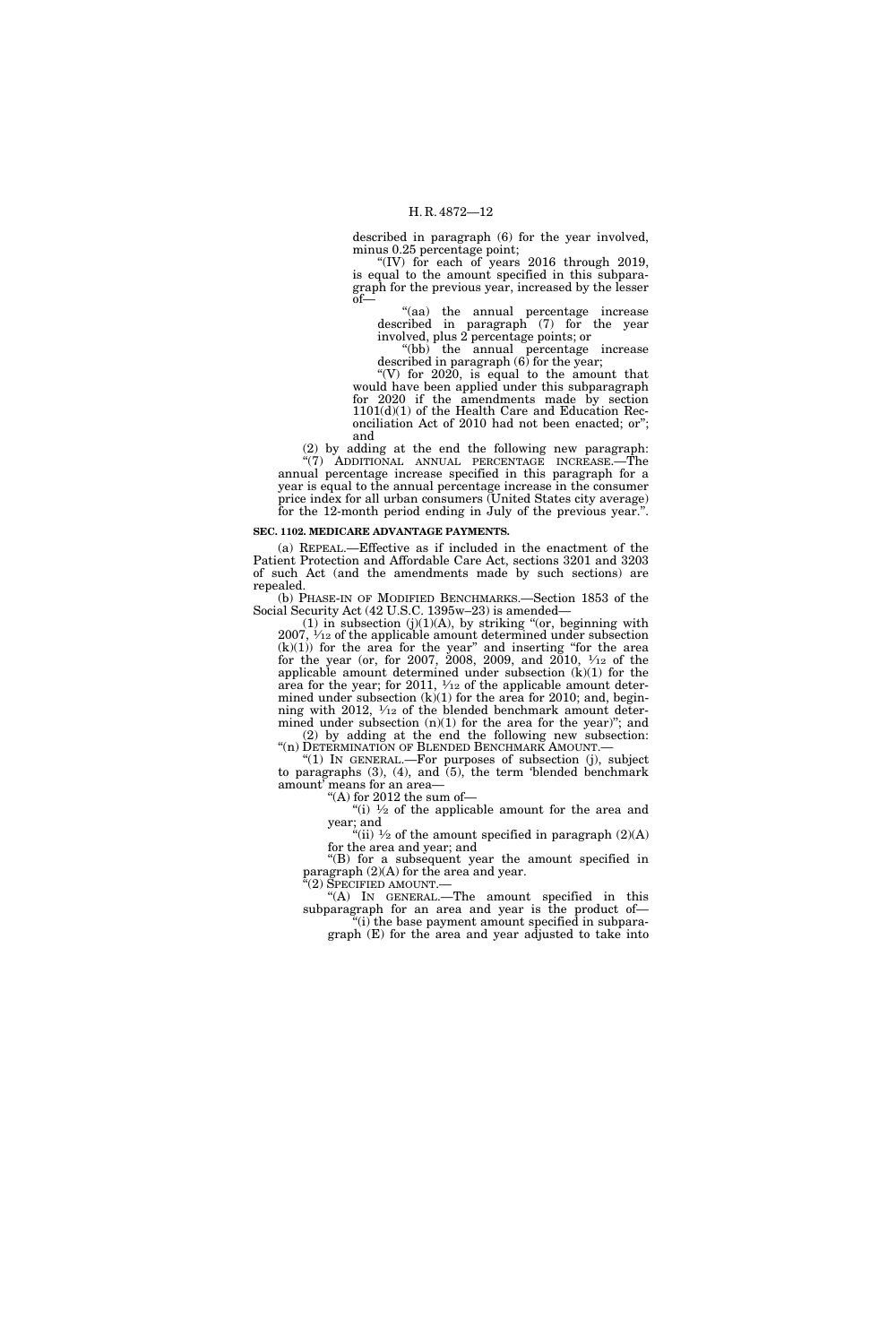account the phase-out in the indirect costs of medical education from capitation rates described in subsection  $(k)(4)$ ; and

''(ii) the applicable percentage for the area for the year specified under subparagraph (B).

''(B) APPLICABLE PERCENTAGE.—Subject to subparagraph (D), the applicable percentage specified in this subparagraph for an area for a year in the case of an area that is ranked—

''(i) in the highest quartile under subparagraph (C) for the previous year is 95 percent;

"(ii) in the second highest quartile under such subparagraph for the previous year is 100 percent; "(iii) in the third highest quartile under such subparagraph for the previous year is 107.5 percent; or

" $(iv)$  in the lowest quartile under such subparagraph for the previous year is 115 percent.

''(C) PERIODIC RANKING.—For purposes of this paragraph in the case of an area located—

''(i) in 1 of the 50 States or the District of Columbia, the Secretary shall rank such area in each year specified under subsection  $(c)(1)(D)(ii)$  based upon the level of the amount specified in subparagraph  $(A)(i)$ for such areas; or

"(ii) in a territory, the Secretary shall rank such areas in each such year based upon the level of the amount specified in subparagraph  $(A)(i)$  for such area relative to quartile rankings computed under clause (i).

''(D) 1-YEAR TRANSITION FOR CHANGES IN APPLICABLE PERCENTAGE.—If, for a year after 2012, there is a change in the quartile in which an area is ranked compared to the previous year, the applicable percentage for the area in the year shall be the average of—

"(i) the applicable percentage for the area for the previous year; and

"(ii) the applicable percentage that would otherwise apply for the area for the year.

''(E) BASE PAYMENT AMOUNT.—Subject to subparagraph (F), the base payment amount specified in this subparagraph—

"(i) for 2012 is the amount specified in subsection  $(c)(1)(D)$  for the area for the year; or

"(ii) for a subsequent year that-

''(I) is not specified under subsection  $(c)(1)(D)(ii)$ , is the base amount specified in this subparagraph for the area for the previous year, increased by the national per capita MA growth percentage, described in subsection (c)(6) for that succeeding year, but not taking into account any adjustment under subparagraph (C) of such subsection for a year before 2004; and

"(II) is specified under subsection  $(c)(1)(D)(ii)$ , is the amount specified in subsection  $(c)(1)(D)$  for the area for the year.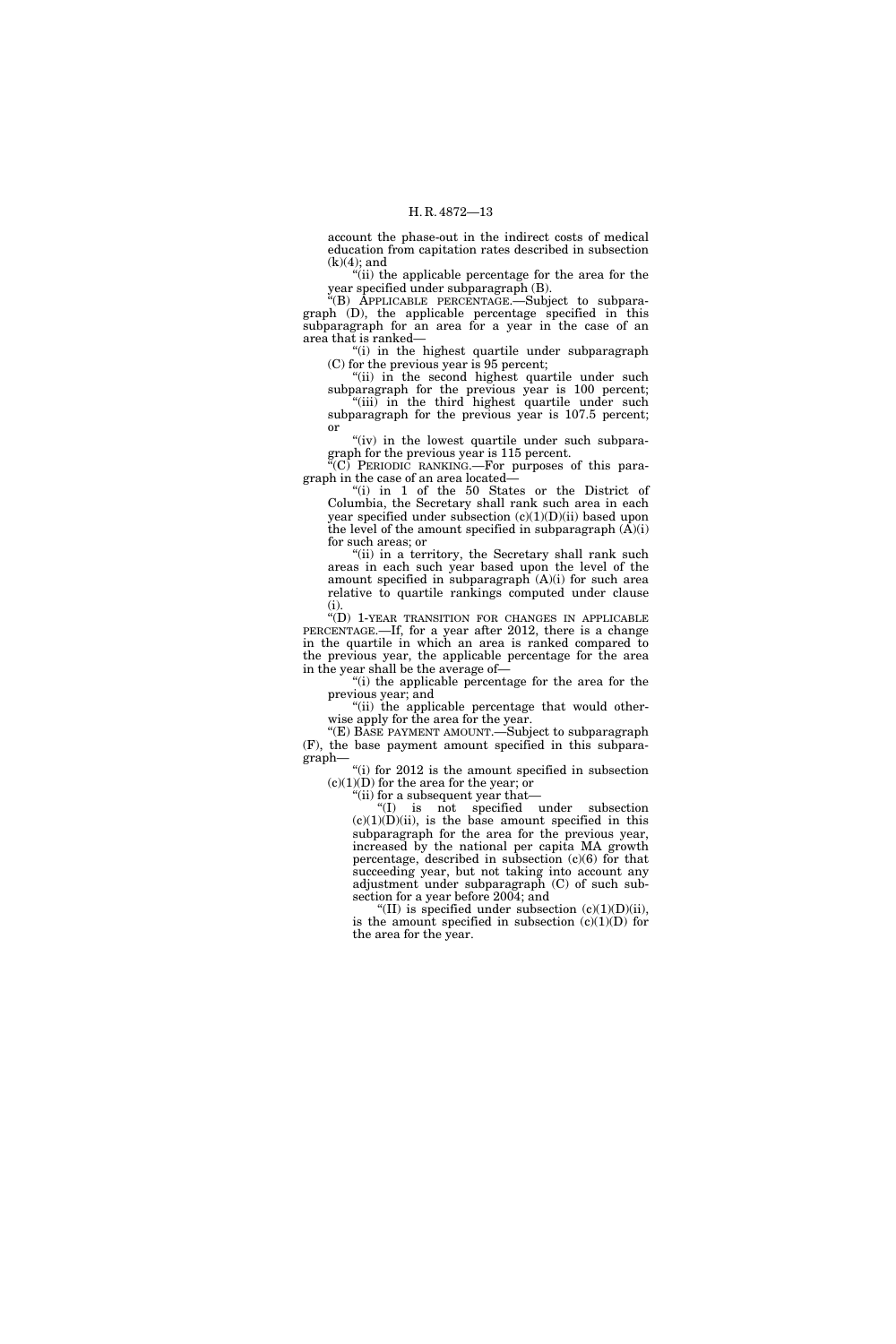''(F) APPLICATION OF INDIRECT MEDICAL EDUCATION PHASE-OUT.—The base payment amount specified in subparagraph (E) for a year shall be adjusted in the same manner under paragraph (4) of subsection (k) as the applicable amount is adjusted under such subsection. ''(3) ALTERNATIVE PHASE-INS.—

"(A) 4-YEAR PHASE-IN FOR CERTAIN AREAS.—If the difference between the applicable amount (as defined in subsection (k)) for an area for 2010 and the projected 2010 benchmark amount (as defined in subparagraph (C)) for the area is at least \$30 but less than \$50, the blended benchmark amount for the area is—

''(i) for 2012 the sum of—

"(I)  $\frac{3}{4}$  of the applicable amount for the area and year; and

"(II)  $\frac{1}{4}$  of the amount specified in paragraph (2)(A) for the area and year;

"(ii) for 2013 the sum of-

"(I)  $\frac{1}{2}$  of the applicable amount for the area and year; and

"(II)  $\frac{1}{2}$  of the amount specified in paragraph (2)(A) for the area and year;

"(iii) for 2014 the sum of-

"(I)  $\frac{1}{4}$  of the applicable amount for the area and year; and

 $\sqrt[3]{(II)}$   $\frac{3}{4}$  of the amount specified in paragraph (2)(A) for the area and year; and "(iv) for a subsequent year the amount specified

in paragraph (2)(A) for the area and year.

" $(B)$  6-YEAR PHASE-IN FOR CERTAIN AREAS.—If the difference between the applicable amount (as defined in subsection (k)) for an area for 2010 and the projected 2010 benchmark amount (as defined in subparagraph (C)) for the area is at least \$50, the blended benchmark amount for the area is—

''(i) for 2012 the sum of—

"(I)  $\frac{5}{6}$  of the applicable amount for the area and year; and "(II)  $\frac{1}{6}$  of the amount specified in paragraph

(2)(A) for the area and year; ''(ii) for 2013 the sum of—

"(I)  $\frac{2}{3}$  of the applicable amount for the area and year; and

"(II)  $\frac{1}{3}$  of the amount specified in paragraph (2)(A) for the area and year; "(iii) for 2014 the sum of-

"(I)  $\frac{1}{2}$  of the applicable amount for the area and year; and

"(II)  $\frac{1}{2}$  of the amount specified in paragraph (2)(A) for the area and year; "(iv) for 2015 the sum of-

"(I)  $\frac{1}{3}$  of the applicable amount for the area and year; and

"(II)  $\frac{2}{3}$  of the amount specified in paragraph (2)(A) for the area and year; and

 $\mathrm{``(v)}$  for 2016 the sum of—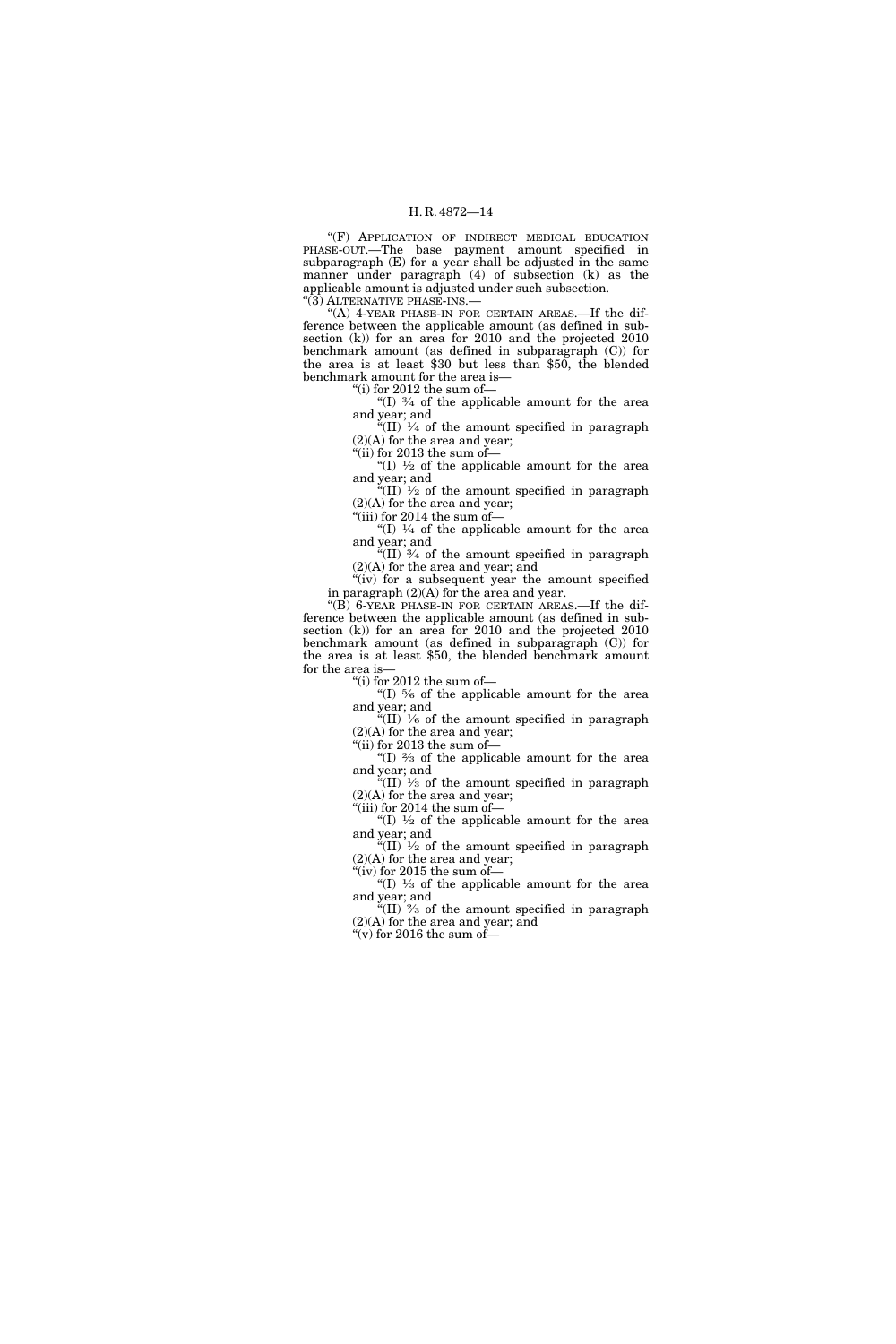"(I)  $\frac{1}{6}$  of the applicable amount for the area and year; and

"(II)  $\frac{5}{6}$  of the amount specified in paragraph  $(2)(A)$  for the area and year; and

"(vi) for a subsequent year the amount specified in paragraph (2)(A) for the area and year.

''(C) PROJECTED 2010 BENCHMARK AMOUNT.—The projected 2010 benchmark amount described in this subparagraph for an area is equal to the sum of—

"(i)  $\frac{1}{2}$  of the applicable amount (as defined in subsection (k)) for the area for 2010; and

"(ii)  $\frac{1}{2}$  of the amount specified in paragraph (2)(A) for the area for 2010 but determined as if there were substituted for the applicable percentage specified in clause (ii) of such paragraph the sum of—

''(I) the applicable percent that would be specified under subparagraph (B) of paragraph (2) (determined without regard to subparagraph (D) of such paragraph) for the area for 2010 if any reference in such paragraph to 'the previous year' were deemed a reference to 2010; and

''(II) the applicable percentage increase that would apply to a qualifying plan in the area under subsection (o) as if any reference in such subsection to 2012 were deemed a reference to 2010 and as if the determination of a qualifying county under paragraph  $(3)(B)$  of such subsection were made for 2010.

"(4) CAP ON BENCHMARK AMOUNT. - In no case shall the blended benchmark amount for an area for a year (determined taking into account subsection (o)) be greater than the applicable amount that would (but for the application of this subsection) be determined under subsection  $(k)(1)$  for the area for the year.

''(5) NON-APPLICATION TO PACE PLANS.—This subsection shall not apply to payments to a PACE program under section 1894.''.

(c) APPLICABLE PERCENTAGE QUALITY INCREASES.—Section 1853 of such Act (42 U.S.C. 1395w–23), as amended by subsection (b), is amended—

(1) in subsection (j), by inserting ''subject to subsection (o),'' after ''For purposes of this part,'';

(2) in subsection  $(n)(2)(B)$ , as added by subsection (b), by inserting ", subject to subsection (o)" after "as follows"; and (3) by adding at the end the following new subsection: ''(o) APPLICABLE PERCENTAGE QUALITY INCREASES.—

''(1) IN GENERAL.—Subject to the succeeding paragraphs, in the case of a qualifying plan with respect to a year beginning with 2012, the applicable percentage under subsection (n)(2)(B) shall be increased on a plan or contract level, as determined by the Secretary—

"(A) for 2012, by 1.5 percentage points;

''(B) for 2013, by 3.0 percentage points; and

"(C) for 2014 or a subsequent year, by  $5.0$  percentage points.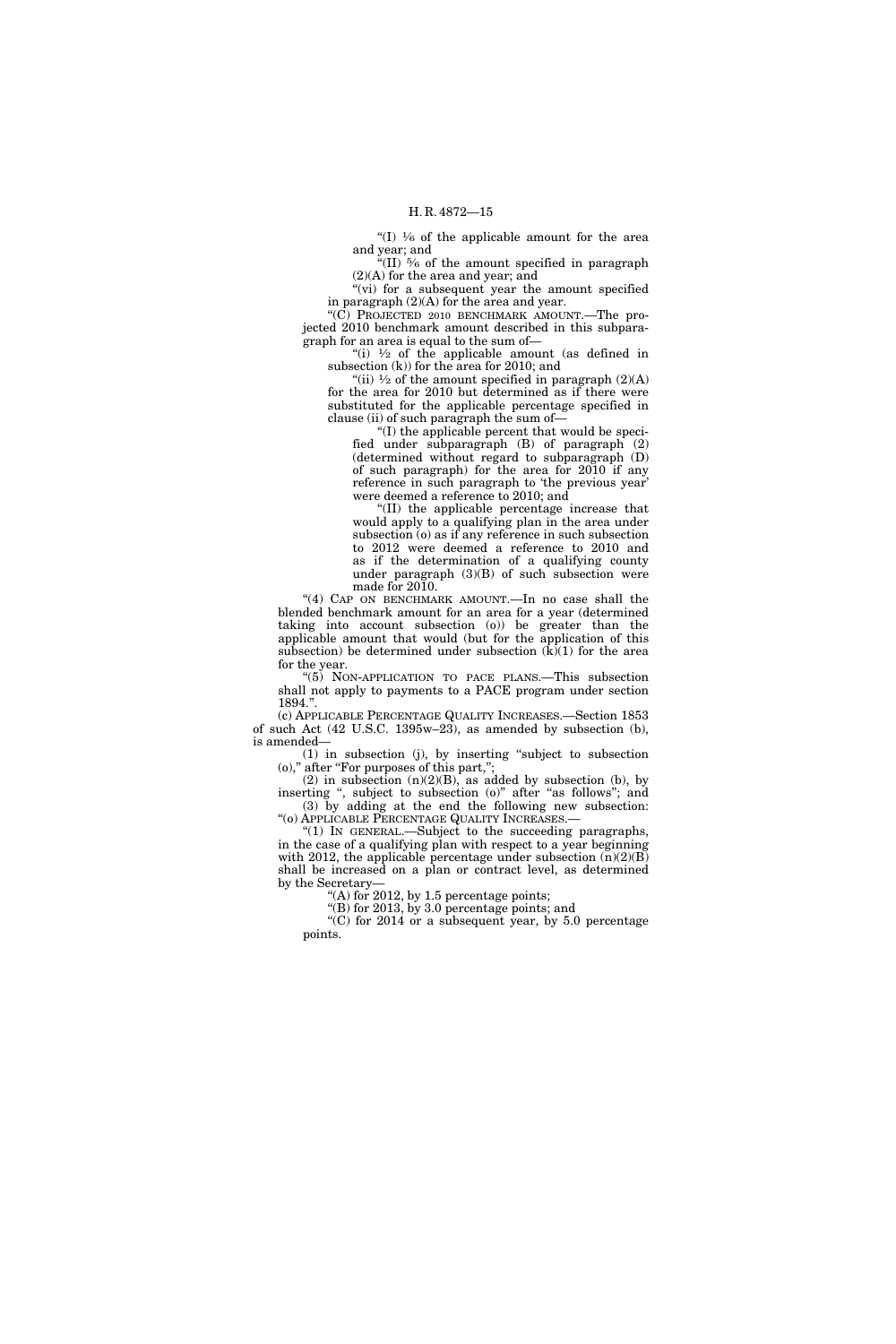''(2) INCREASE FOR QUALIFYING PLANS IN QUALIFYING COUN-TIES.—The increase applied under paragraph  $(1)$  for a qualifying plan located in a qualifying county for a year shall be doubled. (3) QUALIFYING PLANS AND QUALIFYING COUNTY DEFINED; APPLICATION OF INCREASES TO LOW ENROLLMENT AND NEW PLANS.—For purposes of this subsection:

''(A) QUALIFYING PLAN.—

''(i) IN GENERAL.—The term 'qualifying plan' means, for a year and subject to paragraph (4), a plan that had a quality rating under paragraph (4) of 4 stars or higher based on the most recent data available for such year.

"(ii) APPLICATION OF INCREASES TO LOW ENROLL-MENT PLANS.

''(I) 2012.—For 2012, the term 'qualifying plan' includes an MA plan that the Secretary determines is not able to have a quality rating under paragraph (4) because of low enrollment.

"(II) 2013 AND SUBSEQUENT YEARS.—For  $2013$ and subsequent years, for purposes of determining whether an MA plan with low enrollment (as defined by the Secretary) is included as a qualifying plan, the Secretary shall establish a method to apply to MA plans with low enrollment (as defined by the Secretary) the computation of quality rating and the rating system under paragraph (4).

"(iii) APPLICATION OF INCREASES TO NEW PLANS.— ''(I) IN GENERAL.—A new MA plan that meets criteria specified by the Secretary shall be treated as a qualifying plan, except that in applying paragraph (1), the applicable percentage under subsection  $(n)(2)(B)$  shall be increased—

 $($ aa) for 2012, by 1.5 percentage points; "(bb) for 2013, by 2.5 percentage points; and

"(cc) for  $2014$  or a subsequent year, by 3.5 percentage points.

''(II) NEW MA PLAN DEFINED.—The term 'new MA plan' means, with respect to a year, a plan offered by an organization or sponsor that has not had a contract as a Medicare Advantage

organization in the preceding 3-year period. ''(B) QUALIFYING COUNTY.—The term 'qualifying county' means, for a year, a county—

''(i) that has an MA capitation rate that, in 2004, was based on the amount specified in subsection (c)(1)(B) for a Metropolitan Statistical Area with a population of more than 250,000;

"(ii) for which, as of December 2009, of the Medicare Advantage eligible individuals residing in the county at least 25 percent of such individuals were enrolled in Medicare Advantage plans; and

"(iii) that has per capita fee-for-service spending that is lower than the national monthly per capita cost for expenditures for individuals enrolled under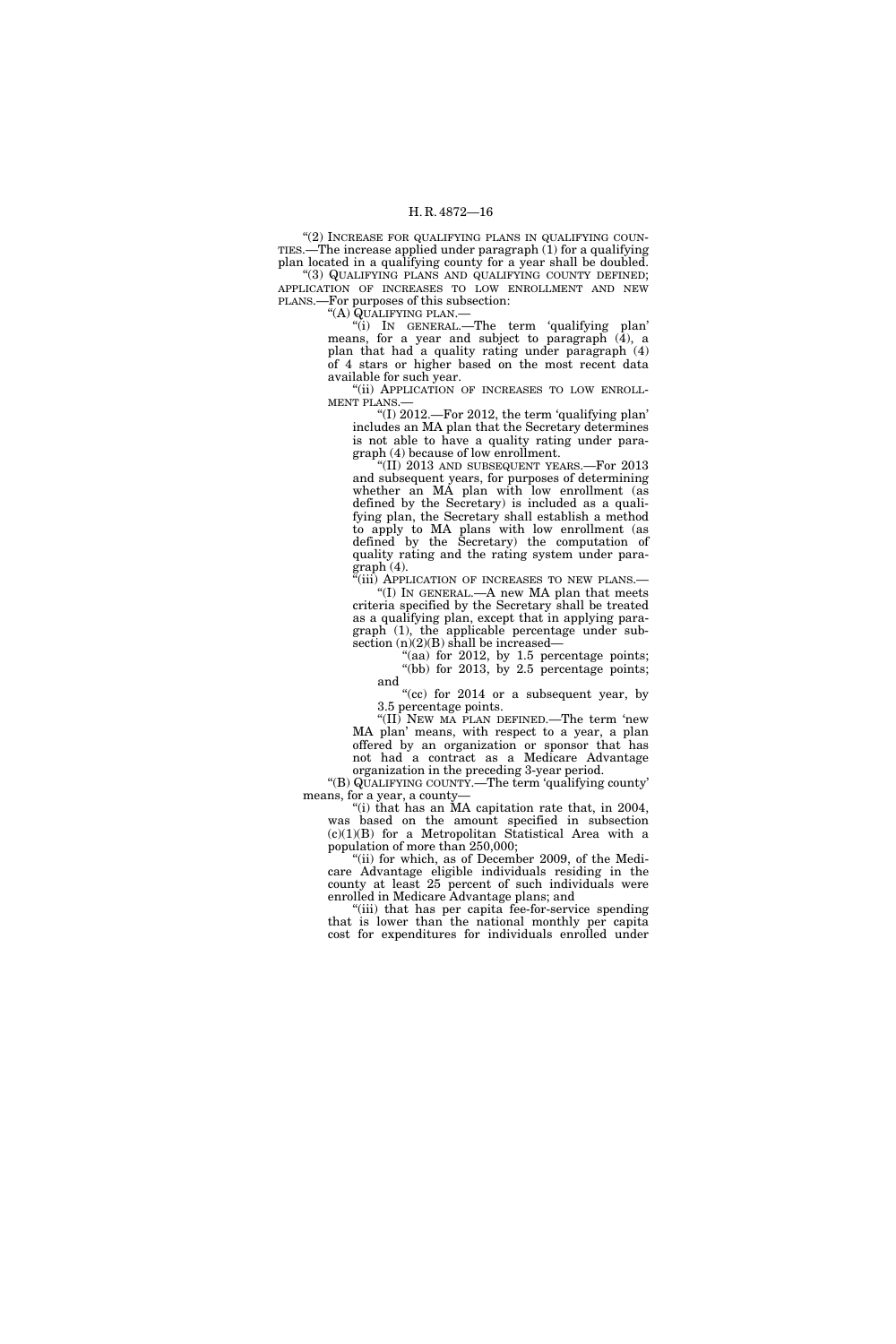the original medicare fee-for-service program for the year.

"(4) QUALITY DETERMINATIONS FOR APPLICATION OF INCREASE.

''(A) QUALITY DETERMINATION.—The quality rating for a plan shall be determined according to a 5-star rating system (based on the data collected under section 1852(e)).

''(B) PLANS THAT FAILED TO REPORT.—An MA plan which does not report data that enables the Secretary to rate the plan for purposes of this paragraph shall be counted as having a rating of fewer than 3.5 stars.

"(5) EXCEPTION FOR PACE PLANS.—This subsection shall not apply to payments to a PACE program under section 1894.''.

(4) DETERMINATION OF MEDICARE PART D LOW-INCOME BENCHMARK PREMIUM.—Section 1860D–14(b)(2)(B)(iii) of the Social Security Act (42 U.S.C. 1395w–114(b)(2)(B)(iii)) as amended by section 3302 of the Patient Protection and Affordable Care Act, is amended by striking ", determined without regard to any reduction in such premium as a result of any beneficiary rebate under section 1854(b)(1)(C) or bonus payment under section  $1853(n)$ " and inserting the following: "and determined before the application of the monthly rebate computed under section  $1854(b)(1)(C)(i)$  for that plan and year involved and, in the case of a qualifying plan, before the application of the increase under section  $1853(0)$  for that plan and year involved''.

(d) BENEFICIARY REBATES.—Section 1854(b)(1)(C) of such Act (42 U.S.C. 1395w–24(b)(1)(C)), as amended by section 3202(b) of the Patient Protection and Affordable Care Act, is further amended—

(1) in clause (i), by inserting ''(or the applicable rebate percentage specified in clause (iii) in the case of plan years beginning on or after January 1, 2012)" after "75 percent"; and

(2) by striking clause (iii), by redesignating clauses (iv) and (v) as clauses (vii) and (viii), respectively, and by inserting after clause (ii) the following new clauses:

''(iii) APPLICABLE REBATE PERCENTAGE.—The applicable rebate percentage specified in this clause for a plan for a year, based on the system under section  $1853(o)(4)(A)$ , is the sum of-

''(I) the product of the old phase-in proportion for the year under clause  $(iv)$  and  $75$  percent; and

''(II) the product of the new phase-in proportion for the year under clause (iv) and the final applicable rebate percentage under clause (v).

"(iv) OLD AND NEW PHASE-IN PROPORTIONS.—For purposes of clause (iv)—

"(I) for 2012, the old phase-in proportion is  $\frac{2}{3}$  and the new phase-in proportion is "(II) for 2013, the old phase-in proportion is

"(II) for 2013, the old phase-in proportion is  $\frac{1}{3}$  and the new phase-in proportion is  $\frac{2}{3}$ ; and

''(III) for 2014 and any subsequent year, the old phase-in proportion is 0 and the new phasein proportion is 1.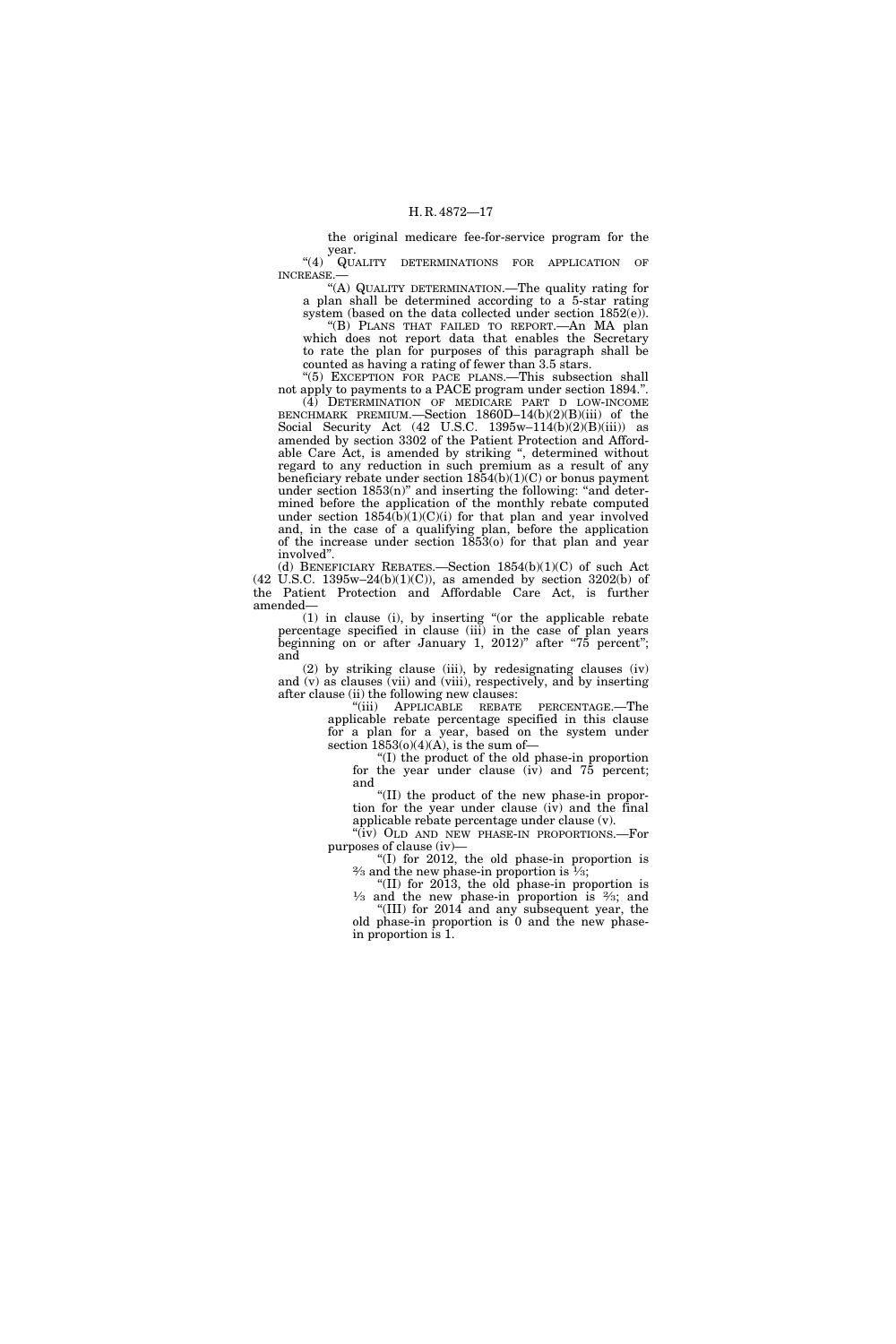''(v) FINAL APPLICABLE REBATE PERCENTAGE.—Subject to clause (vi), the final applicable rebate percentage under this clause is—

 $(1)$  in the case of a plan with a quality rating under such system of at least  $4.5$  stars,  $70$  percent. ''(II) in the case of a plan with a quality rating under such system of at least 3.5 stars and less

than 4.5 stars, 65 percent; and ''(III) in the case of a plan with a quality

rating under such system of less than 3.5 stars, 50 percent.

"(vi) TREATMENT OF LOW ENROLLMENT AND NEW PLANS.—For purposes of clause (v)—

"(I) for  $2012$ , in the case of a plan described in subclause (I) of subsection  $(0)(3)(A)(ii)$ , the plan shall be treated as having a rating of 4.5 stars; and

''(II) for 2012 or a subsequent year, in the case of a new MA plan (as defined under subclause (III) of subsection  $(o)(3)(A)(iii)$  that is treated as a qualifying plan pursuant to subclause (I) of such subsection, the plan shall be treated as having a rating of 3.5 stars.''.

(e) CODING INTENSITY ADJUSTMENT.—Section 1853(a)(1)(C)(ii) of such Act (42 U.S.C. 1395w-23(a)(1)(C)(ii)) is amended-

(1) in the heading, by striking ''DURING PHASEOUT OF BUDGET NEUTRALITY FACTOR'' and inserting ''OF CODING ADJUST-MENT'';

(2) in the matter before subclause (I), by striking ''through 2010" and inserting "and each subsequent year"; and

 $(3)$  in subclause  $(II)$ —

(A) in the first sentence, by inserting "annually" before "conduct an analysis";

(B) in the second sentence—

(i) by inserting "on a timely basis" after "are incorporated''; and

(ii) by striking "only for 2008, 2009, and 2010" and inserting "for 2008 and subsequent years";

(C) in the third sentence, by inserting ''and updated as appropriate'' before the period at the end; and

(D) by adding at the end the following new subclauses: ''(III) In calculating each year's adjustment, the adjustment factor shall be for 2014, not less than the adjustment factor applied for 2010, plus 1.3 percentage points; for each of years  $2015$ through 2018, not less than the adjustment factor applied for the previous year, plus 0.25 percentage point; and for 2019 and each subsequent year, not less than 5.7 percent.

''(IV) Such adjustment shall be applied to risk scores until the Secretary implements risk adjustment using Medicare Advantage diagnostic, cost, and use data.''.

(f) REPEAL OF COMPARATIVE COST ADJUSTMENT PROGRAM.— Section 1860C–1 of the Social Security Act (42 U.S.C. 1395w– 29), as added by section 241(a) of the Medicare Prescription Drug,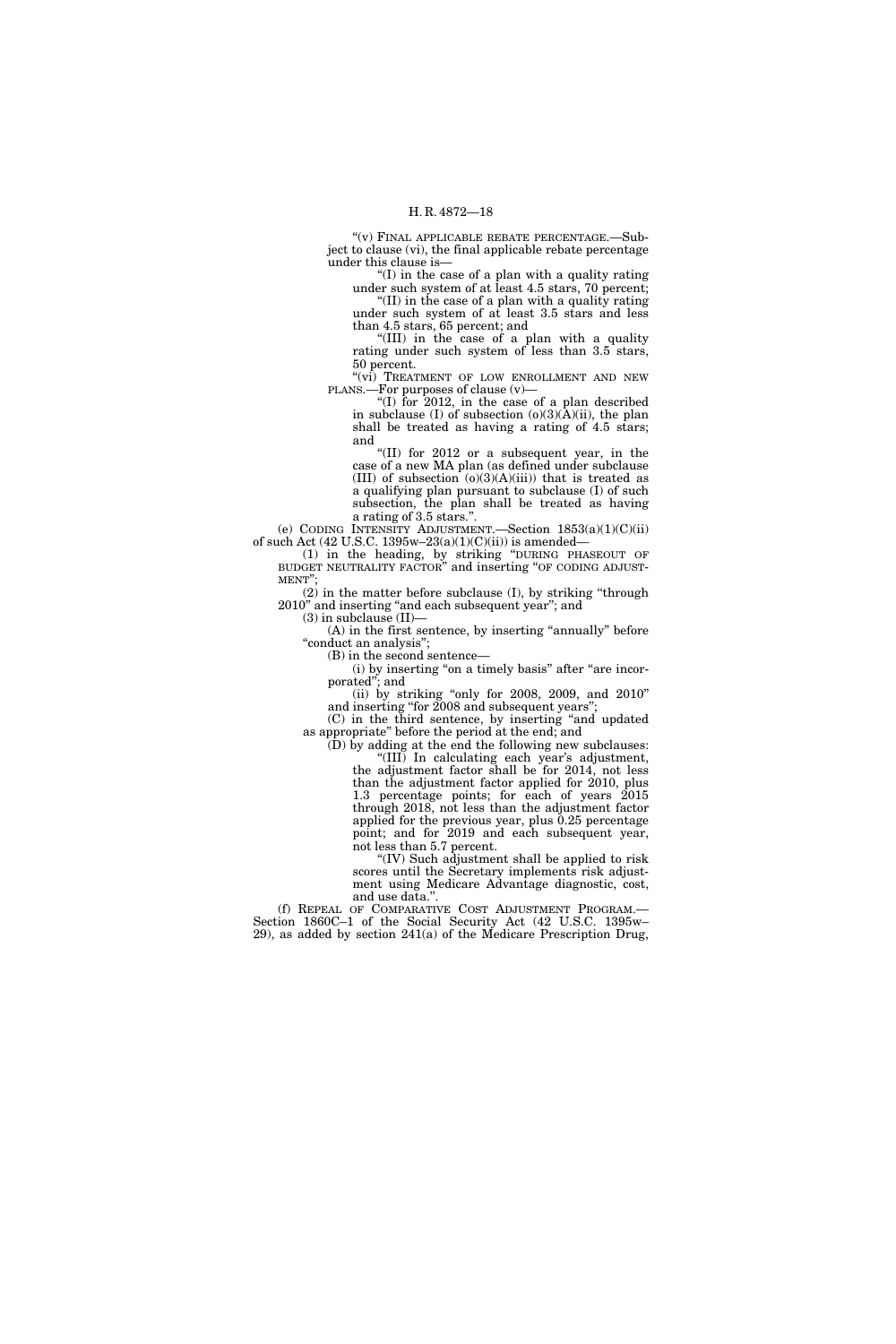Improvement, and Modernization Act of 2003 (Public Law 108– 173), is repealed.

**SEC. 1103. SAVINGS FROM LIMITS ON MA PLAN ADMINISTRATIVE COSTS.** 

Section 1857(e) of the Social Security Act (42 U.S.C. 1395w–  $27(e)$ ) is amended by adding at the end the following new paragraph: "(4) REQUIREMENT FOR MINIMUM MEDICAL LOSS RATIO.

If the Secretary determines for a contract year (beginning with 2014) that an MA plan has failed to have a medical loss ratio of at least .85—

"(A) the MA plan shall remit to the Secretary an amount equal to the product of—

 $\dddot{a}$ ) the total revenue of the MA plan under this part for the contract year; and

"(ii) the difference between .85 and the medical loss ratio;

''(B) for 3 consecutive contract years, the Secretary shall not permit the enrollment of new enrollees under the plan for coverage during the second succeeding contract year; and

''(C) the Secretary shall terminate the plan contract if the plan fails to have such a medical loss ratio for 5 consecutive contract years.''.

**SEC. 1104. DISPROPORTIONATE SHARE HOSPITAL (DSH) PAYMENTS.** 

Section 1886(r) of the Social Security Act (42 U.S.C. 1395ww(r)), as added by section 3133 of the Patient Protection and Affordable Care Act and as amended by section 10316 of such Act, is amended—

(1) in paragraph  $(1)$ , by striking "2015" and inserting " $2014"$ ; and

 $(2)$  in paragraph  $(2)$ –

(A) in the matter preceding subparagraph (A), by striking "2015" and inserting "2014";

 $(B)$  in subparagraph  $(B)(i)$ – (i) in the heading, by inserting "2014," after "YEARS";

(ii) in the matter preceding subclause (I), by inserting "2014," after "each of fiscal years";

(iii) in subclause (I), by striking ''on such Act'' and inserting ''on the Health Care and Education Reconciliation Act of 2010''; and

(iv) in the matter following subclause (II), by striking ''minus 1.5 percentage points'' and inserting ''minus 0.1 percentage points for fiscal year 2014 and minus 0.2 percentage points for each of fiscal years 2015, 2016, and 2017''; and

(C) in subparagraph (B)(ii), in the matter following subclause (II), by striking "and, for each of 2018 and 2019, minus 1.5 percentage points'' and inserting ''minus 0.2 percentage points for each of fiscal years 2018 and 2019''.

# **SEC. 1105. MARKET BASKET UPDATES.**

(a) IPPS.—Section 1886(b)(3)(B) of the Social Security Act (42 U.S.C. 1395ww(b)(3)(B)), as amended by sections  $3401(a)(4)$  and 10319(a) of the Patient Protection and Affordable Care Act, is amended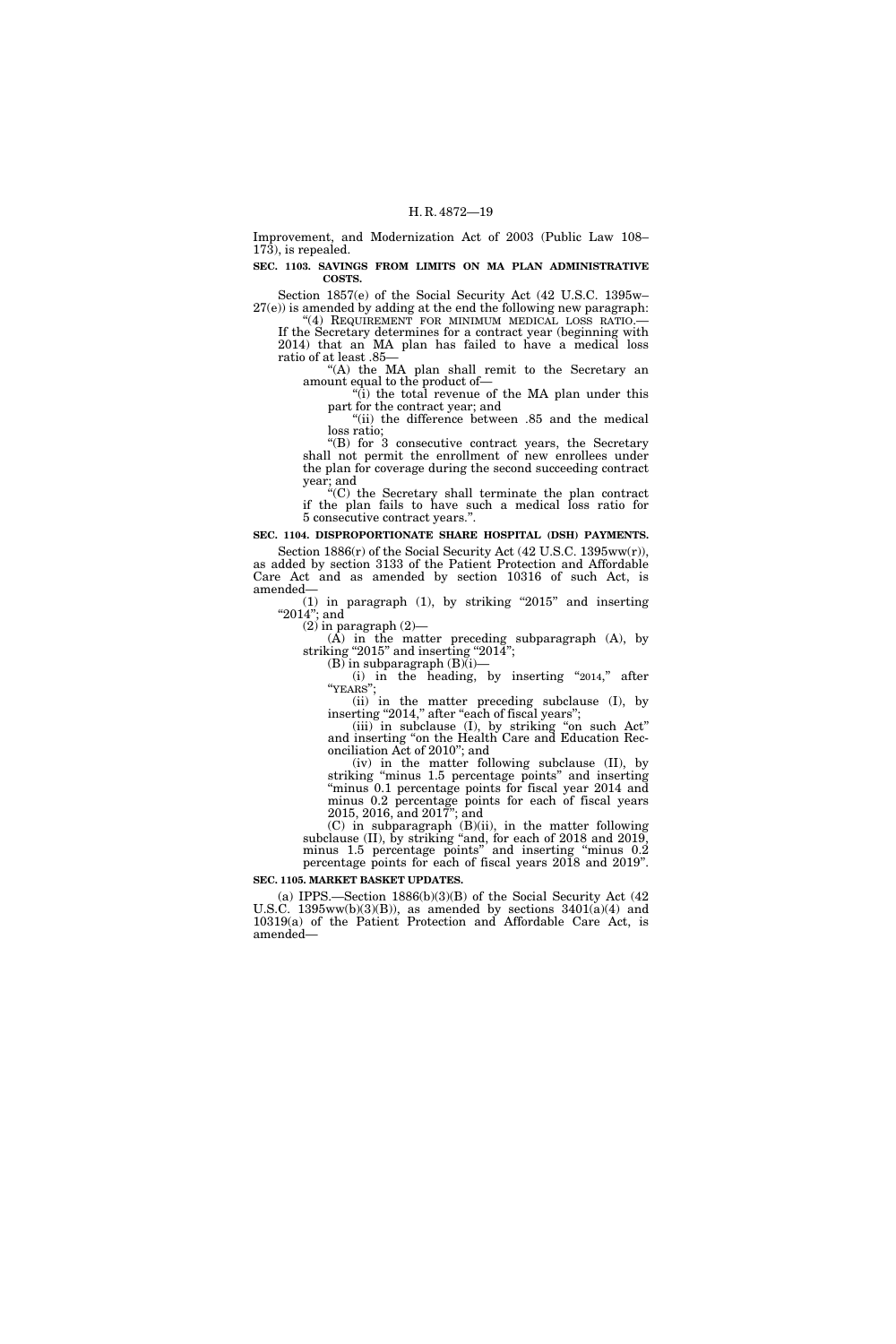$(1)$  in clause  $(xii)$ 

(A) by placing the subclause (II) (inserted by section  $10319(a)(3)$  of the Patient Protection and Affordable Care Act) immediately after subclause (I) and, in such subclause (II), by striking ''and'' at the end; and

(B) by striking subclause (III) and inserting the following:

''(III) for fiscal year 2014, by 0.3 percentage point;

"(IV) for each of fiscal years 2015 and 2016, by 0.2 percentage point; and

 $\degree$ (V) for each of fiscal years 2017, 2018, and 2019, by 0.75 percentage point.''; and

(2) by striking clause (xiii).

(b) LONG-TERM CARE HOSPITALS.—Section 1886(m)(4) of the Social Security Act (42 U.S.C. 1395ww(m)(4)), as added by section 3401(c) of the Patient Protection and Affordable Care Act and amended by section 10319(b) of such Act, is amended—

 $(1)$  in subparagraph  $(A)$ —

- (A) in clause (iii), by striking "and" at the end; and (B) by striking clause (iv) and inserting the following:
- $\tilde{f}(iv)$  for rate year 2014, 0.3 percentage point; "(v) for each of rate years  $2015$  and  $2016$ ,  $0.2$ percentage point; and

"(vi) for each of rate years 2017, 2018, and 2019, 0.75 percentage point.'';

(2) by striking subparagraph (B); and

(3) by striking ''(4) OTHER ADJUSTMENT.—'' and all that follows through ''For purposes'' and inserting ''(4) OTHER ADJUSTMENT.—For purposes'' (and redesignating clauses (i) through (vi) as subparagraphs (A) through (F), respectively, with appropriate indentation).<br>
(c) INPATIENT REHABILITATION

(c) INPATIENT REHABILITATION FACILITIES.—Section 1886(j)(3)(D) of the Social Security Act (42 U.S.C. 1395ww(j)(3)(D)), as added by section 3401(d)(2) of the Patient Protection and Affordable Care Act and amended by section 10319(c) of such Act, is amended—

 $(1)$  in clause  $(i)$ —

(A) by placing the subclause (II) (inserted by section  $10319(c)(3)$  of the Patient Protection and Affordable Care Act) immediately after subclause (I) and, in such subclause (II), by striking ''and'' at the end; and

(B) by striking subclause (III) and inserting the following:

''(III) for fiscal year 2014, 0.3 percentage point; "(IV) for each of fiscal years  $2015$  and  $2016$ ,

0.2 percentage point; and "(V) for each of fiscal years  $2017$ ,  $2018$ , and

2019, 0.75 percentage point.'';

(2) by striking clause (ii); and

(3) by striking ''(D) OTHER ADJUSTMENT.—'' and all that follows through "For purposes" and inserting "(D) OTHER ADJUSTMENT.—For purposes'' (and redesignating subclauses (I) through  $(V)$  as clauses  $(i)$  through  $(v)$ , respectively, with appropriate indentation).

(d) PSYCHIATRIC HOSPITALS.—Section 1886(s)(3) of the Social Security Act, as added by section 3401(f) of the Patient Protection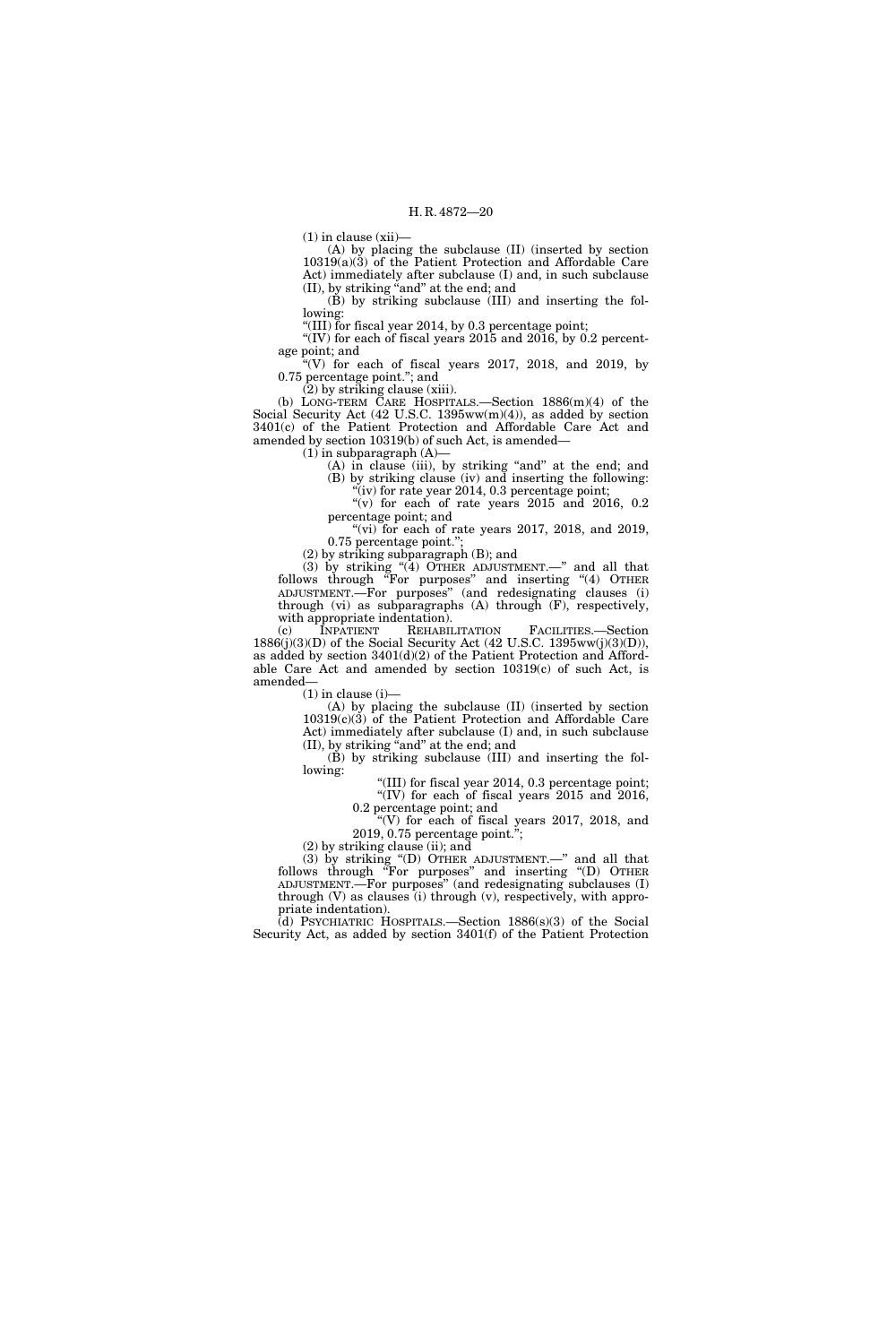and Affordable Care Act and amended by section 10319(e) of such Act, is amended—

 $(1)$  in subparagraph  $(A)$ —

(A) by placing the clause (ii) (inserted by section 10319(e)(3) of the Patient Protection and Affordable Care Act) immediately after clause (i) and, in such clause (ii), by striking ''and'' at the end; and

(B) by striking clause (iii) and inserting the following: "(iii) for the rate year beginning in 2014, 0.3 percentage point;

"(iv) for each of the rate years beginning in  $2015$ and 2016, 0.2 percentage point; and

"(v) for each of the rate years beginning in 2017, 2018, and 2019, 0.75 percentage point.'';

(2) by striking subparagraph (B); and

(3) by striking ''(3) OTHER ADJUSTMENT.—'' and all that follows through "For purposes" and inserting "(3) OTHER ADJUSTMENT.—For purposes'' (and redesignating clauses (i) through (v) as subparagraphs (A) through (E), respectively, with appropriate indentation).

(e) OUTPATIENT HOSPITALS.—Section 1833(t)(3)(G) of the Social Security Act (42 U.S.C. 1395l(t)(3)(G)), as added by section  $3401(i)(2)$ of the Patient Protection and Affordable Care Act and amended by section 10319(g) of such Act, is amended—

 $(1)$  in clause  $(i)$ -

(A) by placing the subclause (II) (inserted by section 10319(g)(3) of the Patient Protection and Affordable Care Act) immediately after subclause (I) and, in such subclause (II), by striking ''and'' at the end; and

(B) by striking subclause (III) and inserting the following:

''(III) for 2014, 0.3 percentage point;

"(IV) for each of  $2015$  and  $2016$ , 0.2 percentage point; and

"(V) for each of 2017, 2018, and 2019, 0.75 percentage point.'';

 $(2)$  by striking clause (ii); and

(3) by striking " $(G)$  OTHER ADJUSTMENT.—" and all that follows through "For purposes" and inserting "(G) OTHER ADJUSTMENT.—For purposes'' (and redesignating subclauses (I) through (V) as clauses (i) through (v), respectively, with appropriate indentation).

# **SEC. 1106. PHYSICIAN OWNERSHIP-REFERRAL.**

Section 1877(i) of the Social Security Act (42 U.S.C. 1395nn(i)), as added by section 6001(a)(3) of the Patient Protection and Affordable Care Act and as amended by section 10601(a) of such Act, is amended—

(1) in paragraph  $(1)(A)(i)$ , by striking "August 1, 2010" and inserting ''December 31, 2010''; and

 $(2)$  in paragraph  $(3)$ 

 $(A)$  in subparagraph  $(A)(i)$ , by striking "an applicable hospital (as defined in subparagraph  $(E)$ )" and inserting ''a hospital that is an applicable hospital (as defined in subparagraph (E)) or is a high Medicaid facility described in subparagraph (F)'';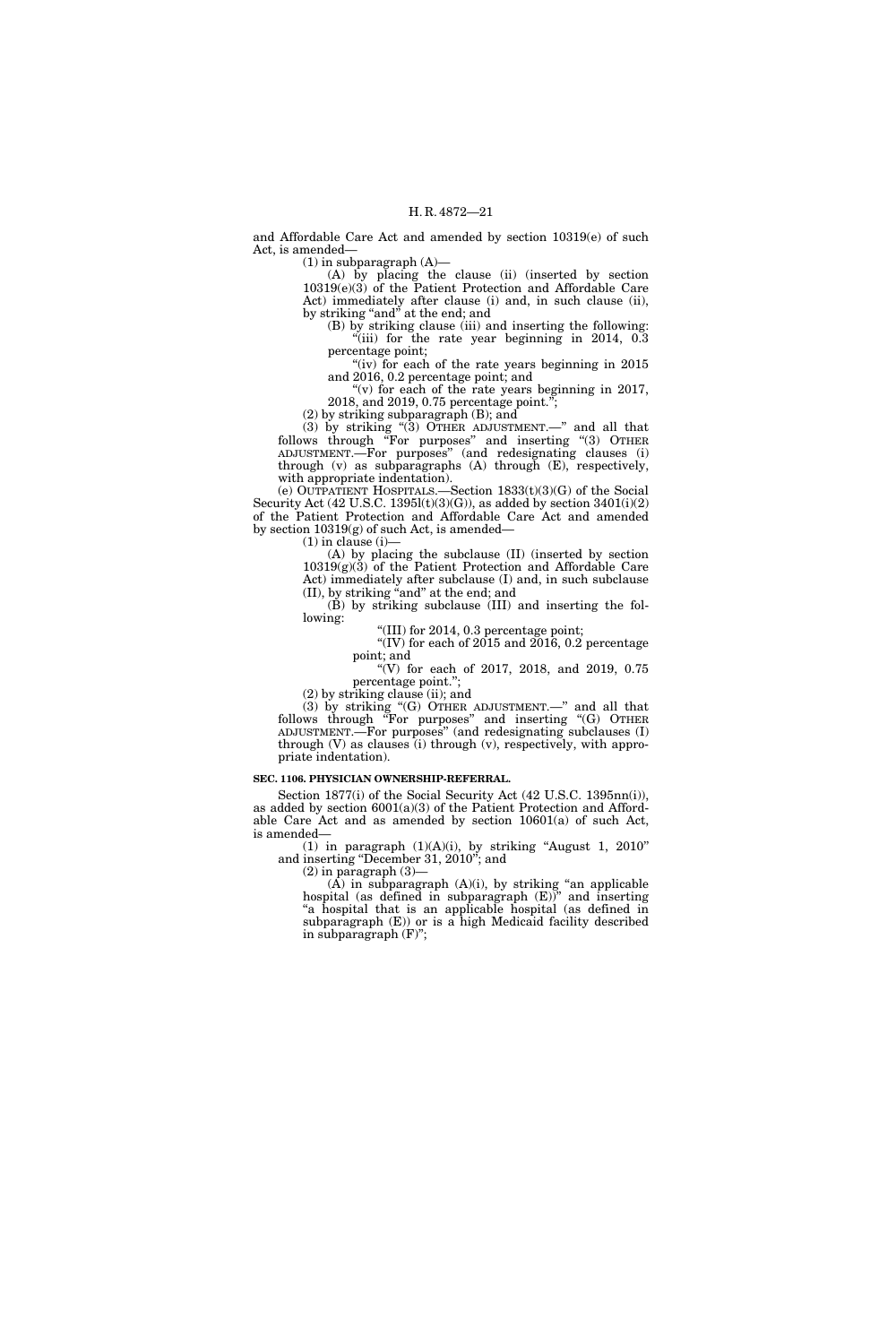$(B)$  in subparagraph  $(C)(iii)$ , by inserting after "date" of enactment of this subsection'' the following: ''(or, in the case of a hospital that did not have a provider agreement in effect as of such date but does have such an agreement in effect on December 31, 2010, the effective date of such provider agreement)'';

(C) by redesignating subparagraphs (F) through (H) as subparagraphs  $(G)$  through  $(I)$ , respectively; and

(D) by inserting after subparagraph (E) the following new subparagraph:

''(F) HIGH MEDICAID FACILITY DESCRIBED.—A high Medicaid facility described in this subparagraph is a hospital that—

"(i) is not the sole hospital in a county;

''(ii) with respect to each of the 3 most recent years for which data are available, has an annual percent of total inpatient admissions that represent inpatient admissions under title XIX that is estimated to be greater than such percent with respect to such admissions for any other hospital located in the county in which the hospital is located; and

"(iii) meets the conditions described in subpara $graph(E)(iii)$ .".

# **SEC. 1107. PAYMENT FOR IMAGING SERVICES.**

Section 1848 of the Social Security Act (42 U.S.C. 1395w– 4), as amended by section 3135(a) of the Patient Protection and Affordable Care Act, is amended—

 $(1)$  in subsection  $(b)(4)$ —

(A) in subparagraph (B), by striking ''this paragraph'' and inserting ''subparagraph (A)''; and

(B) by amending subparagraph (C) to read as follows: ''(C) ADJUSTMENT IN IMAGING UTILIZATION RATE.—With respect to fee schedules established for 2011 and subsequent years, in the methodology for determining practice expense relative value units for expensive diagnostic imaging equipment under the final rule published by the Secretary in the Federal Register on November 25, 2009 (42 CFR 410 et al.), the Secretary shall use a 75 percent assumption instead of the utilization rates otherwise established in such final rule.''; and

(2) in subsection  $(c)(2)(B)(v)$ , by striking subclauses (III), (IV), and (V) and inserting the following new subclause:

'(III) CHANGE IN UTILIZATION RATE FOR CER-TAIN IMAGING SERVICES.—Effective for fee schedules established beginning with 2011, reduced expenditures attributable to the change in the utilization rate applicable to 2011, as described in subsection  $(b)(4)(C)$ .".

# **SEC. 1108. PE GPCI ADJUSTMENT FOR 2010.**

Effective as if included in the enactment of the Patient Protection and Affordable Care Act, section 1848(e)(1)(H)(i) of the Social Security Act (42 U.S.C. 1395w-4(e)(1)(H)(i)), as added by section 3102(b)(2) of the Patient Protection and Affordable Care Act, is amended by striking " $\frac{3}{4}$ " and inserting " $\frac{1}{2}$ ".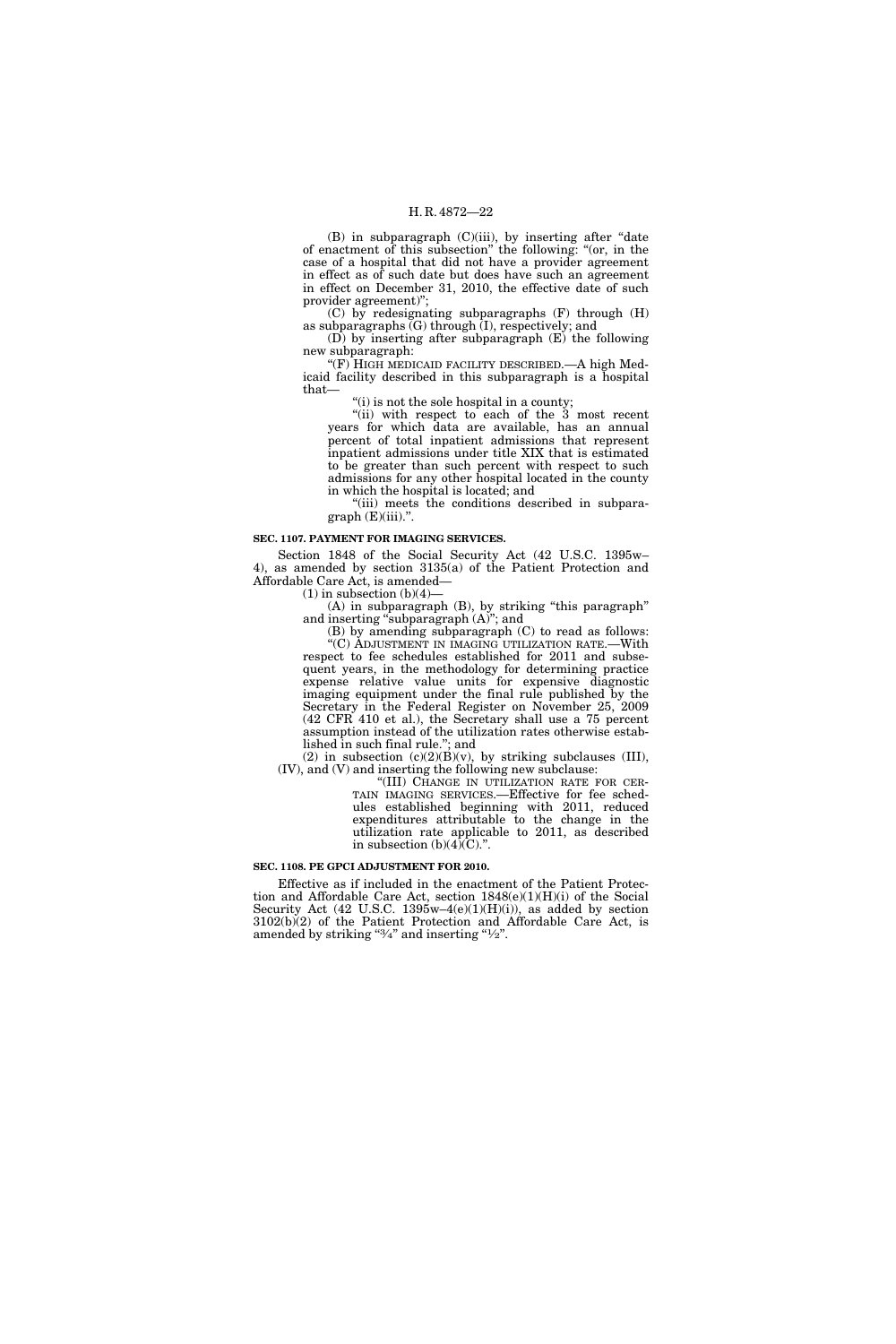# **SEC. 1109. PAYMENT FOR QUALIFYING HOSPITALS.**

(a) IN GENERAL.—From the amount available under subsection (b), the Secretary of Health and Human Services shall provide for a payment to qualifying hospitals (as defined in subsection (d)) for fiscal years 2011 and 2012 of the amount determined under subsection (c).

(b) AMOUNTS AVAILABLE.—There shall be available from the Federal Hospital Insurance Trust Fund \$400,000,000 for payments under this section for fiscal years 2011 and 2012.

(c) PAYMENT AMOUNT.—The amount of payment under this section for a qualifying hospital shall be determined, in a manner consistent with the amount available under subsection (b), in proportion to the portion of the amount of the aggregate payments under section 1886(d) of the Social Security Act to the hospital for fiscal year 2009 bears to the sum of all such payments to all qualifying hospitals for such fiscal year.

(d) QUALIFYING HOSPITAL DEFINED.—In this section, the term "qualifying hospital" means a subsection (d) hospital (as defined for purposes of section 1886(d) of the Social Security Act) that is located in a county that ranks, based upon its ranking in age, sex, and race adjusted spending for benefits under parts A and B under title XVIII of such Act per enrollee, within the lowest quartile of such counties in the United States.

# **Subtitle C—Medicaid**

### **SEC. 1201. FEDERAL FUNDING FOR STATES.**

Section 1905 of the Social Security Act (42 U.S.C. 1396d), as amended by sections 2001(a)(3) and 10201(c) of the Patient Protection and Affordable Care Act, is amended—

 $(1)$  in subsection  $(y)$ —

(A) by redesignating subclause (II) of paragraph  $(1)(B)(ii)$  as paragraph  $(5)$  of subsection  $(z)$  and realigning the left margins accordingly; and

(B) by striking paragraph (1) and inserting the following:

"(1) AMOUNT OF INCREASE.—Notwithstanding subsection (b), the Federal medical assistance percentage for a State that is one of the 50 States or the District of Columbia, with respect to amounts expended by such State for medical assistance for newly eligible individuals described in subclause (VIII) of section  $1902(a)(10)(A)(i)$ , shall be equal to-

''(A) 100 percent for calendar quarters in 2014, 2015, and 2016;

''(B) 95 percent for calendar quarters in 2017;

 $C($  $C)$  94 percent for calendar quarters in 2018;

"(D)  $93$  percent for calendar quarters in 2019; and ''(E) 90 percent for calendar quarters in 2020 and each year thereafter.''; and

 $(2)$  in subsection  $(z)$ 

(A) in paragraph (1), by striking ''September 30, 2019'' and inserting "December 31, 2015" and by striking "subsection  $(y)(1)(B)(ii)(II)'$  and inserting "paragraph  $(3)$ ";

(B) by striking paragraphs (2) through (4) and inserting the following: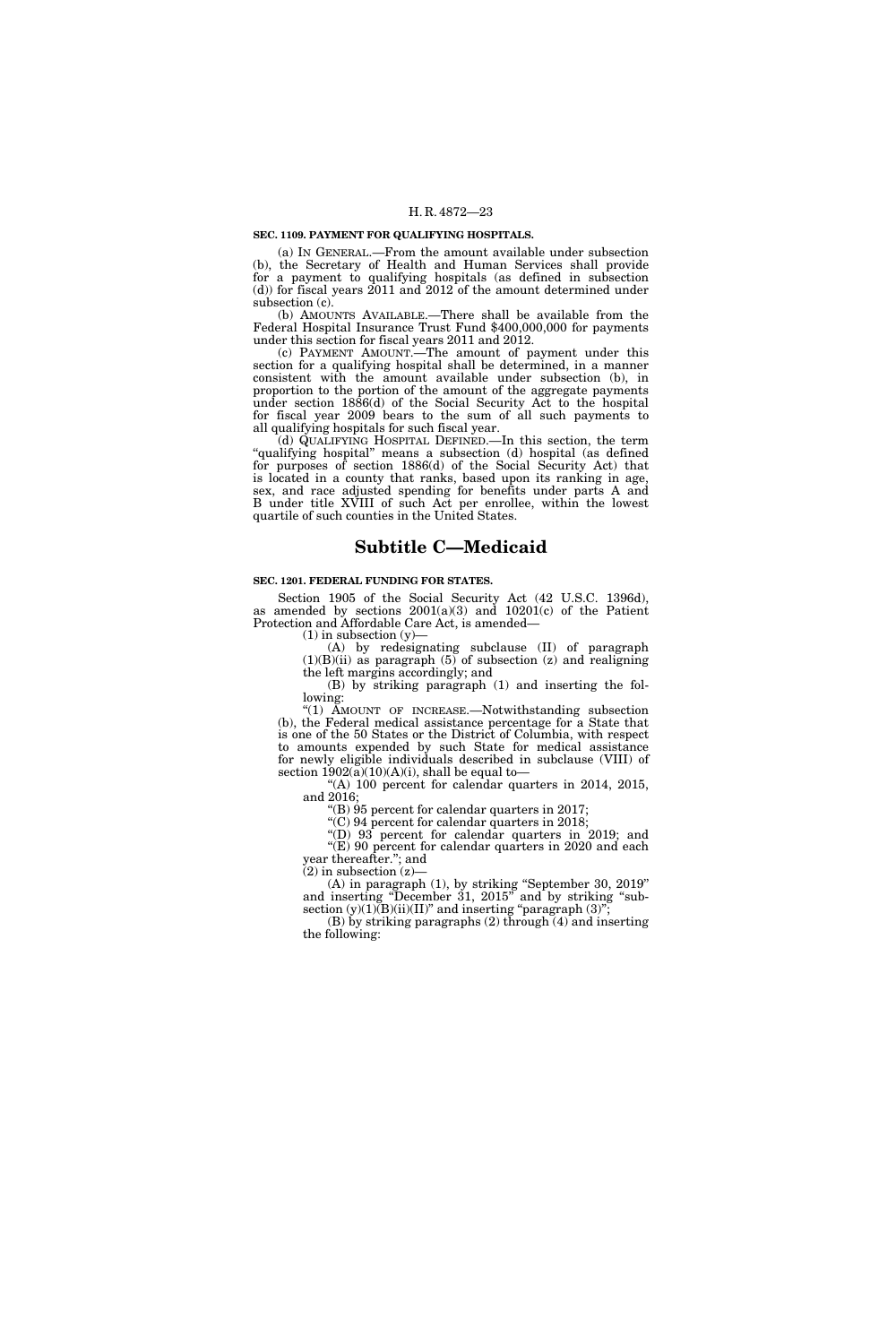" $(2)(A)$  For calendar quarters in 2014 and each year thereafter, the Federal medical assistance percentage otherwise determined under subsection (b) for an expansion State described in paragraph (3) with respect to medical assistance for individuals described in section  $1902(a)(10)(A)(i)(VIII)$  who are nonpregnant childless adults with respect to whom the State may require enrollment in benchmark coverage under section 1937 shall be equal to the percent specified in subparagraph (B)(i) for such year.

 $H(B)(i)$  The percent specified in this subparagraph for a State for a year is equal to the Federal medical assistance percentage (as defined in the first sentence of subsection (b)) for the State increased by a number of percentage points equal to the transition percentage (specified in clause (ii) for the year) of the number of percentage points by which—

''(I) such Federal medical assistance percentage for the State, is less than

"(II) the percent specified in subsection  $(y)(1)$  for the year.

''(ii) The transition percentage specified in this clause for— "(I) 2014 is 50 percent;

 $\sqrt{\text{II}}$ ) 2015 is 60 percent;

"(III) 2016 is 70 percent;

"(IV) 2017 is 80 percent;

"(V)  $2018$  is 90 percent; and

"(VI) 2019 and each subsequent year is 100 percent."; and

(C) by redesignating paragraph (5) (as added by paragraph (1)(A) of this section) as paragraph (3), realigning the left margins to align with paragraph (2), and striking the heading and all that follows through "a State is" and inserting "A State is".

# **SEC. 1202. PAYMENTS TO PRIMARY CARE PHYSICIANS.**

(a) IN GENERAL.— (1) FEE-FOR-SERVICE PAYMENTS.—Section 1902 of the Social Security Act (42 U.S.C. 1396a), as amended by section  $2303(a)(2)$  of the Patient Protection and Affordable Care Act, is amended—

 $(A)$  in subsection  $(a)(13)$ 

(i) by striking ''and'' at the end of subparagraph (A);

(ii) by adding ''and'' at the end of subparagraph (B); and

(iii) by adding at the end the following new subparagraph:

''(C) payment for primary care services (as defined in subsection (jj)) furnished in 2013 and 2014 by a physician with a primary specialty designation of family medicine, general internal medicine, or pediatric medicine at a rate not less than 100 percent of the payment rate that applies to such services and physician under part B of title XVIII (or, if greater, the payment rate that would be applicable under such part if the conversion factor under section 1848(d) for the year involved were the conversion factor under such section for 2009);''; and

(B) by adding at the end the following new subsection: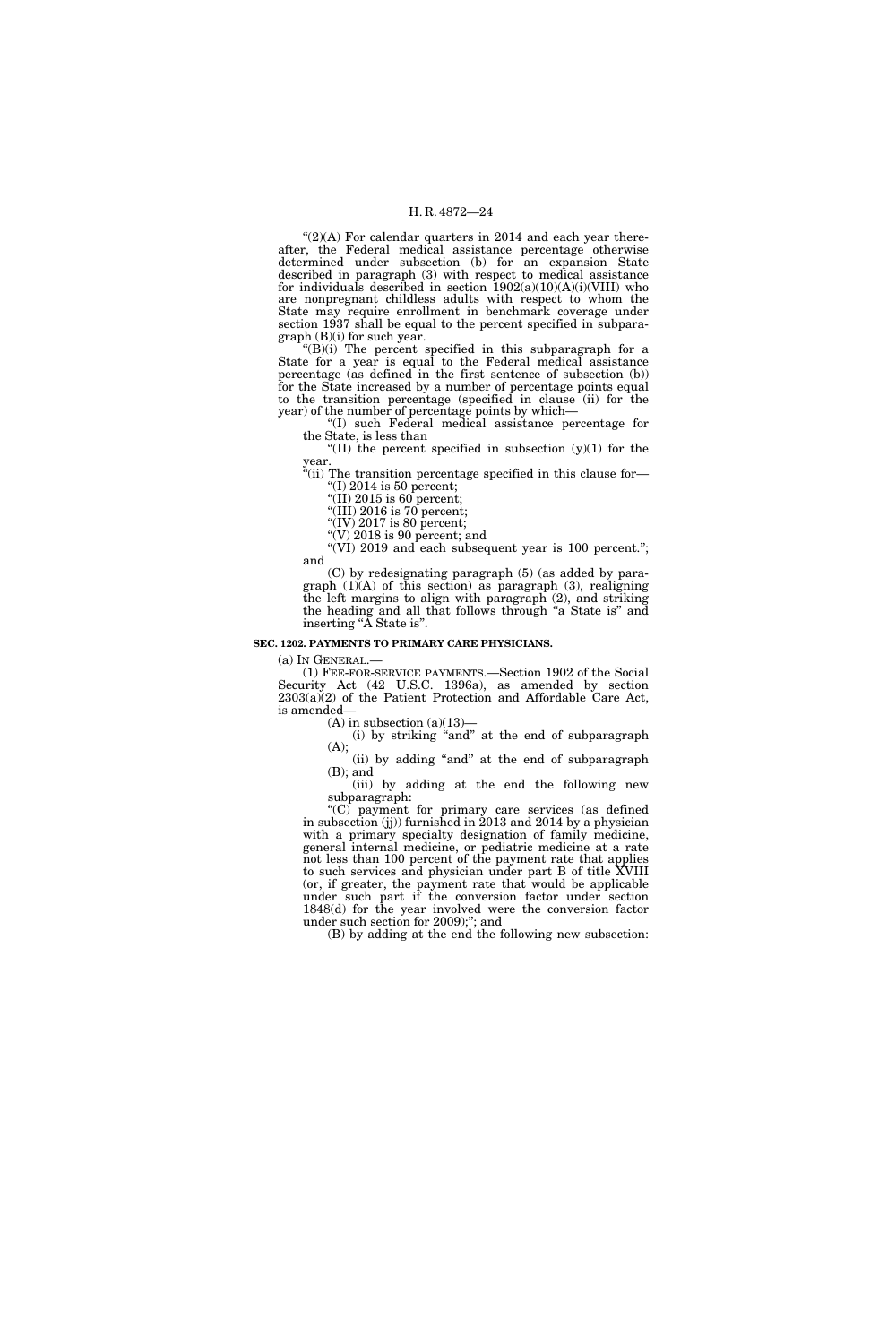''(jj) PRIMARY CARE SERVICES DEFINED.—For purposes of subsection  $(a)(13)(C)$ , the term 'primary care services' means-

"(1) evaluation and management services that are procedure codes (for services covered under title XVIII) for services in the category designated Evaluation and Management in the Healthcare Common Procedure Coding System (established by the Secretary under section  $1848(c)(5)$  as of December 31, 2009, and as subsequently modified); and

"(2) services related to immunization administration for vaccines and toxoids for which CPT codes 90465, 90466, 90467, 90468, 90471, 90472, 90473, or 90474 (as subsequently modified) apply under such System.''.

(2) UNDER MEDICAID MANAGED CARE PLANS.—Section 1932(f) of such Act (42 U.S.C. 1396u–2(f)) is amended—

(A) in the heading, by adding at the end the following: "; ADEQUACY OF PAYMENT FOR PRIMARY CARE SERVICES"; and

(B) by inserting before the period at the end the following: "and, in the case of primary care services described in section  $1902(a)(13)(C)$ , consistent with the minimum payment rates specified in such section (regardless of the manner in which such payments are made, including in the form of capitation or partial capitation)''.

(b) INCREASE IN PAYMENT USING INCREASED FMAP.—Section 1905 of the Social Security Act, as amended by section 1004(b) of this Act and section 10201(c)(6) of the Patient Protection and Affordable Care Act, is amended by adding at the end the following new subsection:

"(dd) INCREASED FMAP FOR ADDITIONAL EXPENDITURES FOR PRIMARY CARE SERVICES.—Notwithstanding subsection (b), with respect to the portion of the amounts expended for medical assistance for services described in section  $1902(a)(13)(C)$  furnished on or after January 1, 2013, and before January 1, 2015, that is attributable to the amount by which the minimum payment rate required under such section (or, by application, section 1932(f)) exceeds the payment rate applicable to such services under the State plan as of July 1, 2009, the Federal medical assistance percentage for a State that is one of the 50 States or the District of Columbia shall be equal to 100 percent. The preceding sentence does not prohibit the payment of Federal financial participation based on the Federal medical assistance percentage for amounts in excess of those specified in such sentence.'

# **SEC. 1203. DISPROPORTIONATE SHARE HOSPITAL PAYMENTS.**

(a) IN GENERAL.—Section 1923(f) of the Social Security Act  $(42 \text{ U.S.C. } 1396r-4(f))$ , as amended by sections  $2551(a)(4)$  and 10201(e)(1) of the Patient Protection and Affordable Care Act, is amended—

 $(1)$  in paragraph  $(6)(B)(iii)$ , in the matter preceding subclause (I), by striking ''or paragraph (7)''; and

(2) by striking paragraph (7) and inserting the following: ''(7) MEDICAID DSH REDUCTIONS.—

''(A) REDUCTIONS.—

''(i) IN GENERAL.—For each of fiscal years 2014 through 2020 the Secretary shall effect the following reductions: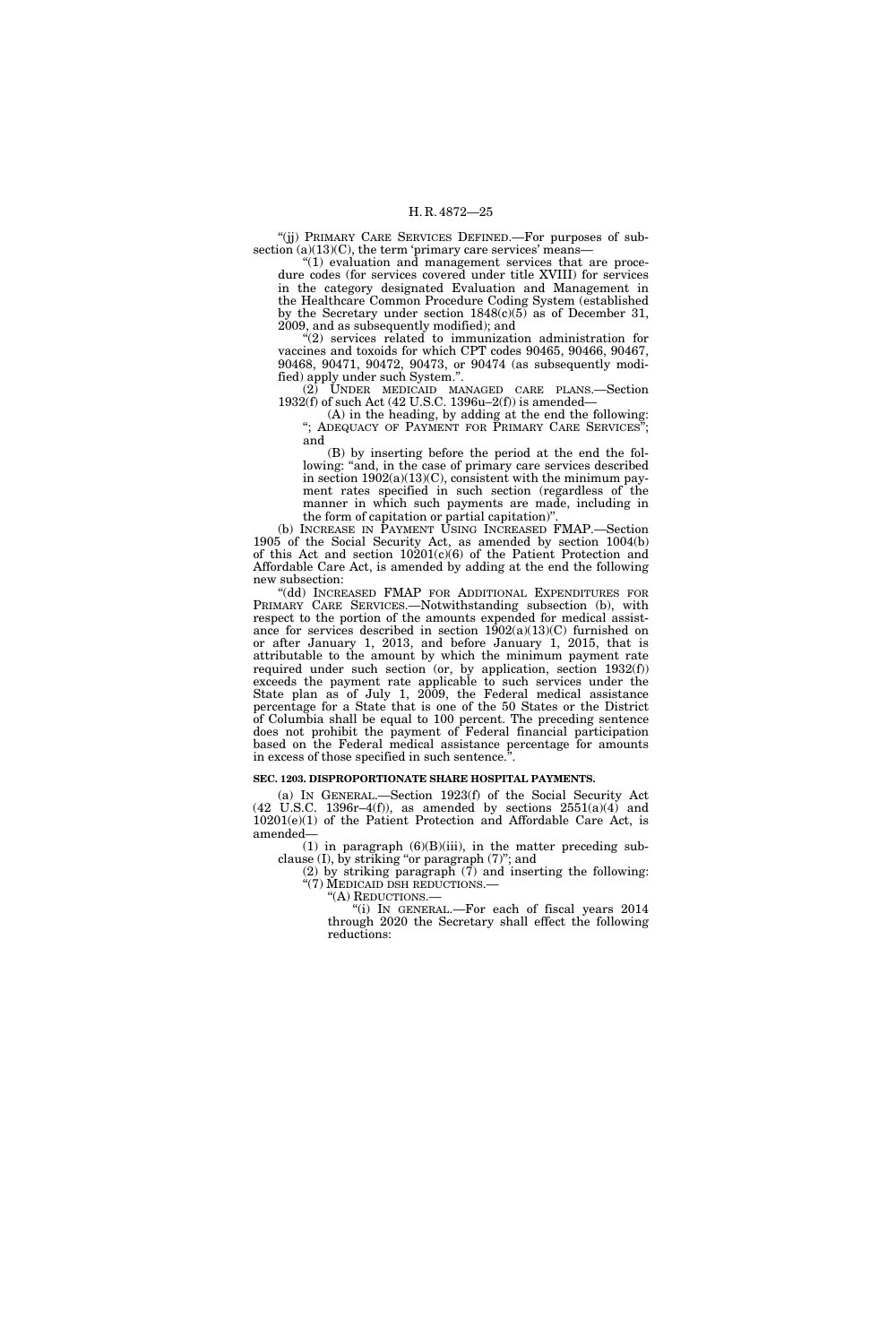''(I) REDUCTION IN DSH ALLOTMENTS.—The Secretary shall reduce DSH allotments to States in the amount specified under the DSH health reform methodology under subparagraph (B) for the State for the fiscal year.

''(II) REDUCTIONS IN PAYMENTS.—The Secretary shall reduce payments to States under section 1903(a) for each calendar quarter in the fiscal year, in the manner specified in clause (iii), in an amount equal to  $\frac{1}{4}$  of the DSH allotment reduction under subclause (I) for the State for the fiscal year.

''(ii) AGGREGATE REDUCTIONS.—The aggregate reductions in DSH allotments for all States under clause (i)(I) shall be equal to—

 $f(1)$  \$500,000,000 for fiscal year 2014;

 $''(II)$  \$600,000,000 for fiscal year 2015;

''(III) \$600,000,000 for fiscal year 2016;

''(IV) \$1,800,000,000 for fiscal year 2017;  $''(V)$ \$5,000,000,000 for fiscal year 2018;

 $\sqrt[4]{(V1)}$  \$5,600,000,000 for fiscal year 2019; and

''(VII) \$4,000,000,000 for fiscal year 2020.

The Secretary shall distribute such aggregate reductions among States in accordance with subparagraph (B).

"(iii) MANNER OF PAYMENT REDUCTION.-The amount of the payment reduction under clause (i)(II) for a State for a quarter shall be deemed an overpayment to the State under this title to be disallowed against the State's regular quarterly draw for all spending under section 1903(d)(2). Such a disallowance is not subject to a reconsideration under subsections (d) and (e) of section 1116.

''(iv) DEFINITION.—In this paragraph, the term 'State' means the 50 States and the District of Columbia.

''(B) DSH HEALTH REFORM METHODOLOGY.—The Secretary shall carry out subparagraph (A) through use of a DSH Health Reform methodology that meets the following requirements:

 $\tilde{f}$ ) The methodology imposes the largest percentage reductions on the States that—

''(I) have the lowest percentages of uninsured individuals (determined on the basis of data from the Bureau of the Census, audited hospital cost reports, and other information likely to yield accurate data) during the most recent year for which such data are available; or

''(II) do not target their DSH payments on— "(aa) hospitals with high volumes of Medicaid inpatients (as defined in subsection  $(b)(1)(A)$ ; and

"(bb) hospitals that have high levels of uncompensated care (excluding bad debt).

"(ii) The methodology imposes a smaller percentage reduction on low DSH States described in paragraph  $(5)(B)$ .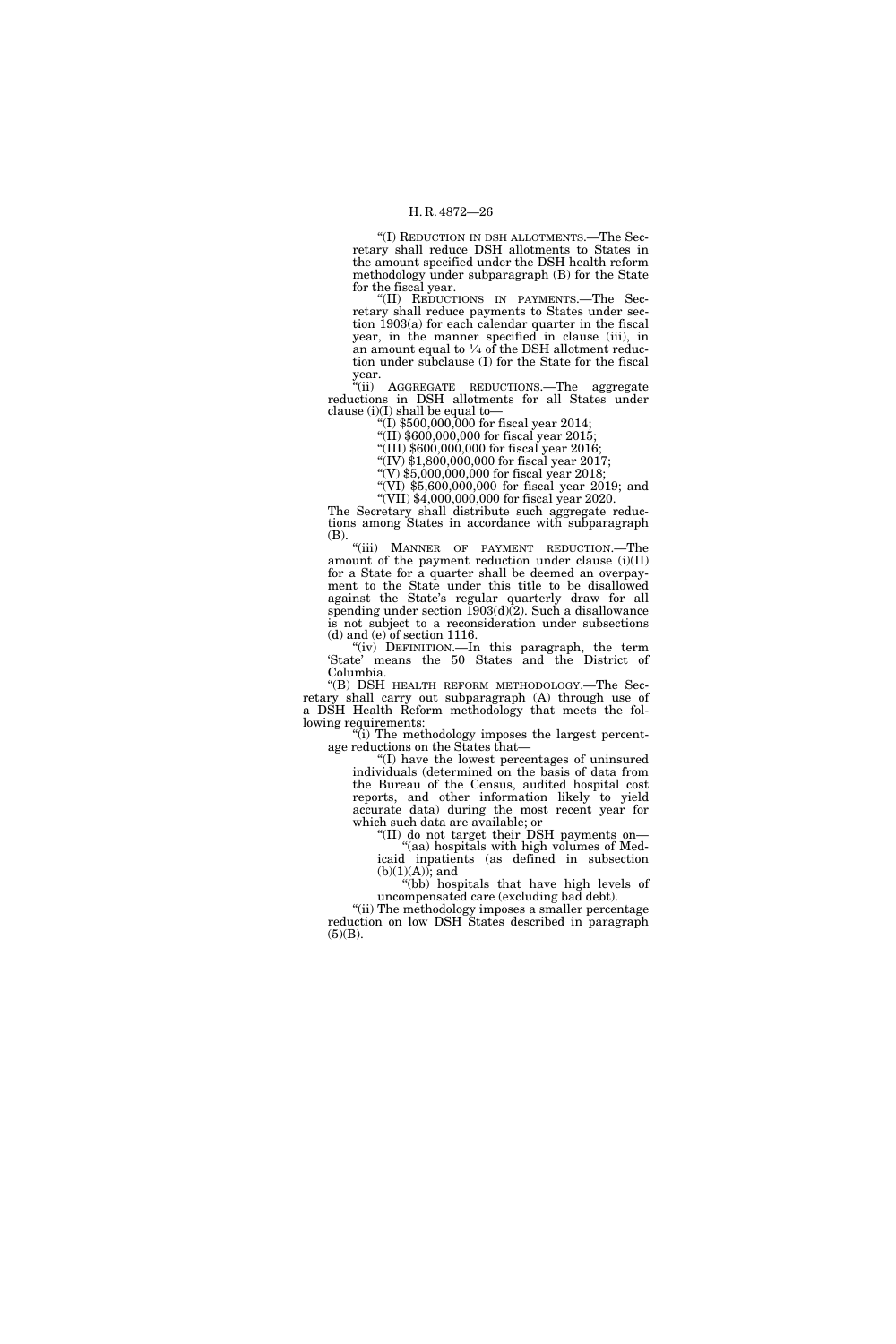''(iii) The methodology takes into account the extent to which the DSH allotment for a State was included in the budget neutrality calculation for a coverage expansion approved under section 1115 as of July 31,  $2009$ ."

(b) EXTENSION OF DSH ALLOTMENT.—Section  $1923(f)(6)(A)$  of the Social Security Act (42 U.S.C. 1396r–4(f)(6)(A)) is amended by adding at the end the following:

''(v) ALLOTMENT FOR 2D, 3RD, AND 4TH QUARTERS OF FISCAL YEAR 2012 AND FOR FISCAL YEAR 2013.—Notwithstanding the table set forth in paragraph (2):

''(I) 2D, 3RD, AND 4TH QUARTERS OF FISCAL YEAR 2012.—In the case of a State that has a DSH allotment of \$0 for the 2d, 3rd, and 4th quarters of fiscal year 2012, the DSH allotment shall be \$47,200,000 for such quarters.

'(II) FISCAL YEAR 2013.—In the case of a State that has a DSH allotment of \$0 for fiscal year 2013, the DSH allotment shall be \$53,100,000 for such fiscal year.''.

#### **SEC. 1204. FUNDING FOR THE TERRITORIES.**

(a) IN GENERAL.—Part III of subtitle D of title I of the Patient Protection and Affordable Care Act, as amended by section 10104(m) of such Act, is amended by inserting after section 1322 the following section:

# **''SEC. 1323. FUNDING FOR THE TERRITORIES.**

''(a) IN GENERAL.—A territory that—

"(1) elects consistent with subsection (b) to establish an Exchange in accordance with part II of this subtitle and establishes such an Exchange in accordance with such part shall be treated as a State for purposes of such part and shall be entitled to payment from the amount allocated to the territory under subsection (c); or

"(2) does not make such election shall be entitled to an increase in the dollar limitation applicable to the territory under subsections (f) and (g) of section 1108 of the Social Security Act (42 U.S.C. 1308) for such period in such amount for such territory and such increase shall not be taken into account in computing any other amount under such subsections. ''(b) TERMS AND CONDITIONS.—An election under subsection  $(a)(1)$  shall-

" $(1)$  not be effective unless the election is consistent with section 1321 and is received not later than October 1, 2013; and

''(2) be contingent upon entering into an agreement between the territory and the Secretary that requires that—

 $(A)$  funds provided under the agreement shall be used only to provide premium and cost-sharing assistance to residents of the territory obtaining health insurance coverage through the Exchange; and

''(B) the premium and cost-sharing assistance provided under such agreement shall be structured in such a manner so as to prevent any gap in assistance for individuals between the income level at which medical assistance is available through the territory's Medicaid plan under title XIX of the Social Security Act and the income level at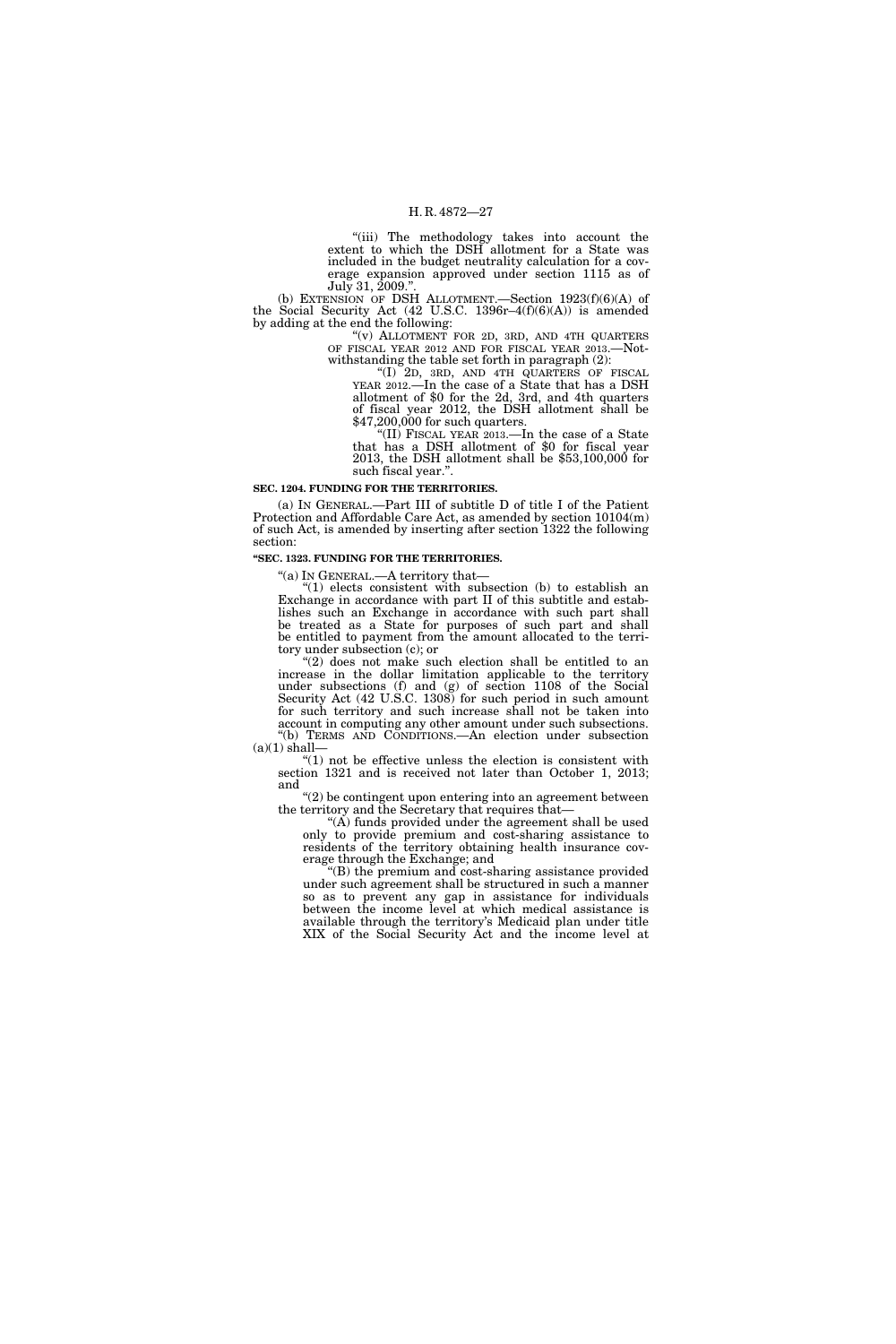which premium and cost-sharing assistance is available under the agreement.<br>"(c) APPROPRIATION AND ALLOCATION.—

"(1) APPROPRIATION.—Out of any funds in the Treasury not otherwise appropriated, there is appropriated for purposes of payment pursuant to subsection  $(a)$  \$1,000,000,000, to be available during the period beginning with 2014 and ending with 2019.

''(2) ALLOCATION.—The Secretary shall allocate the amount appropriated under paragraph (1) among the territories for purposes of carrying out this section as follows: ''(A) For Puerto Rico, \$925,000,000.

''(B) For another territory, the portion of \$75,000,000 specified by the Secretary.".<br>(b) MEDICAID FUNDING.—

(1) INCREASE IN FUNDING CAPS.—Section  $1108(g)$  of the Social Security Act (42 U.S.C. 1308(g)), as amended by section 2005(a) of the Patient Protection and Affordable Care Act, is amended—

(A) in paragraph (2), by inserting ''and section 1323(a)(2) of the Patient Protection and Affordable Care Act" after "subject to"; and

(B) by striking paragraph (5) and inserting the following:

''(5) ADDITIONAL INCREASE.—The Secretary shall increase the amounts otherwise determined under this subsection for Puerto Rico, the Virgin Islands, Guam, the Northern Mariana Islands, and American Samoa (after the application of subsection (f) and the preceding paragraphs of this subsection) for the period beginning July 1, 2011, and ending on September 30, 2019, by such amounts that the total additional payments under title XIX to such territories equals \$6,300,000,000 for such period. The Secretary shall increase such amounts in proportion to the amounts applicable to such territories under this subsection and subsection (f) on the date of enactment of this paragraph.''.

(2) DISREGARD OF PAYMENTS; INCREASED FMAP.—Section 2005 of the Patient Protection and Affordable Care Act is amended—

(A) by repealing subsection (b) (and the amendments made by that subsection) and section  $1108(g)(4)$  of the Social Security Act shall be applied as if such amendments had never been enacted; and

(B) in subsection (c)(2), by striking ''January'' and inserting "July".

### **SEC. 1205. DELAY IN COMMUNITY FIRST CHOICE OPTION.**

Section 1915(k)(1) of the Social Security Act (42 U.S.C. 1396n(k)), as added by section 2401 of the Patient Protection and Affordable Care Act, is amended by striking ''October 1, 2010'' and inserting "October 1, 2011".

# **SEC. 1206. DRUG REBATES FOR NEW FORMULATIONS OF EXISTING DRUGS.**

(a) TREATMENT OF NEW FORMULATIONS.—Subparagraph (C) of section  $1927(c)(2)$  of the Social Security Act (42 U.S.C. 1396r–  $8(c)(2)$ , as added by section 2501(d) of the Patient Protection and Affordable Care Act, is amended to read as follows: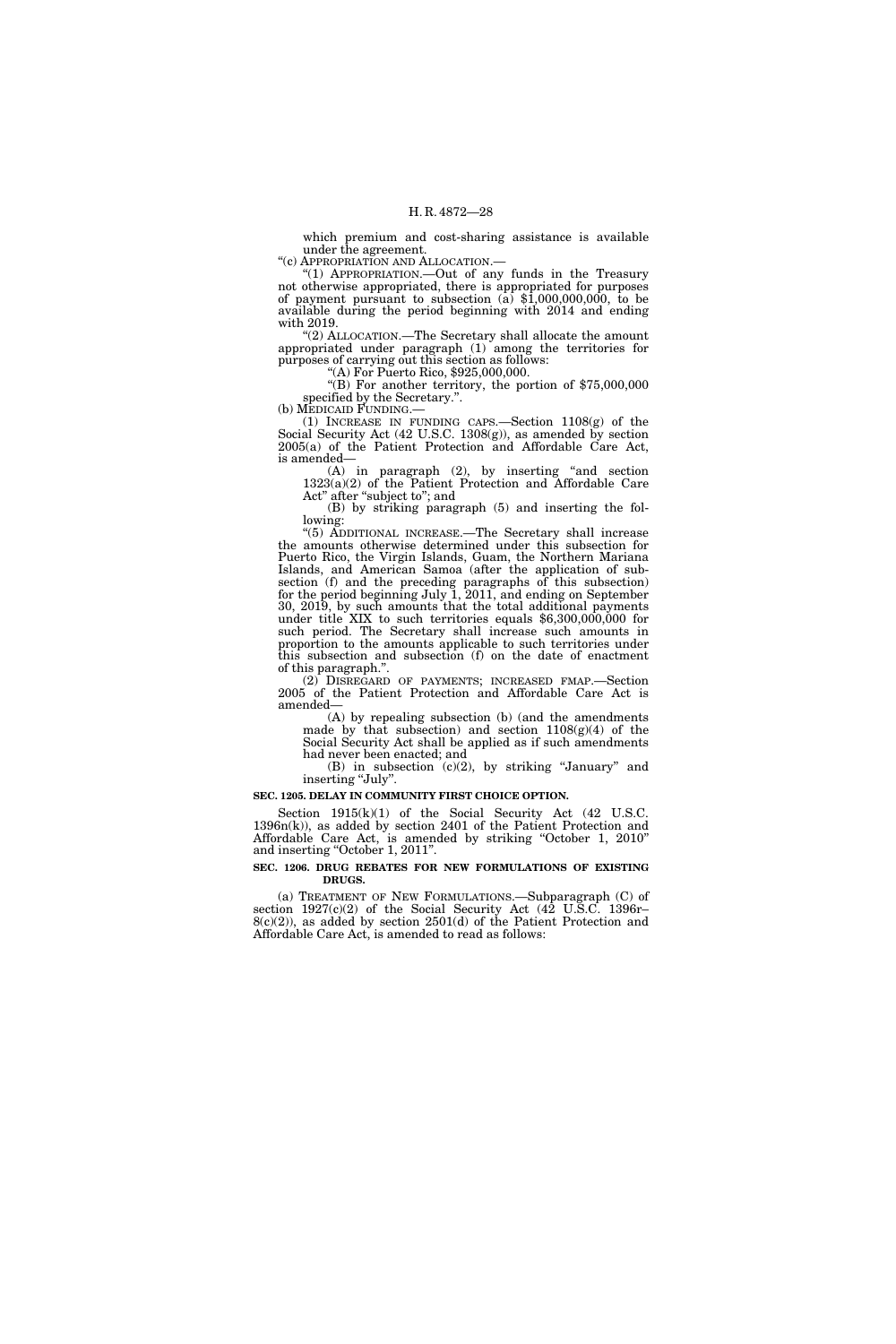''(C) TREATMENT OF NEW FORMULATIONS.—In the case of a drug that is a line extension of a single source drug or an innovator multiple source drug that is an oral solid dosage form, the rebate obligation with respect to such drug under this section shall be the amount computed under this section for such new drug or, if greater, the product of—

"(i) the average manufacturer price of the line extension of a single source drug or an innovator multiple source drug that is an oral solid dosage form;

''(ii) the highest additional rebate (calculated as a percentage of average manufacturer price) under this section for any strength of the original single source drug or innovator multiple source drug; and

"(iii) the total number of units of each dosage form and strength of the line extension product paid for under the State plan in the rebate period (as reported by the State).

In this subparagraph, the term 'line extension' means, with respect to a drug, a new formulation of the drug, such as an extended release formulation.''.

(b) EFFECTIVE DATE.—The amendment made by subsection (a) shall take effect as if included in the enactment of the Patient Protection and Affordable Care Act.

# **Subtitle D—Reducing Fraud, Waste, and Abuse**

### **SEC. 1301. COMMUNITY MENTAL HEALTH CENTERS.**

(a) IN GENERAL.—Section 1861(ff)(3)(B) of the Social Security Act (42 U.S.C. 1395x(ff)(3)(B)) is amended—

 $(1)$  in clause (ii), by striking "and" at the end;

(2) by redesignating clause (iii) as clause (iv); and

(3) by inserting after clause (ii) the following:

"(iii) provides at least 40 percent of its services to individuals who are not eligible for benefits under this title; and''. (b) RESTRICTION.—Section  $1861\text{(ff)}(3)(\text{A})$  of such Act (42 U.S.C.

 $1395x$ (ff)(3)(A)) is amended by inserting "other than in an individual's home or in an inpatient or residential setting'' before the period.

(c) EFFECTIVE DATE.—The amendments made by this section shall apply to items and services furnished on or after the first day of the first calendar quarter that begins at least 12 months after the date of the enactment of this Act.

**SEC. 1302. MEDICARE PREPAYMENT MEDICAL REVIEW LIMITATIONS.** 

Section 1874A(h) of the Social Security Act (42 U.S.C. 1395w– 3a(h)) is repealed.

# **SEC. 1303. FUNDING TO FIGHT FRAUD, WASTE, AND ABUSE.**

(a) FUNDING TO FIGHT FRAUD, WASTE, AND ABUSE.—

(1) IN GENERAL.—Section 1817(k) of the Social Security Act (42 U.S.C. 1395i(k)), as amended by section 6402(i) of the Patient Protection and Affordable Care Act, is further amended—

(A) by adding at the end the following new paragraph: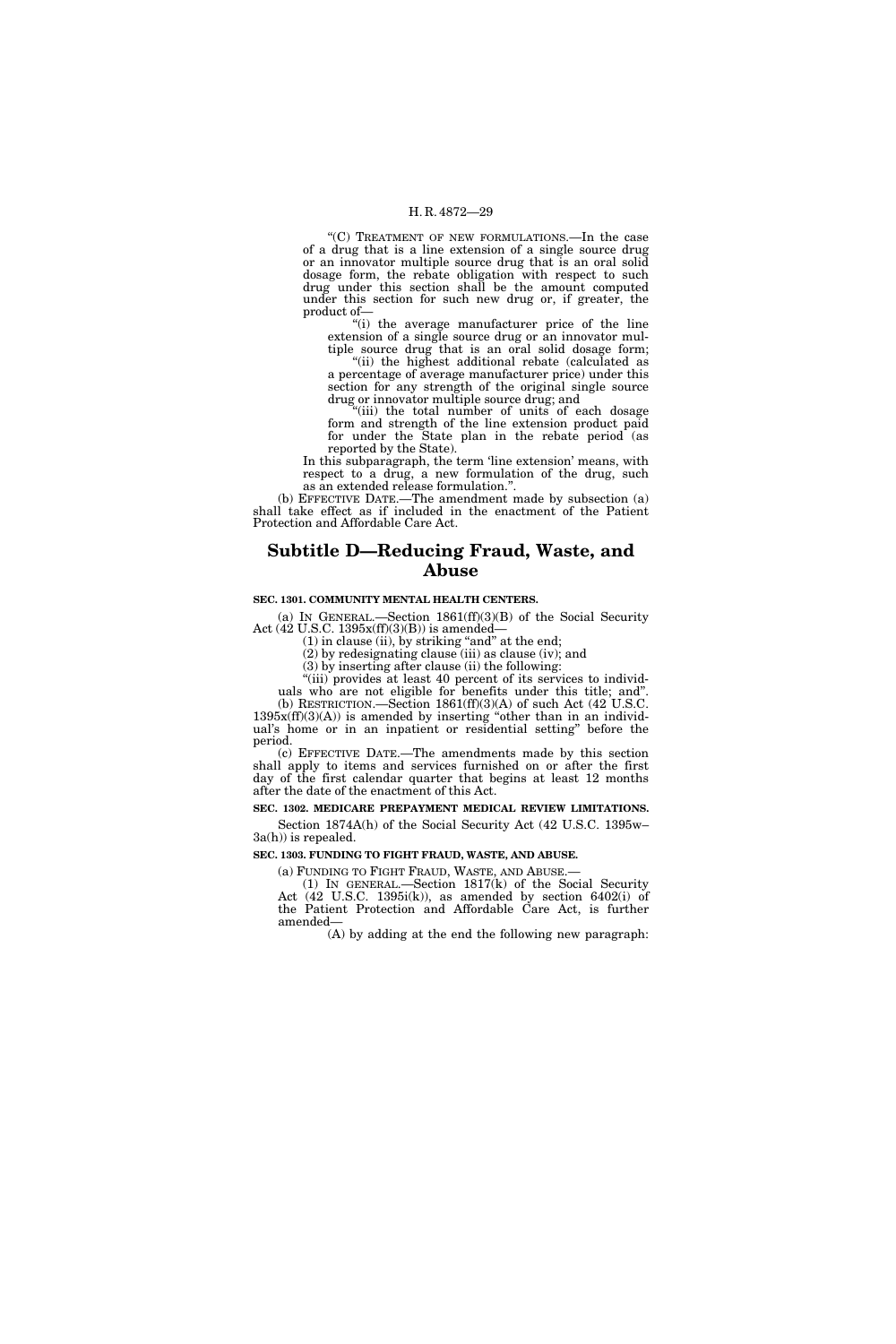''(8) ADDITIONAL FUNDING.—

''(A) IN GENERAL.—In addition to the funds otherwise appropriated to the Account from the Trust Fund under paragraphs (3)(C) and (4)(A) and for purposes described in paragraphs  $(3)(C)$  and  $(4)(A)$ , there are hereby appropriated to such Account from such Trust Fund the following additional amounts:

''(i) For fiscal year 2011, \$95,000,000.

"(ii) For fiscal year 2012, \$55,000,000.

"(iii) For each of fiscal years 2013 and 2014, \$30,000,000.

" $(iv)$  For each of fiscal years 2015 and 2016, \$20,000,000.

''(B) ALLOCATION.—The funds appropriated under this paragraph shall be allocated in the same proportion as the total funding appropriated with respect to paragraphs  $(3)(A)$  and  $(4)(A)$  was allocated with respect to fiscal year 2010, and shall be available without further appropriation until expended.''; and

 $(B)$  in paragraph  $(4)(A)$ , by inserting "for activities" described in paragraph (3)(C) and'' after ''necessary''. (b) MEDICAID INTEGRITY PROGRAM.—Section 1936(e)(1) of such

Act (42 U.S.C. 1396–u6(e)(1)) is amended—  $(1)$  in subparagraph  $(B)$ , by striking at the end "and";

 $(2)$  in subparagraph  $(C)$ –

(A) by striking ''for each fiscal year thereafter'' and inserting ''for each of fiscal years 2009 and 2010''; and (B) by striking the period and inserting "; and"; and

(3) by adding at the end the following new subparagraph:  $\tilde{f}(D)$  for each fiscal year after fiscal year 2010, the amount appropriated under this paragraph for the previous fiscal year, increased by the percentage increase in the consumer price index for all urban consumers (all items; United States city average) over the previous year.''.

# **SEC. 1304. 90-DAY PERIOD OF ENHANCED OVERSIGHT FOR INITIAL CLAIMS OF DME SUPPLIERS.**

Section 1866(j), as amended by section 6401 of the Patient Protection and Affordable Care Act, is further amended—

(1) by redesignating paragraphs (4) through (7) as paragraphs (5) through (8), respectively; and

(2) by inserting after paragraph (3) the following new paragraph:

"(4) 90-DAY PERIOD OF ENHANCED OVERSIGHT FOR INITIAL CLAIMS OF DME SUPPLIERS.—For periods beginning after January 1, 2011, if the Secretary determines that there is a significant risk of fraudulent activity among suppliers of durable medical equipment, in the case of a supplier of durable medical equipment who is within a category or geographic area under title XVIII identified pursuant to such determination and who is initially enrolling under such title, the Secretary shall, notwithstanding sections  $1816(c)$ ,  $1842(c)$ , and  $1869(a)(2)$ , withhold payment under such title with respect to durable medical equipment furnished by such supplier during the 90day period beginning on the date of the first submission of a claim under such title for durable medical equipment furnished by such supplier.''.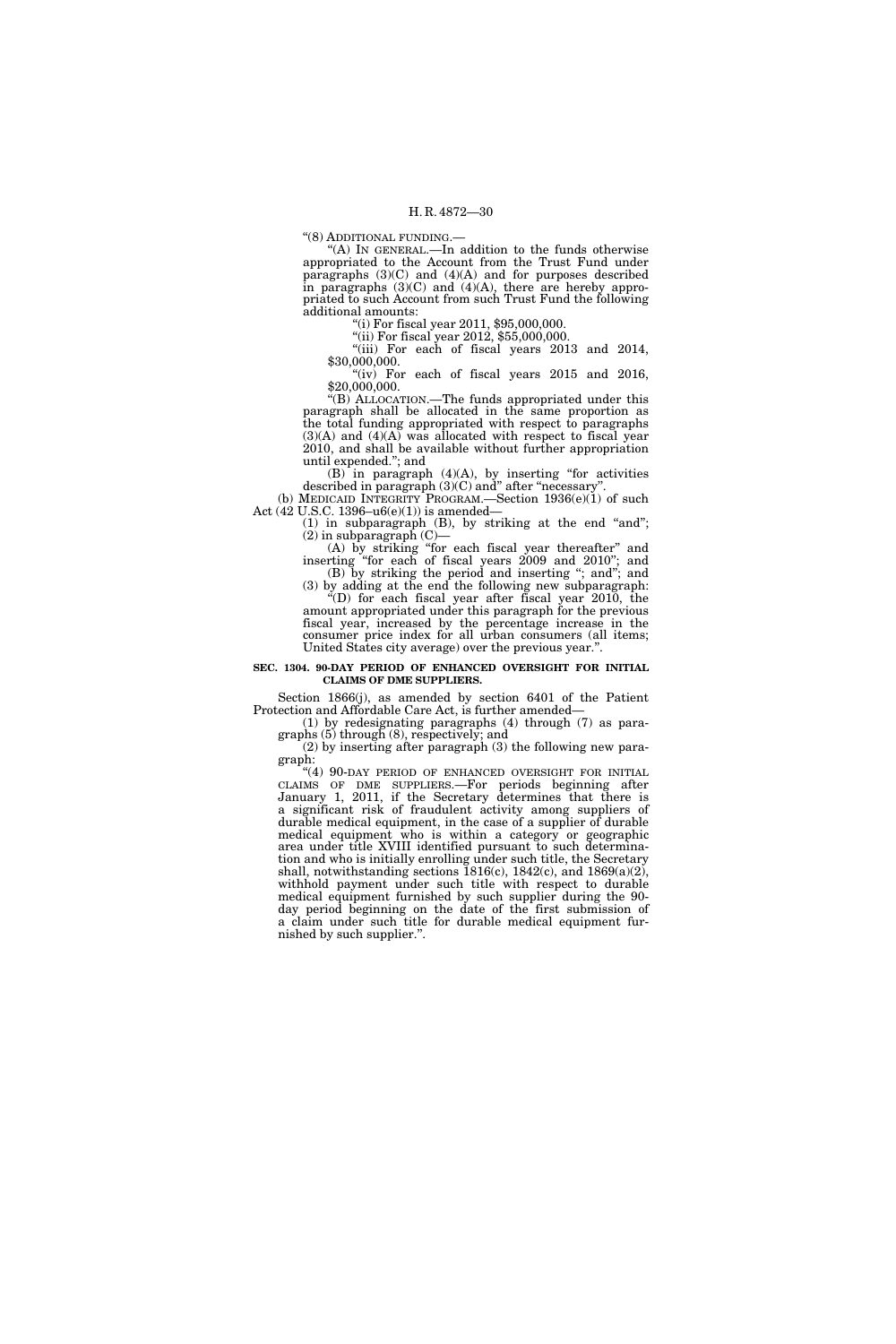# **Subtitle E—Provisions Relating to Revenue**

# **SEC. 1401. HIGH-COST PLAN EXCISE TAX.**

(a) IN GENERAL.—Section 4980I of the Internal Revenue Code of 1986, as added by section 9001 of the Patient Protection and Affordable Care Act and amended by section 10901 of such Act, is amended—

 $(1)$  in subsection  $(b)(3)(B)$ —

(A) by striking ''The annual'' and inserting the following:

''(i) IN GENERAL.—Except as provided in clause (ii), the annual''; and

(B) by adding at the end the following new clause: ''(ii) MULTIEMPLOYER PLAN COVERAGE.—Any coverage provided under a multiemployer plan (as defined in section 414(f)) shall be treated as coverage other than self-only coverage.'';

 $(2)$  in subsection  $(b)(3)(C)$ —

(A) by striking ''Except as provided in subparagraph  $(D)$ -

 $(B)$  in clause  $(i)$ —

(i) by striking "2013" each place it appears in the heading and the text and inserting "2018";

(ii) by striking "\$8,500" in subclause (I) and inserting "\$10,200 multiplied by the health cost adjustment percentage (determined by only taking into account self-only coverage)"; and<br>(iii) by striking "\$23,000" in subclause (II) and

ment percentage (determined by only taking into account coverage other than self-only coverage)'';

(C) by redesignating clauses (ii) and (iii) as clauses (iv) and (v), respectively, and by inserting after clause (i) the following new clauses:

''(ii) HEALTH COST ADJUSTMENT PERCENTAGE.—For purposes of clause (i), the health cost adjustment percentage is equal to 100 percent plus the excess (if any) of—

''(I) the percentage by which the per employee cost for providing coverage under the Blue Cross/ Blue Shield standard benefit option under the Federal Employees Health Benefits Plan for plan year 2018 (determined by using the benefit package for such coverage in 2010) exceeds such cost for plan year 2010, over

"(II)  $55$  percent.

''(iii) AGE AND GENDER ADJUSTMENT.— ''(I) IN GENERAL.—The amount determined under subclause (I) or (II) of clause (i), whichever is applicable, for any taxable period shall be increased by the amount determined under subclause (II).

''(II) AMOUNT DETERMINED.—The amount determined under this subclause is an amount equal to the excess (if any) of—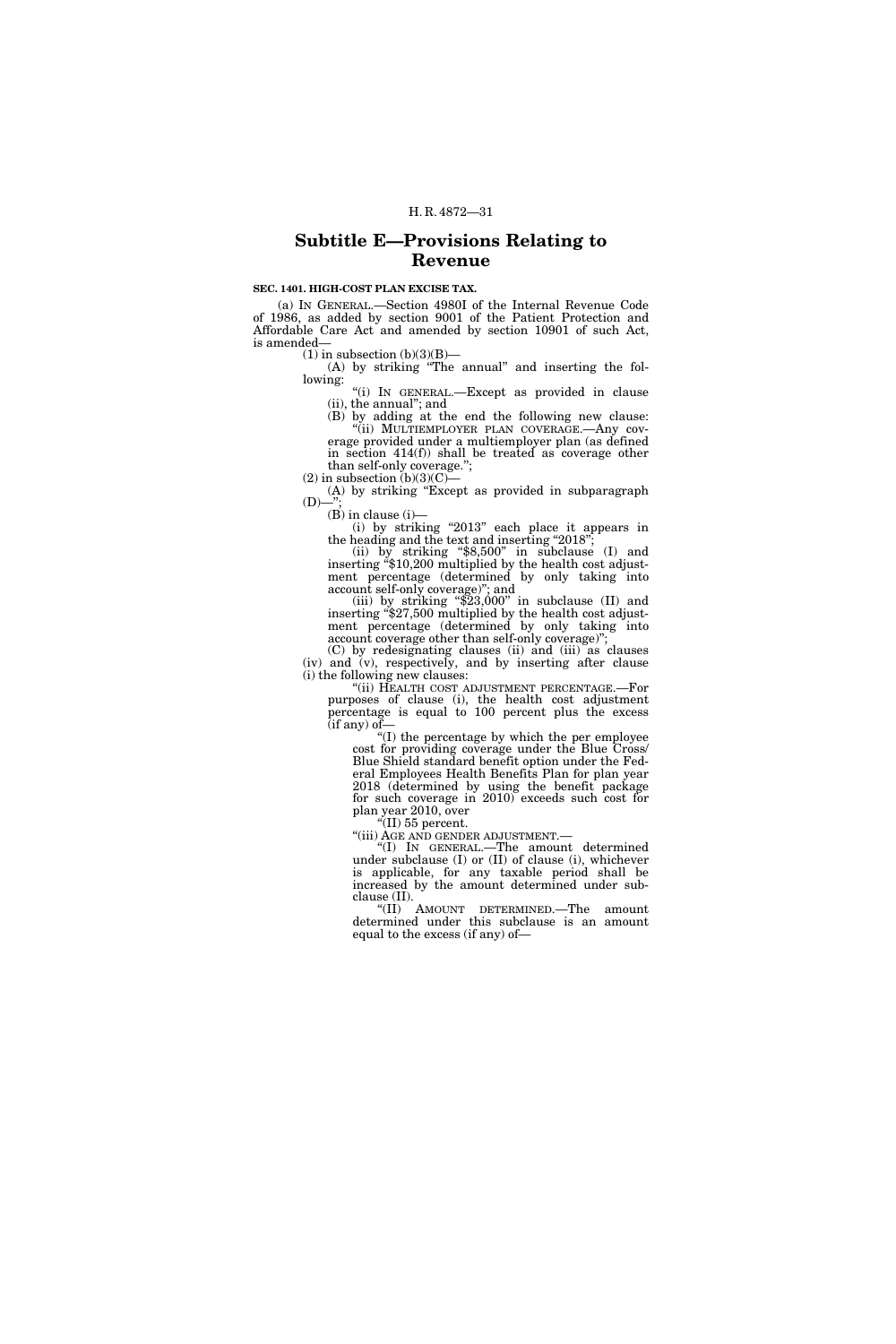''(aa) the premium cost of the Blue Cross/ Blue Shield standard benefit option under the Federal Employees Health Benefits Plan for the type of coverage provided such individual in such taxable period if priced for the age and gender characteristics of all employees of the individual's employer, over

''(bb) that premium cost for the provision of such coverage under such option in such taxable period if priced for the age and gender characteristics of the national workforce.''.

(D) in clause (iv), as redesignated by subparagraph  $(C)$ —

(i) by inserting "covered by the plan" after "whose employees''; and

(ii) by striking subclauses (I) and (II) and inserting the following:

" $(I)$ " the dollar amount in clause  $(i)(I)$  shall be increased by \$1,650, and

''(II) the dollar amount in clause (i)(II) shall be increased by \$3,450,'', and

(E) in clause (v), as redesignated by subparagraph  $(C)$ —

 $(i)$  by striking "2013" and inserting "2018";

(ii) by striking "clauses (i) and (ii)" and inserting "clauses (i) (after the application of clause (ii)) and  $(iv)$ "; and

(iii) by inserting ''in the case of determinations for calendar years beginning before 2020'' after ''1 percentage point'' in subclause (II) thereof;

(3) by striking subparagraph  $(D)$  of subsection (b)(3);

(4) in subsection  $(d)(1)(B)$ , by redesignating clause (ii) as clause (iii) and by inserting after clause (i) the following new clause:

> "(ii) any coverage under a separate policy, certificate, or contract of insurance which provides benefits substantially all of which are for treatment of the mouth (including any organ or structure within the mouth) or for treatment of the eye, or''; and

(5) in subsection (d), by adding at the end the following new paragraph:

''(3) EMPLOYEE.—The term 'employee' includes any former employee, surviving spouse, or other primary insured individual.''.

(b) EFFECTIVE DATES.—

(1) Section 9001(c) of the Patient Protection and Affordable Care Act is amended by striking "2012" and inserting "2017". (2) Section 10901(c) of the Patient Protection and Affordable Care Act is amended by striking "2012" and inserting "2017".

### **SEC. 1402. UNEARNED INCOME MEDICARE CONTRIBUTION.**

(a) INVESTMENT INCOME.—

(1) IN GENERAL.—Subtitle A of the Internal Revenue Code of 1986 is amended by inserting after chapter 2 the following new chapter: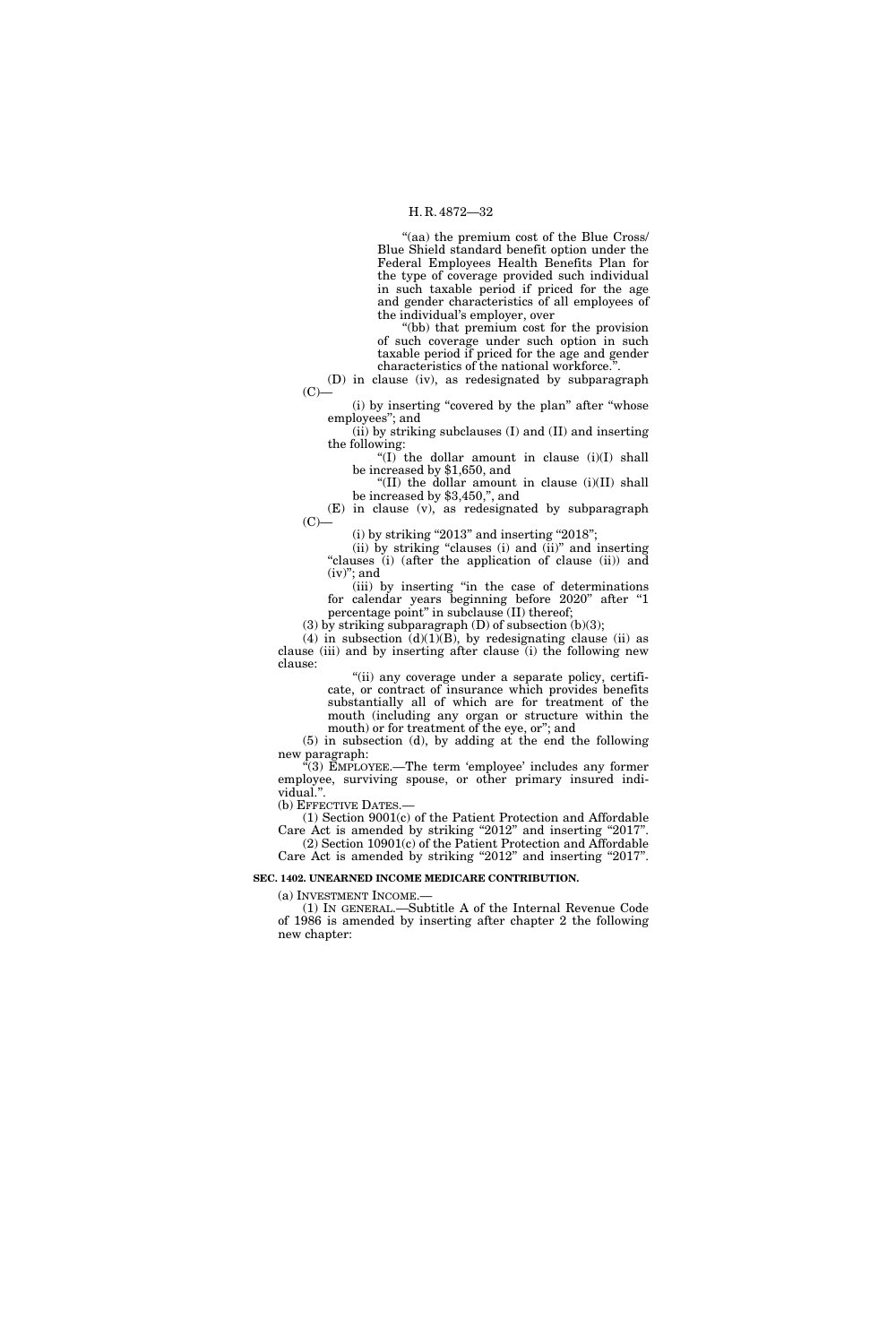# **''CHAPTER 2A—UNEARNED INCOME MEDICARE CONTRIBUTION**

''Sec. 1411. Imposition of tax.

**''SEC. 1411. IMPOSITION OF TAX.** 

''(a) IN GENERAL.—Except as provided in subsection (e)—

" $(1)$  APPLICATION TO INDIVIDUALS.—In the case of an individual, there is hereby imposed (in addition to any other tax imposed by this subtitle) for each taxable year a tax equal to 3.8 percent of the lesser of—

 $(A)$  net investment income for such taxable year, or ''(B) the excess (if any) of—

''(i) the modified adjusted gross income for such taxable year, over

''(ii) the threshold amount.

"(2) APPLICATION TO ESTATES AND TRUSTS.-In the case of an estate or trust, there is hereby imposed (in addition to any other tax imposed by this subtitle) for each taxable year a tax of 3.8 percent of the lesser of—

''(A) the undistributed net investment income for such taxable year, or

" $(B)$  the excess (if any) of-

''(i) the adjusted gross income (as defined in section 67(e)) for such taxable year, over

"(ii) the dollar amount at which the highest tax bracket in section 1(e) begins for such taxable year. ''(b) THRESHOLD AMOUNT.—For purposes of this chapter, the term 'threshold amount' means—

" $(1)$  in the case of a taxpayer making a joint return under section 6013 or a surviving spouse (as defined in section  $2(a)$ ), \$250,000,

 $(2)$  in the case of a married taxpayer (as defined in section 7703) filing a separate return,  $\frac{1}{2}$  of the dollar amount determined under paragraph (1), and

 $(3)$  in any other case, \$200,000.

"(c) NET INVESTMENT INCOME.—For purposes of this chapter— ''(1) IN GENERAL.—The term 'net investment income' means the excess (if any) of—

 $\mathcal{H}(\mathbf{A})$  the sum of-

''(i) gross income from interest, dividends, annuities, royalties, and rents, other than such income which is derived in the ordinary course of a trade or business not described in paragraph (2),

"(ii) other gross income derived from a trade or business described in paragraph (2), and

"(iii) net gain (to the extent taken into account in computing taxable income) attributable to the disposition of property other than property held in a trade or business not described in paragraph (2), over

" $(B)$  the deductions allowed by this subtitle which are properly allocable to such gross income or net gain.

 $(2)$  Trades and businesses to which tax applies. $-A$ trade or business is described in this paragraph if such trade or business is—

"(A) a passive activity (within the meaning of section 469) with respect to the taxpayer, or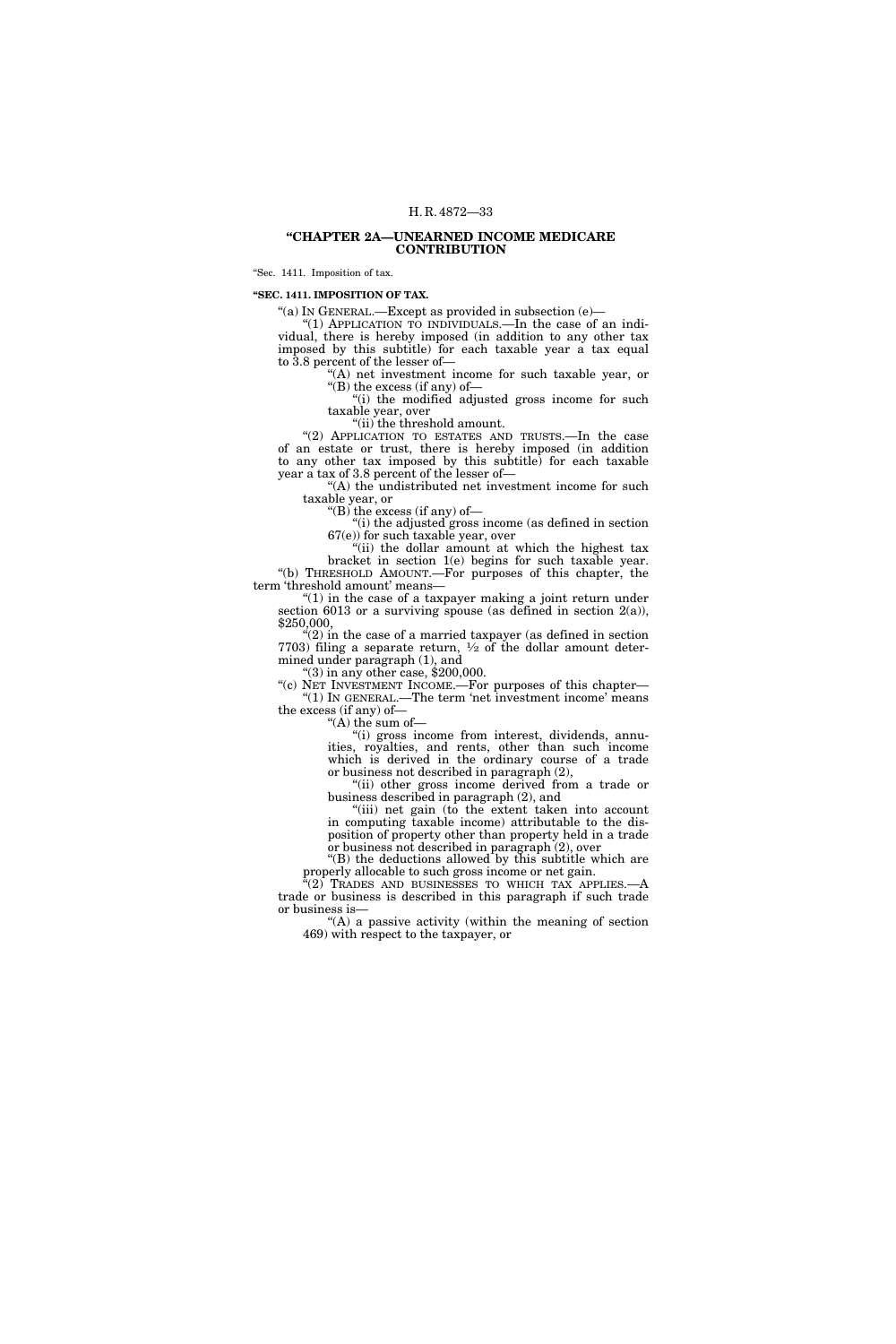''(B) a trade or business of trading in financial instruments or commodities (as defined in section 475(e)(2)).

''(3) INCOME ON INVESTMENT OF WORKING CAPITAL SUBJECT TO TAX.—A rule similar to the rule of section  $469(e)(1)(B)$  shall apply for purposes of this subsection.

(4) EXCEPTION FOR CERTAIN ACTIVE INTERESTS IN PARTNER-SHIPS AND S CORPORATIONS.—In the case of a disposition of an interest in a partnership or S corporation—

''(A) gain from such disposition shall be taken into account under clause (iii) of paragraph  $(1)(A)$  only to the extent of the net gain which would be so taken into account by the transferor if all property of the partnership or S corporation were sold for fair market value immediately before the disposition of such interest, and

''(B) a rule similar to the rule of subparagraph (A) shall apply to a loss from such disposition.

''(5) EXCEPTION FOR DISTRIBUTIONS FROM QUALIFIED PLANS.—The term 'net investment income' shall not include any distribution from a plan or arrangement described in section 401(a), 403(a), 403(b), 408, 408A, or 457(b).

''(6) SPECIAL RULE.—Net investment income shall not include any item taken into account in determining self-employment income for such taxable year on which a tax is imposed by section 1401(b).

''(d) MODIFIED ADJUSTED GROSS INCOME.—For purposes of this chapter, the term 'modified adjusted gross income' means adjusted gross income increased by the excess of—

 $''(1)$  the amount excluded from gross income under section 911(a)(1), over

"(2) the amount of any deductions (taken into account in computing adjusted gross income) or exclusions disallowed under section  $911(d)(6)$  with respect to the amounts described in paragraph (1).

''(e) NONAPPLICATION OF SECTION.—This section shall not apply to—

''(1) a nonresident alien, or

 $''(2)$  a trust all of the unexpired interests in which are devoted to one or more of the purposes described in section  $170(c)(2)(B)$ .".

(2) ESTIMATED TAXES.—Section 6654 of the Internal Revenue Code of 1986 is amended—

(A) in subsection (a), by striking ''and the tax under chapter 2'' and inserting ''the tax under chapter 2, and the tax under chapter 2A''; and

 $(B)$  in subsection  $(f)$ —

(i) by striking ''minus'' at the end of paragraph (2) and inserting ''plus''; and

(ii) by redesignating paragraph (3) as paragraph (4) and inserting after paragraph (2) the following new paragraph:

''(3) the taxes imposed by chapter 2A, minus''.

(3) CLERICAL AMENDMENT.—The table of chapters for subtitle A of chapter 1 of the Internal Revenue Code of 1986 is amended by inserting after the item relating to chapter 2 the following new item: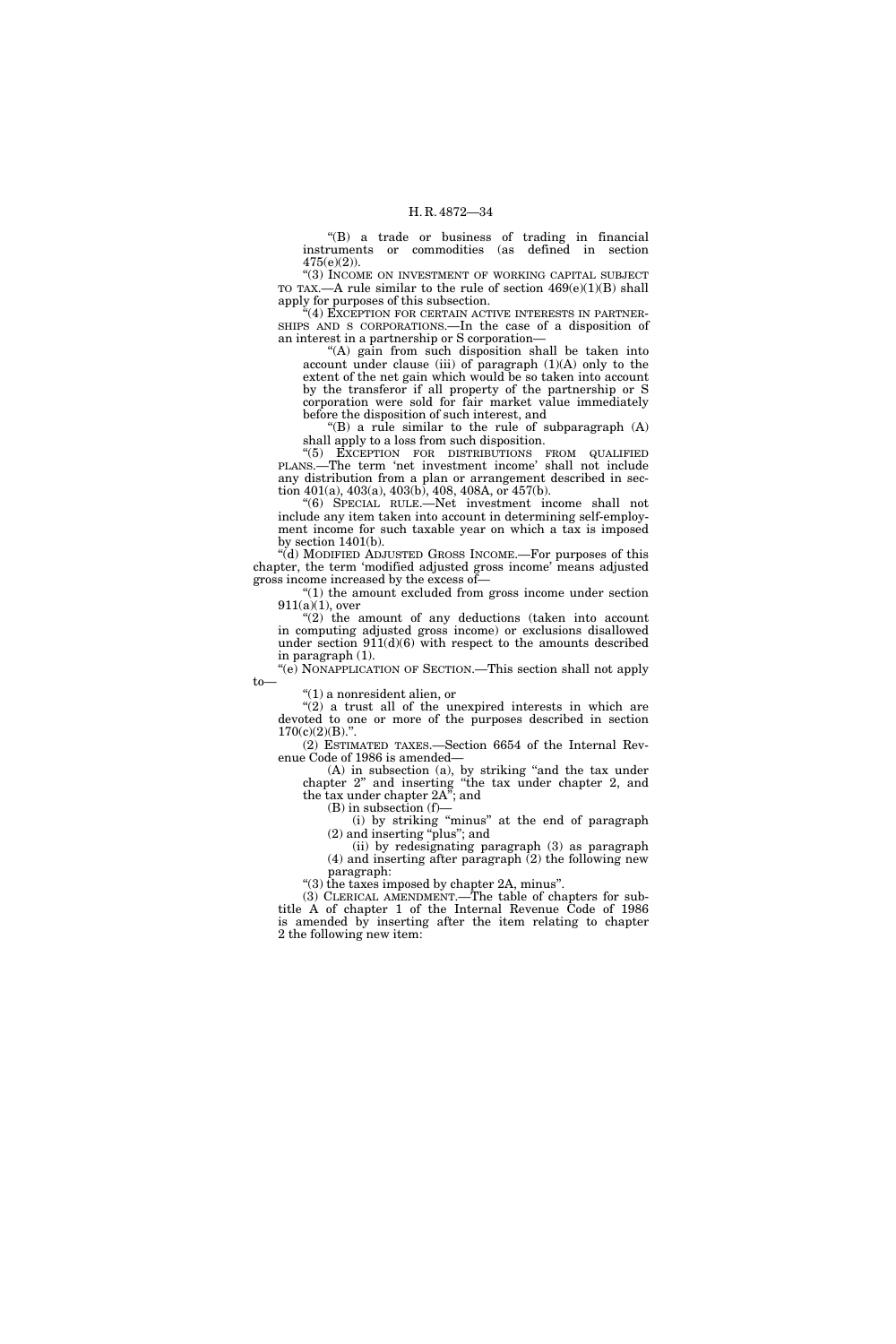# ''CHAPTER 2A—UNEARNED INCOME MEDICARE CONTRIBUTION''.

(4) EFFECTIVE DATES.—The amendments made by this subsection shall apply to taxable years beginning after December 31, 2012.

(b) EARNED INCOME.—

(1) THRESHOLD.—

(A) FICA.—Paragraph (2) of section 3101(b) of the Internal Revenue Code of 1986, as added by section 9015 of the Patient Protection and Affordable Care Act and amended by section 10906 of such Act, is amended by striking "and" at the end of subparagraph (A), by redesignating subparagraph (B) as subparagraph (C), and by inserting after subparagraph (A) the following new subparagraph:

''(B) in the case of a married taxpayer (as defined in section 7703) filing a separate return,  $\frac{1}{2}$  of the dollar amount determined under subparagraph (A), and''.

(B) SECA.—Section  $1401(b)(2)$  of the Internal Revenue Code of 1986, as added by section 9015 of the Patient Protection and Affordable Care Act and amended by section 10906 of such Act, is amended—

(i) in subparagraph (A), by striking "and" at the end of clause (i), by redesignating clause (ii) as clause (iii), and by inserting after clause (i) the following new clause:

"(ii) in the case of a married taxpayer (as defined in section 7703) filing a separate return,  $\frac{1}{2}$  of the dollar amount determined under clause (i), and''; and

(ii) in subparagraph (B), by striking ''under clauses (i) and (ii)'' and inserting ''under clause (i), (ii), or (iii) (whichever is applicable)''.

(2) ESTIMATED TAXES.—Section 6654 of the Internal Revenue Code of 1986 is amended by redesignating subsection (m) as subsection (n) and by inserting after subsection (l) the following new subsection:

"(m) SPECIAL RULE FOR MEDICARE TAX.—For purposes of this section, the tax imposed under section  $3101(b)(2)$  (to the extent not withheld) shall be treated as a tax imposed under chapter  $2.$ ".

(3) EFFECTIVE DATE.—The amendments made by this subsection shall apply with respect to remuneration received, and taxable years beginning after, December 31, 2012.

### **SEC. 1403. DELAY OF LIMITATION ON HEALTH FLEXIBLE SPENDING ARRANGEMENTS UNDER CAFETERIA PLANS.**

(a) IN GENERAL.—Section 10902(b) of the Patient Protection and Affordable Care Act is amended by striking ''December 31, 2010'' and inserting ''December 31, 2012''.

(b) INFLATION ADJUSTMENT.—Paragraph (2) of section 125(i) of the Internal Revenue Code of 1986, as added by section 9005 of the Patient Protection and Affordable Care Act and amended by section 10902 of such Act, is amended—

(1) in the matter preceding subparagraph (A), by striking ''December 31, 2011'' and inserting ''December 31, 2013''; and  $(2)$  in subparagraph  $(B)$ , by striking "2010" and inserting

 $"2012".$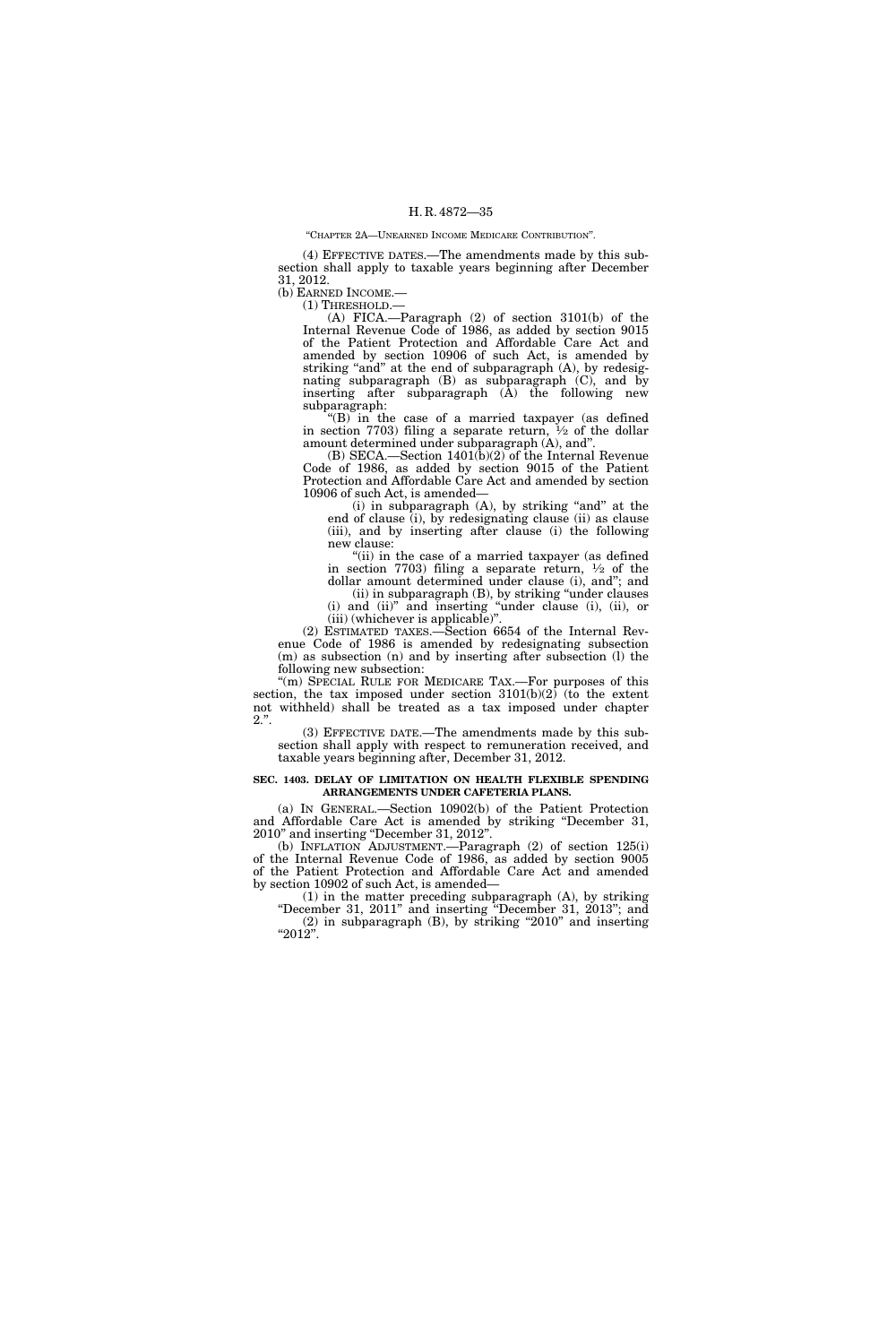# **SEC. 1404. BRAND NAME PHARMACEUTICALS.**

(a) IN GENERAL.—Section 9008 of the Patient Protection and Affordable Care Act is amended—

(1) in subsection (a)(1), by striking "2009" and inserting ''2010'';

(2) in subsection (b)—

(A) by striking ''\$2,300,000,000'' in paragraph (1) and inserting ''the applicable amount''; and

(B) by adding at the end the following new paragraph: "(4) APPLICABLE AMOUNT. For purposes of paragraph (1), the applicable amount shall be determined in accordance with the following table:

| "Calendar year | Applicable amount  |
|----------------|--------------------|
|                | \$2,500,000,000    |
|                | \$2,800,000,000    |
|                | \$2,800,000,000    |
|                | \$3,000,000,000    |
|                | \$3,000,000,000    |
|                | \$3,000,000,000    |
|                | \$4,000,000,000    |
| 2018           | \$4,100,000,000    |
|                | \$2,800,000,000."; |

(3) in subsection (d), by adding at the end the following new paragraph:

''(3) JOINT AND SEVERAL LIABILITY.—If more than one person is liable for payment of the fee under subsection (a) with respect to a single covered entity by reason of the application of paragraph (2), all such persons shall be jointly and severally liable for payment of such fee.''; and

(4) by striking subsection (j) and inserting the following new subsection:

''(j) EFFECTIVE DATE.—This section shall apply to calendar years beginning after December 31, 2010.''.

(b) EFFECTIVE DATE.—The amendments made by this section shall take effect as if included in section 9008 of the Patient Protection and Affordable Care Act.

**SEC. 1405. EXCISE TAX ON MEDICAL DEVICE MANUFACTURERS.** 

(a) IN GENERAL.—Chapter 32 of the Internal Revenue Code of 1986 is amended—

(1) by inserting after subchapter D the following new subchapter:

# **''Subchapter E—Medical Devices**

''Sec. 4191. Medical devices.

# **''SEC. 4191. MEDICAL DEVICES.**

"(a) IN GENERAL.—There is hereby imposed on the sale of any taxable medical device by the manufacturer, producer, or importer a tax equal to 2.3 percent of the price for which so sold.

''(b) TAXABLE MEDICAL DEVICE.—For purposes of this section— "(1) In GENERAL.—The term 'taxable medical device' means any device (as defined in section 201(h) of the Federal Food,

Drug, and Cosmetic Act) intended for humans. ''(2) EXEMPTIONS.—Such term shall not include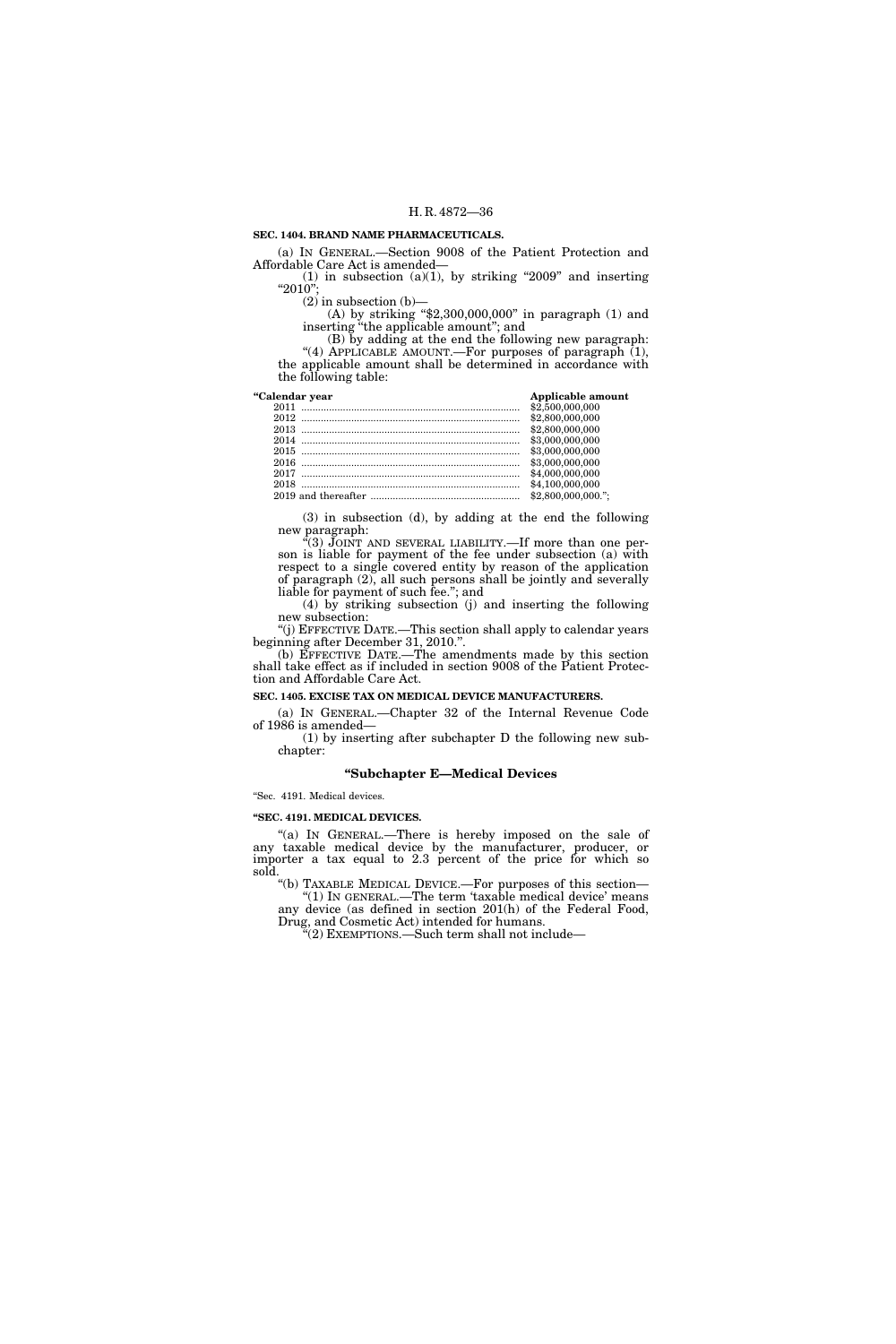''(A) eyeglasses,

''(B) contact lenses,

''(C) hearing aids, and

"(D) any other medical device determined by the Secretary to be of a type which is generally purchased by the general public at retail for individual use.'', and

(2) by inserting after the item relating to subchapter D in the table of subchapters for such chapter the following new item:

### ''SUBCHAPTER E. MEDICAL DEVICES''.

(b) CERTAIN EXEMPTIONS NOT TO APPLY.—

(1) Section 4221(a) of the Internal Revenue Code of 1986 is amended by adding at the end the following new sentence: ''In the case of the tax imposed by section 4191, paragraphs  $(3)$ ,  $(4)$ ,  $(5)$ , and  $(6)$  shall not apply.'

(2) Section 6416(b)(2) of such Code is amended by adding at the end the following: ''In the case of the tax imposed by section 4191, subparagraphs  $(B)$ ,  $(C)$ ,  $(D)$ , and  $(E)$  shall not apply.''.

(c) EFFECTIVE DATE.—The amendments made by this section shall apply to sales after December 31, 2012.

(d) REPEAL OF SECTION 9009 OF THE PATIENT PROTECTION AND AFFORDABLE CARE ACT.—Section 9009 of the Patient Protection and Affordable Care Act, as amended by section 10904 of such Act, is repealed effective as of the date of enactment of that Act.

# **SEC. 1406. HEALTH INSURANCE PROVIDERS.**

(a) IN GENERAL.—Section 9010 of the Patient Protection and Affordable Care Act, as amended by section 10905 of such Act, is amended—

(1) in subsection (a)(1), by striking "2010" and inserting ''2013'';

 $(2)$  in subsection  $(b)(2)$ –

(A) by striking ''For purposes of paragraph (1), the net premiums'' and inserting ''For purposes of paragraph  $(1)$ —

''(A) IN GENERAL.—The net premiums''; and

(B) by adding at the end the following subparagraph:

''(B) PARTIAL EXCLUSION FOR CERTAIN EXEMPT ACTIVI-TIES.—After the application of subparagraph (A), only 50 percent of the remaining net premiums written with respect to health insurance for any United States health risk that are attributable to the activities (other than activities of an unrelated trade or business as defined in section 513 of the Internal Revenue Code of 1986) of any covered entity qualifying under paragraph (3), (4), (26), or (29) of section 501(c) of such Code and exempt from tax under section  $501(a)$  of such Code shall be taken into account.";  $(3)$  in subsection  $(c)$ —

(A) by inserting ''during the calendar year in which the fee under this section is due'' in paragraph (1) after "risk"

 $(\acute{B})$  in paragraph  $(2)$ , by striking subparagraphs  $(C)$ , (D), and (E) and inserting the following new subparagraphs:  $C$ ) any entity—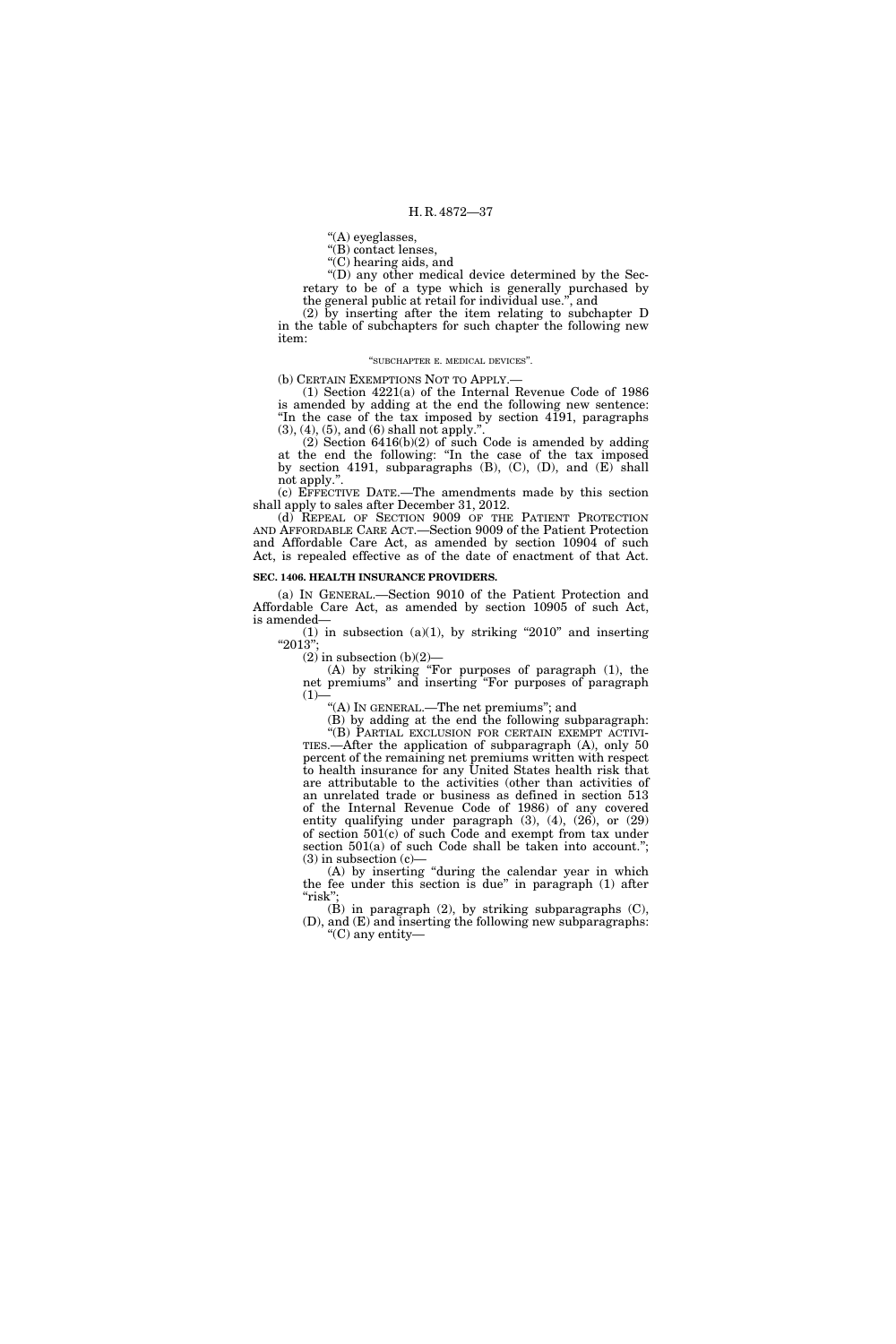"(i) which is incorporated as a nonprofit corporation under a State law,

"(ii) no part of the net earnings of which inures to the benefit of any private shareholder or individual, no substantial part of the activities of which is carrying on propaganda, or otherwise attempting, to influence legislation (except as otherwise provided in section 501(h) of the Internal Revenue Code of 1986), and which does not participate in, or intervene in (including the publishing or distributing of statements), any political campaign on behalf of (or in opposition to) any candidate for public office, and

''(iii) more than 80 percent of the gross revenues of which is received from government programs that target low-income, elderly, or disabled populations under titles XVIII, XIX, and XXI of the Social Security Act, and

"(D) any entity which is described in section  $501(c)(9)$ of such Code and which is established by an entity (other than by an employer or employers) for purposes of providing health care benefits."

(C) in paragraph (3)(A), by striking ''subparagraph  $(C)(i)(I), (D)(i)(I), or (E)(i)''$  and inserting "subparagraph"  $(C)$  or  $(D)$ "; and

(D) by adding at the end the following new paragraph: "(4) JOINT AND SEVERAL LIABILITY.—If more than one person is liable for payment of the fee under subsection (a) with respect to a single covered entity by reason of the application of paragraph (3), all such persons shall be jointly and severally liable for payment of such fee.'';

(4) by striking subsection (e) and inserting the following: "(e) APPLICABLE AMOUNT.—For purposes of subsection  $(b)(1)$ — "(1) YEARS BEFORE 2019.—In the case of calendar years

beginning before 2019, the applicable amount shall be determined in accordance with the following table:

| "Calendar year | Applicable amount |
|----------------|-------------------|
|                | \$8,000,000,000   |
|                |                   |
|                |                   |
|                | \$13,900,000,000  |
| 2018           | \$14,300,000,000. |

"(2) YEARS AFTER 2018. - In the case of any calendar year beginning after 2018, the applicable amount shall be the applicable amount for the preceding calendar year increased by the rate of premium growth (within the meaning of section 36B(b)(3)(A)(ii) of the Internal Revenue Code of 1986) for such preceding calendar year.'';

(5) in subsection (g), by adding at the end the following new paragraphs:<br>"(3) ACCURACY-RELATED PENALTY.—

"(A) In GENERAL.—In the case of any understatement of a covered entity's net premiums written with respect to health insurance for any United States health risk for any calendar year, there shall be paid by the covered entity making such understatement, an amount equal to the excess of—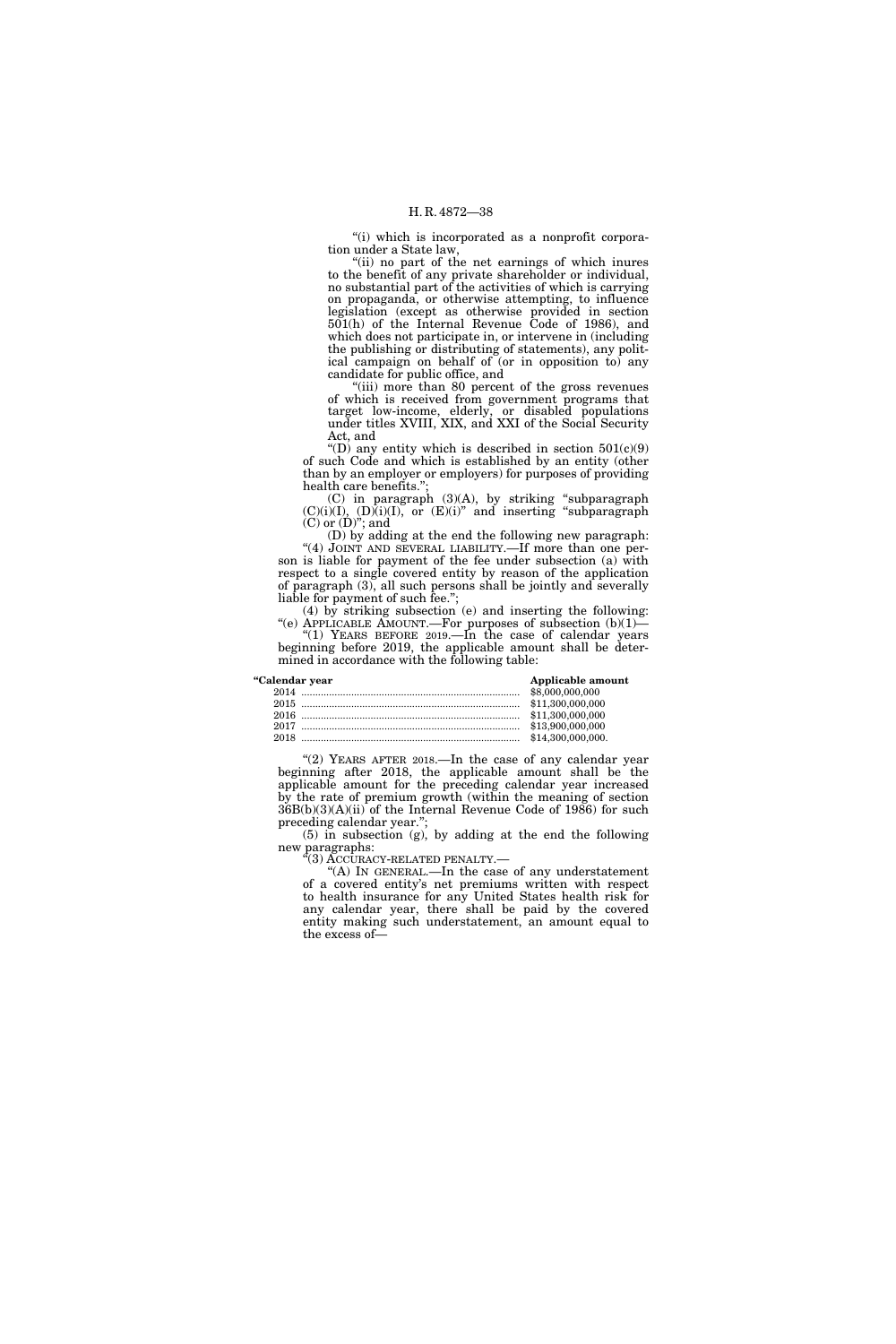"(i) the amount of the covered entity's fee under this section for the calendar year the Secretary determines should have been paid in the absence of any such understatement, over

"(ii) the amount of such fee the Secretary determined based on such understatement.

''(B) UNDERSTATEMENT.—For purposes of this paragraph, an understatement of a covered entity's net premiums written with respect to health insurance for any United States health risk for any calendar year is the difference between the amount of such net premiums written as reported on the return filed by the covered entity under paragraph (1) and the amount of such net premiums written that should have been reported on such return.

''(C) TREATMENT OF PENALTY.—The penalty imposed under subparagraph  $(A)$  shall be subject to the provisions of subtitle F of the Internal Revenue Code of 1986 that apply to assessable penalties imposed under chapter 68 of such Code.

"(4) TREATMENT OF INFORMATION.—Section 6103 of the Internal Revenue Code of 1986 shall not apply to any information reported under this subsection.''; and

 $(6)$  by striking subsection (j) and inserting the following new subsection:

''(j) EFFECTIVE DATE.—This section shall apply to calendar years beginning after December 31, 2013.''.

(b) EFFECTIVE DATE.—The amendments made by this section shall take effect as if included in section 9010 of the Patient Protection and Affordable Care Act.

# **SEC. 1407. DELAY OF ELIMINATION OF DEDUCTION FOR EXPENSES ALLOCABLE TO MEDICARE PART D SUBSIDY.**

Section 9012(b) of the Patient Protection and Affordable Care Act is amended by striking "2010" and inserting "2012".

# **SEC. 1408. ELIMINATION OF UNINTENDED APPLICATION OF CELLU-LOSIC BIOFUEL PRODUCER CREDIT.**

(a) IN GENERAL.—Section  $40(b)(6)(E)$  of the Internal Revenue Code of 1986 is amended by adding at the end the following new clause:

"(iii) EXCLUSION OF UNPROCESSED FUELS.—The term 'cellulosic biofuel' shall not include any fuel if—

''(I) more than 4 percent of such fuel (determined by weight) is any combination of water and sediment, or

''(II) the ash content of such fuel is more than 1 percent (determined by weight).''.

(b) EFFECTIVE DATE.—The amendment made by this section shall apply to fuels sold or used on or after January 1, 2010. **SEC. 1409. CODIFICATION OF ECONOMIC SUBSTANCE DOCTRINE AND PENALTIES.** 

(a) IN GENERAL.—Section 7701 of the Internal Revenue Code of 1986 is amended by redesignating subsection (o) as subsection (p) and by inserting after subsection (n) the following new subsection:

''(o) CLARIFICATION OF ECONOMIC SUBSTANCE DOCTRINE.—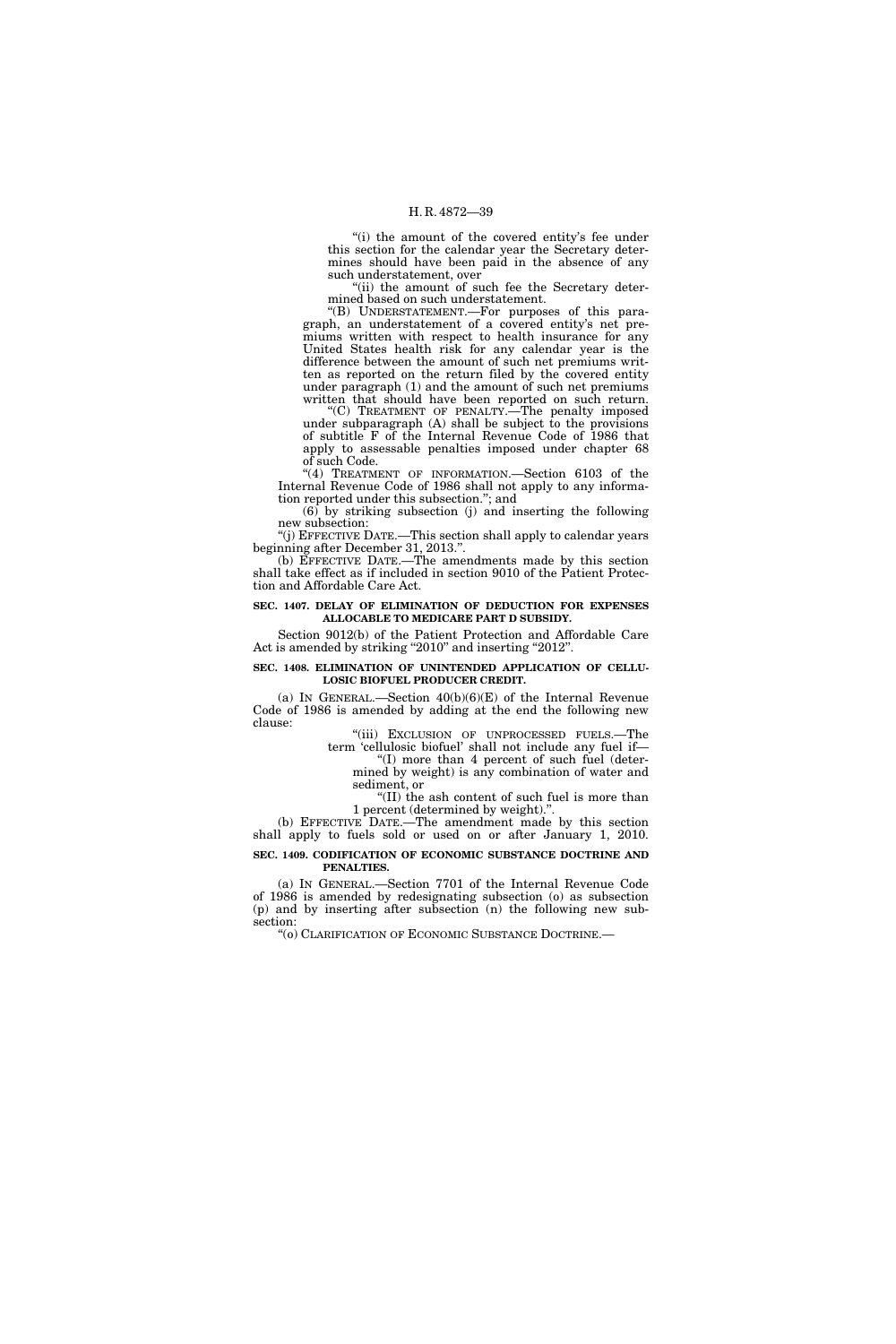"(1) APPLICATION OF DOCTRINE.—In the case of any transaction to which the economic substance doctrine is relevant, such transaction shall be treated as having economic substance only if—

''(A) the transaction changes in a meaningful way (apart from Federal income tax effects) the taxpayer's economic position, and

" $(\hat{B})$  the taxpayer has a substantial purpose (apart) from Federal income tax effects) for entering into such transaction.

"(2) SPECIAL RULE WHERE TAXPAYER RELIES ON PROFIT POTENTIAL.—

"(A) In GENERAL.—The potential for profit of a transaction shall be taken into account in determining whether the requirements of subparagraphs  $(A)$  and  $(B)$  of paragraph (1) are met with respect to the transaction only if the present value of the reasonably expected pre-tax profit from the transaction is substantial in relation to the present value of the expected net tax benefits that would be allowed if the transaction were respected.

''(B) TREATMENT OF FEES AND FOREIGN TAXES.—Fees and other transaction expenses shall be taken into account as expenses in determining pre-tax profit under subparagraph (A). The Secretary shall issue regulations requiring foreign taxes to be treated as expenses in determining pre-tax profit in appropriate cases.

 $(3)$  STATE AND LOCAL TAX BENEFITS.—For purposes of paragraph (1), any State or local income tax effect which is related to a Federal income tax effect shall be treated in the same manner as a Federal income tax effect.

''(4) FINANCIAL ACCOUNTING BENEFITS.—For purposes of paragraph (1)(B), achieving a financial accounting benefit shall not be taken into account as a purpose for entering into a transaction if the origin of such financial accounting benefit is a reduction of Federal income tax.

"(5) DEFINITIONS AND SPECIAL RULES.—For purposes of this subsection—

''(A) ECONOMIC SUBSTANCE DOCTRINE.—The term 'economic substance doctrine' means the common law doctrine under which tax benefits under subtitle A with respect to a transaction are not allowable if the transaction does not have economic substance or lacks a business purpose.

''(B) EXCEPTION FOR PERSONAL TRANSACTIONS OF INDIVIDUALS.—In the case of an individual, paragraph (1) shall apply only to transactions entered into in connection with a trade or business or an activity engaged in for the production of income.

''(C) DETERMINATION OF APPLICATION OF DOCTRINE NOT AFFECTED.—The determination of whether the economic substance doctrine is relevant to a transaction shall be made in the same manner as if this subsection had never been enacted.

''(D) TRANSACTION.—The term 'transaction' includes a series of transactions.''.

(b) PENALTY FOR UNDERPAYMENTS ATTRIBUTABLE TO TRANS-ACTIONS LACKING ECONOMIC SUBSTANCE.—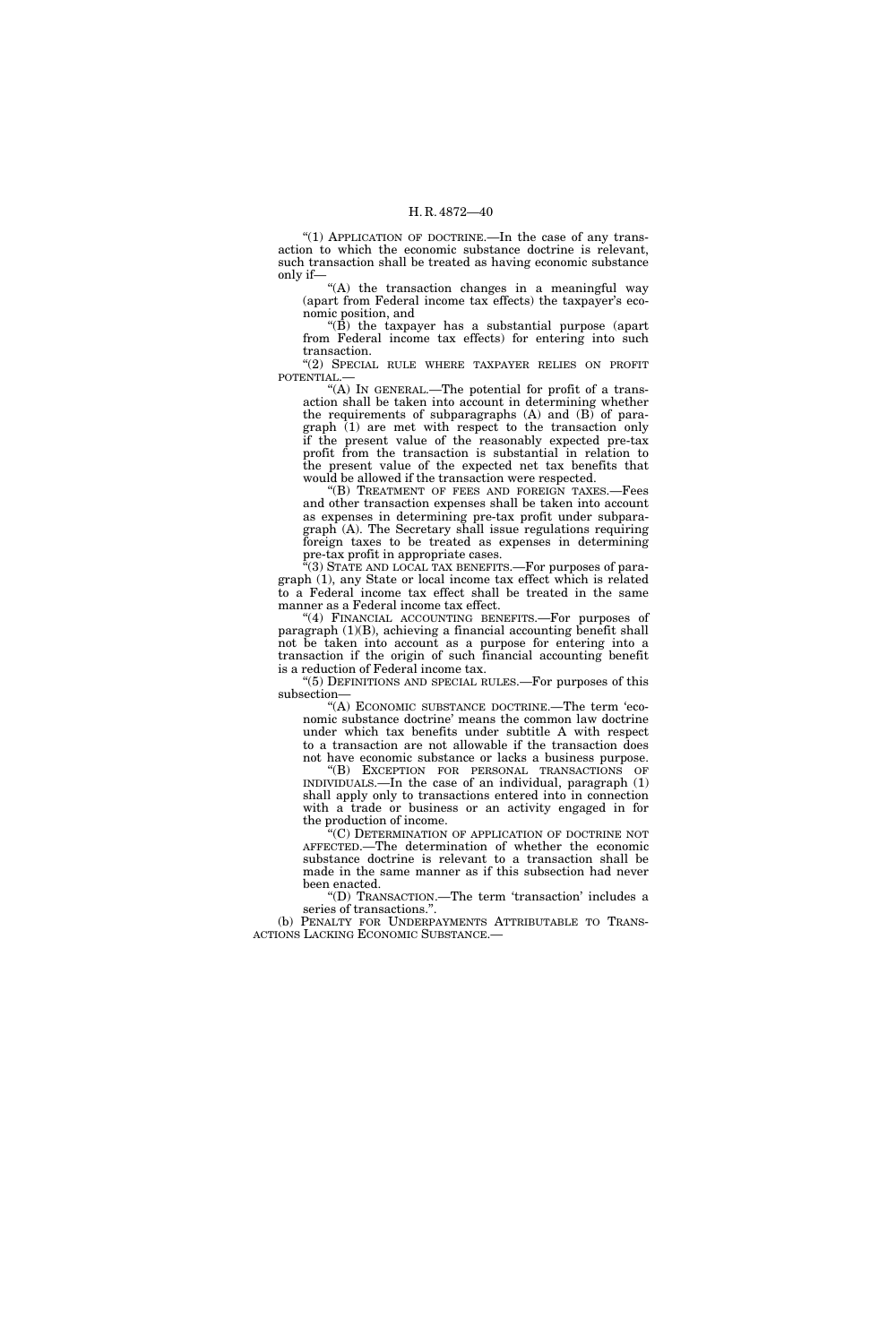(1) IN GENERAL.—Subsection (b) of section 6662 is amended by inserting after paragraph (5) the following new paragraph:

''(6) Any disallowance of claimed tax benefits by reason of a transaction lacking economic substance (within the meaning of section 7701(o)) or failing to meet the requirements of any similar rule of law.''.

(2) INCREASED PENALTY FOR NONDISCLOSED TRANS-ACTIONS.—Section 6662 is amended by adding at the end the following new subsection:

"(i) INCREASE IN PENALTY IN CASE OF NONDISCLOSED NONECONOMIC SUBSTANCE TRANSACTIONS.—

"(1) IN GENERAL.—In the case of any portion of an underpayment which is attributable to one or more nondisclosed noneconomic substance transactions, subsection (a) shall be applied with respect to such portion by substituting '40 percent' for '20 percent'.

''(2) NONDISCLOSED NONECONOMIC SUBSTANCE TRANS-ACTIONS.—For purposes of this subsection, the term 'nondisclosed noneconomic substance transaction' means any portion of a transaction described in subsection (b)(6) with respect to which the relevant facts affecting the tax treatment are not adequately disclosed in the return nor in a statement attached to the return.

''(3) SPECIAL RULE FOR AMENDED RETURNS.—In no event shall any amendment or supplement to a return of tax be taken into account for purposes of this subsection if the amendment or supplement is filed after the earlier of the date the taxpayer is first contacted by the Secretary regarding the examination of the return or such other date as is specified by the Secretary.''.

(3) CONFORMING AMENDMENT.—Subparagraph (B) of section  $6662A(e)(2)$  is amended—

 $(A)$  by striking "section 6662(h)" and inserting "sub-

sections (h) or (i) of section 6662"; and<br>(B) by striking "GROSS VALUATION MISSTATEMENT PEN-ALTY" in the heading and inserting "CERTAIN INCREASED UNDERPAYMENT PENALTIES''.

(c) REASONABLE CAUSE EXCEPTION NOT APPLICABLE TO NON-ECONOMIC SUBSTANCE TRANSACTIONS.—

(1) REASONABLE CAUSE EXCEPTION FOR UNDERPAYMENTS.— Subsection (c) of section 6664 is amended—

(A) by redesignating paragraphs (2) and (3) as paragraphs (3) and (4), respectively;

(B) by striking "paragraph  $(2)$ " in paragraph  $(4)(A)$ , as so redesignated, and inserting "paragraph  $(\bar{3})$ "; and

(C) by inserting after paragraph (1) the following new paragraph:

 $\mathcal{E}(2)$  EXCEPTION.—Paragraph (1) shall not apply to any portion of an underpayment which is attributable to one or more transactions described in section 6662(b)(6).".<br>(2) REASONABLE CAUSE EXCEPTION FOR REPORTABLE TRANS-

ACTION UNDERSTATEMENTS.—Subsection (d) of section 6664 is amended—

(A) by redesignating paragraphs (2) and (3) as paragraphs (3) and (4), respectively;

(B) by striking "paragraph  $(2)(C)$ " in paragraph  $(4)$ , as so redesignated, and inserting "paragraph  $(3)(C)$ "; and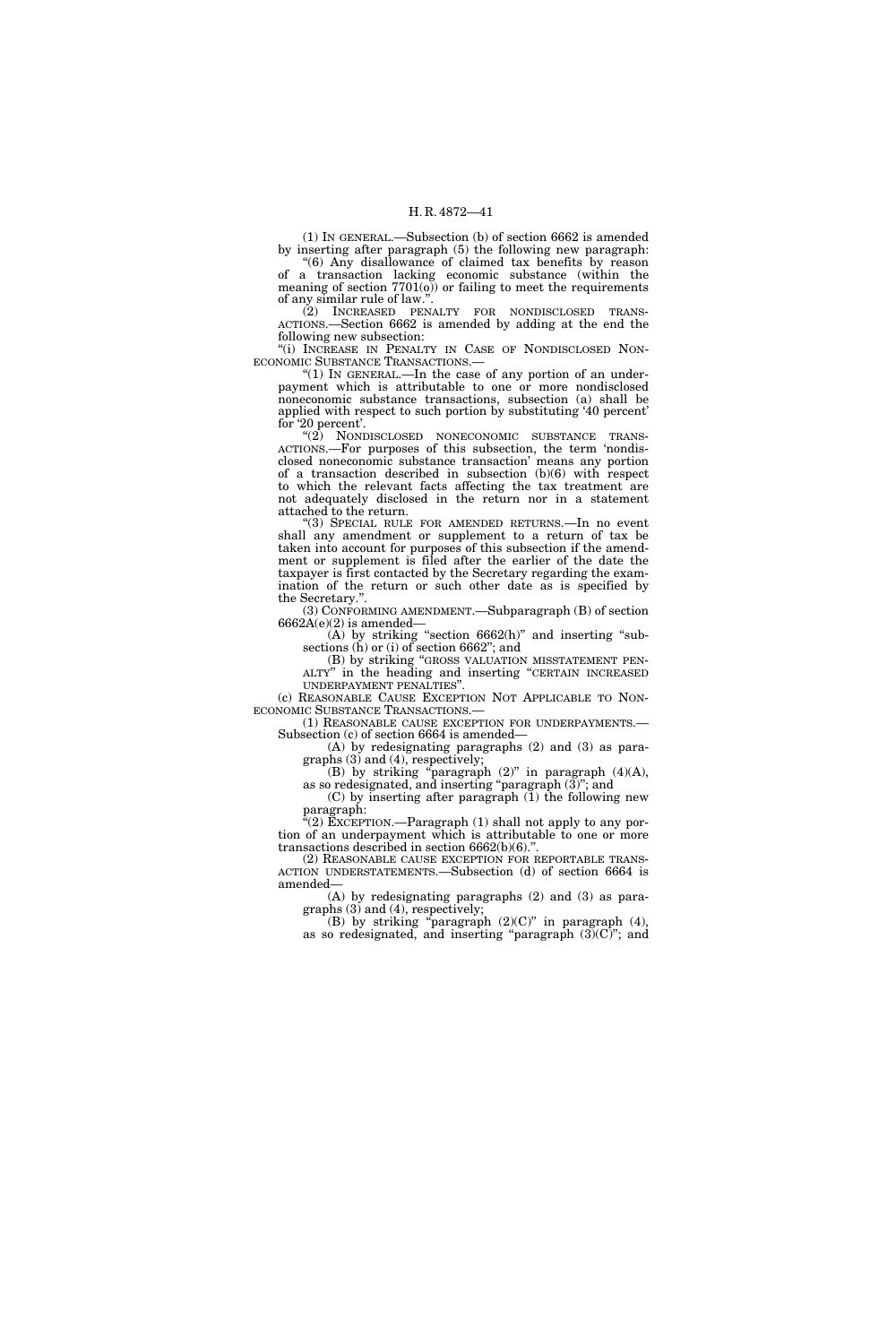(C) by inserting after paragraph (1) the following new paragraph:

 $\widetilde{E}(2)$  EXCEPTION.—Paragraph (1) shall not apply to any portion of a reportable transaction understatement which is attributable to one or more transactions described in section 6662(b)(6).''.

(d) APPLICATION OF PENALTY FOR ERRONEOUS CLAIM FOR REFUND OR CREDIT TO NONECONOMIC SUBSTANCE TRANSACTIONS.— Section 6676 is amended by redesignating subsection (c) as subsection (d) and inserting after subsection (b) the following new subsection:

''(c) NONECONOMIC SUBSTANCE TRANSACTIONS TREATED AS LACKING REASONABLE BASIS.—For purposes of this section, any excessive amount which is attributable to any transaction described in section 6662(b)(6) shall not be treated as having a reasonable basis.''.

(e) EFFECTIVE DATE.—

(1) IN GENERAL.—Except as otherwise provided in this subsection, the amendments made by this section shall apply to transactions entered into after the date of the enactment of this Act.

(2) UNDERPAYMENTS.—The amendments made by subsections (b) and  $(c)(1)$  shall apply to underpayments attributable to transactions entered into after the date of the enactment of this Act.

(3) UNDERSTATEMENTS.—The amendments made by subsection (c)(2) shall apply to understatements attributable to transactions entered into after the date of the enactment of this Act.

(4) REFUNDS AND CREDITS.—The amendment made by subsection (d) shall apply to refunds and credits attributable to transactions entered into after the date of the enactment of this Act.

### **SEC. 1410. TIME FOR PAYMENT OF CORPORATE ESTIMATED TAXES.**

The percentage under paragraph (1) of section 202(b) of the Corporate Estimated Tax Shift Act of 2009 in effect on the date of the enactment of this Act is increased by 15.75 percentage points.

# **Subtitle F—Other Provisions**

#### **SEC. 1501. COMMUNITY COLLEGE AND CAREER TRAINING GRANT PRO-GRAM.**

Section 279(b) of the Trade Act of 1974 (19 U.S.C. 2372a(b)) is amended by striking ''SUPPLEMENT'' and all that follows through ''Funds'' and inserting ''There are'' and by striking ''pursuant'' and all that follows and inserting ''\$500,000,000 for each of fiscal years 2011, 2012, 2013, and 2014 to carry out this subchapter, except that the limitations contained in section  $278(a)(2)$  shall not apply to such funds and each State shall receive not less than 0.5 percent of the amount appropriated pursuant to this subsection for each such fiscal year.''.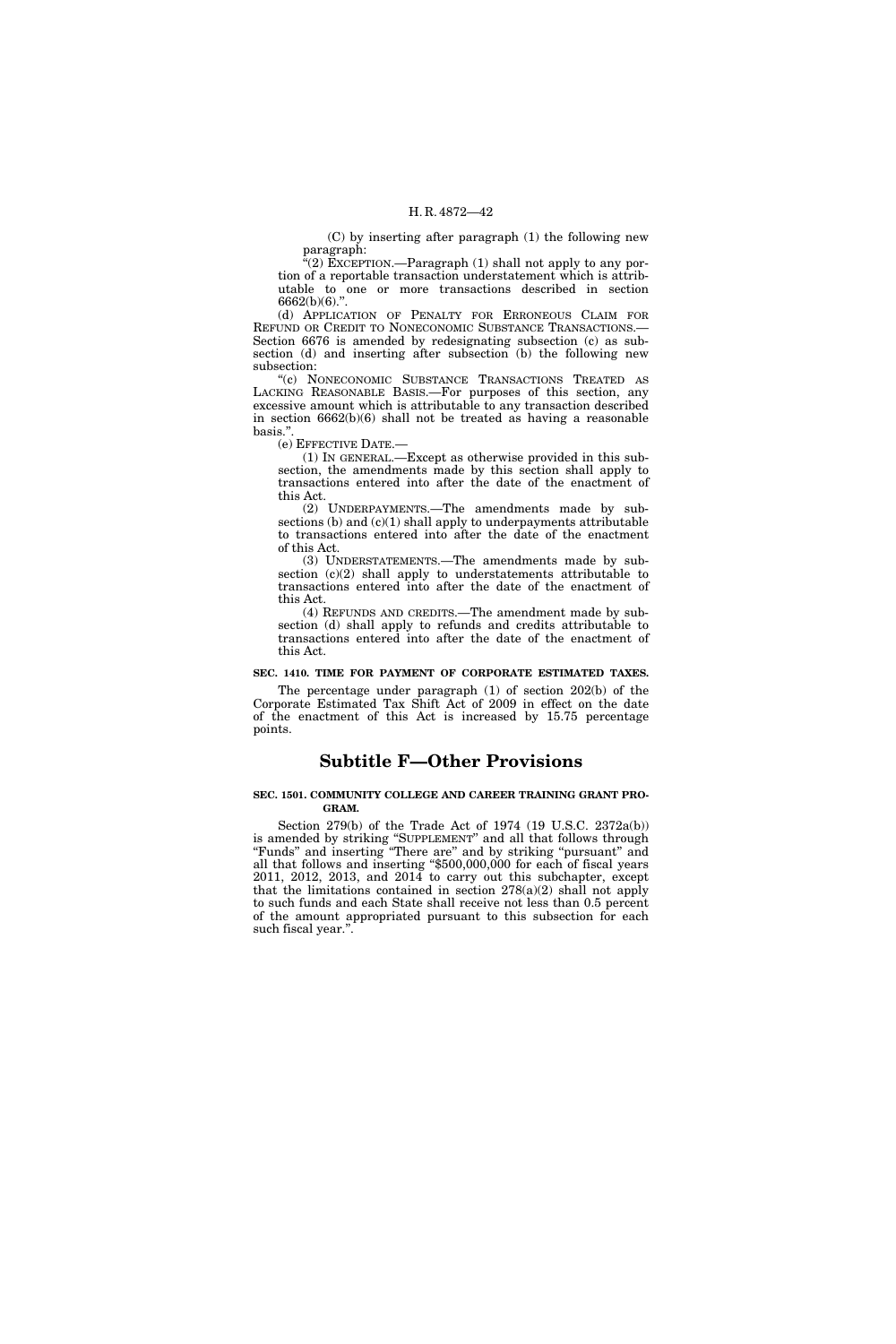# **TITLE II—EDUCATION AND HEALTH**

# **Subtitle A—Education**

# **SEC. 2001. SHORT TITLE; REFERENCES.**

(a) SHORT TITLE.—This subtitle may be cited as the ''SAFRA Act"

(b) REFERENCES.—Except as otherwise expressly provided, whenever in this subtitle an amendment or repeal is expressed in terms of an amendment to, or repeal of, a section or other provision, the reference shall be considered to be made to a section or other provision of the Higher Education Act of 1965 (20 U.S.C. 1001 et seq.).

# **PART I—INVESTING IN STUDENTS AND FAMILIES**

# **SEC. 2101. FEDERAL PELL GRANTS.**

(a) AMOUNT OF GRANTS.—Section 401(b) (20 U.S.C. 1070a(b)) is amended—

(1) by amending paragraph (2)(A) to read as follows:

''(A) The amount of the Federal Pell Grant for a student eligible under this part shall be—

''(i) the maximum Federal Pell Grant, as specified in the last enacted appropriation Act applicable to that award year, plus

"(ii) the amount of the increase calculated under paragraph (8)(B) for that year, less

''(iii) an amount equal to the amount determined to be the expected family contribution with respect to that student for that year.''; and

 $(2)$  in paragraph  $(8)$ -

 $(A)$  in subparagraph  $(A)$ —

(i) in the matter preceding clause (i), by striking ", to carry out subparagraph (B) of this paragraph"; and

(ii) by striking clauses (iii) through (x) and inserting the following:

"(iii) to carry out subparagraph (B) of this paragraph, such sums as may be necessary for fiscal year 2010 and each subsequent fiscal year to provide the amount of increase of the maximum Federal Pell Grant required by clauses (ii) and (iii) of subparagraph (B); and

"(iv) to carry out this section,  $$13,500,000,000$  for fiscal year 2011.'';

(B) in subparagraph (B)—

(i) in the matter preceding clause (i), by striking "subparagraph (A)" and inserting "clauses (i) through (iii) of subparagraph  $(A)$ ";

(ii) in clause (ii), by striking "and  $2011-2012$ " and inserting '', 2011–2012, and 2012–2013''; and

(iii) by striking clause (iii) and inserting the following: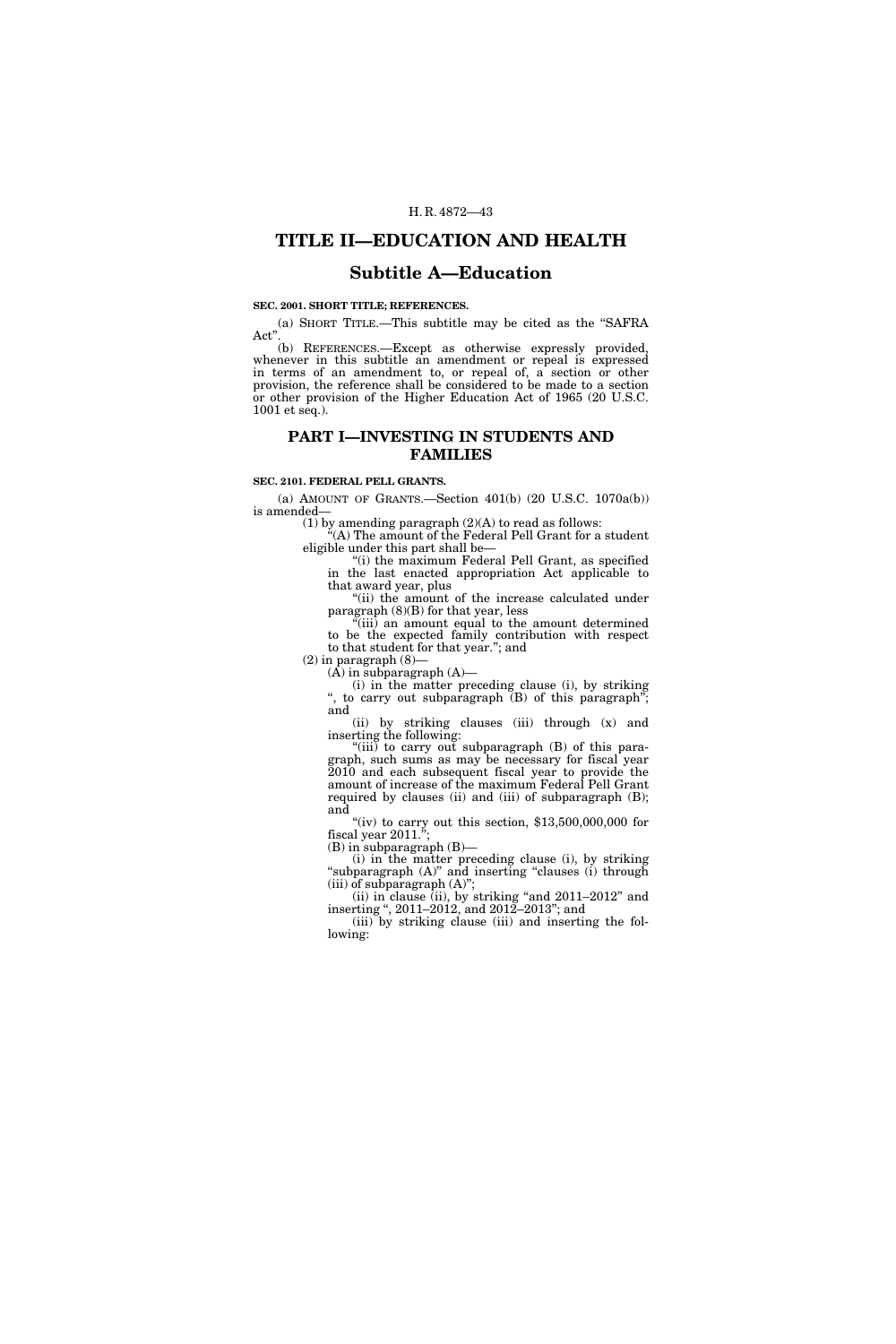''(iii) the amount determined under subparagraph (C) for each succeeding award year.''; and

(C) by striking subparagraph (C) and inserting the following:

''(C) ADJUSTMENT AMOUNTS.—

"(i) AWARD YEAR 2013-2014.—For award year 2013-2014, the amount determined under this subparagraph for purposes of subparagraph (B)(iii) shall be equal to—

''(I) \$5,550 or the total maximum Federal Pell Grant for the preceding award year (as determined under clause (v)(II)), whichever is greater, increased by a percentage equal to the annual adjustment percentage for award year 2013–2014, reduced by

''(II) \$4,860 or the maximum Federal Pell Grant for which a student was eligible for the preceding award year, as specified in the last enacted appropriation Act applicable to that year, whichever is greater; and

''(III) rounded to the nearest \$5.

''(ii) AWARD YEARS 2014–2015 THROUGH 2017–2018.— For each of the award years 2014–2015 through 2017– 2018, the amount determined under this subparagraph for purposes of subparagraph  $(B)(iii)$  shall be equal to—

''(I) the total maximum Federal Pell Grant for the preceding award year (as determined under clause  $\bar{v}(V)(II)$ , increased by a percentage equal to the annual adjustment percentage for the award year for which the amount under this subparagraph is being determined, reduced by

''(II) \$4,860 or the maximum Federal Pell Grant for which a student was eligible for the preceding award year, as specified in the last enacted appropriation Act applicable to that year, whichever is greater; and

''(III) rounded to the nearest \$5.

''(iii) SUBSEQUENT AWARD YEARS.—For award year 2018–2019 and each subsequent award year, the amount determined under this subparagraph for purposes of subparagraph (B)(iii) shall be equal to the amount determined under clause (ii) for award year 2017–2018.

"(iv) DEFINITIONS.—For purposes of this subparagraph—

''(I) the term 'annual adjustment percentage' as applied to an award year, is equal to the estimated percentage change in the Consumer Price Index (as determined by the Secretary, using the definition in section 478(f)) for the most recent calendar year ending prior to the beginning of that award year; and

''(II) the term 'total maximum Federal Pell Grant' as applied to a preceding award year, is equal to the sum of—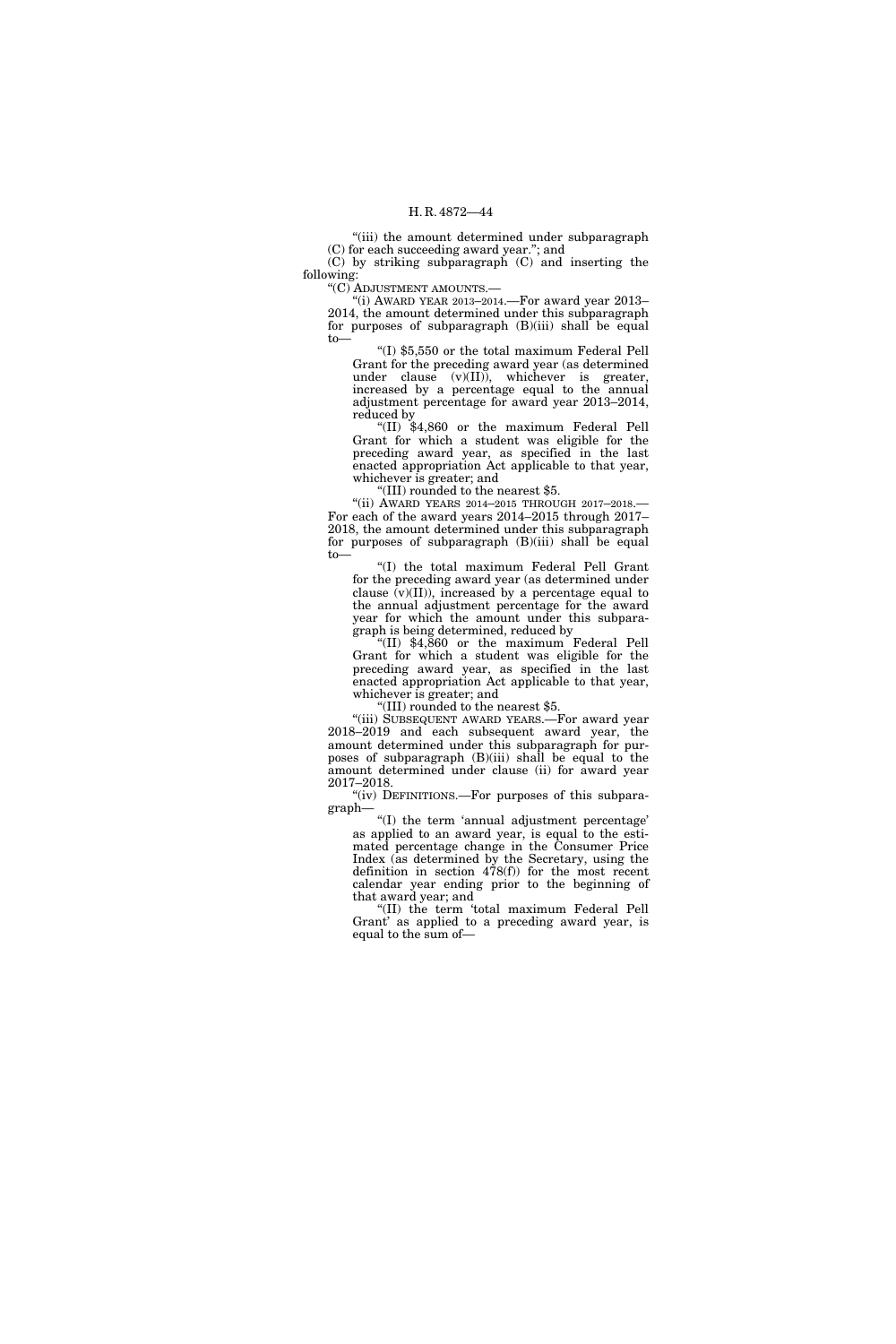''(aa) the maximum Federal Pell Grant for which a student is eligible during an award year, as specified in the last enacted appropriation Act applicable to that preceding award year; and

''(bb) the amount of the increase in the maximum Federal Pell Grant required by this paragraph for that preceding award year.

(b) CONFORMING AMENDMENTS.—Title IV (20 U.S.C. 1070 et seq.) is further amended—

(1) in section 401(b) (20 U.S.C. 1070a(b))—

(A) in paragraph (4)—

(i) by striking ''maximum basic grant level specified in the appropriate appropriation Act'' and inserting "maximum amount of a Federal Pell Grant award determined under paragraph (2)(A)''; and

(ii) by striking ''such level'' each place it appears and inserting ''such Federal Pell Grant amount'' in each such place; and

(B) in paragraph (6), by striking ''the grant level specified in the appropriate Appropriation Act for this subpart for such year'' and inserting ''the maximum amount of a Federal Pell Grant award determined under paragraph (2)(A), for which a student is eligible during such award year'';

(2) in section  $402D(d)(1)$  (20 U.S.C. 1070a–14(d)(1)), by striking "exceed the maximum" and all that follows through "Grant, for" and inserting "exceed the Federal Pell Grant amount, determined under section 401(b)(2)(A), for which a student is eligible, or be less than the minimum Federal Pell Grant amount described in section 401(b)(4), for'';

(3) in section  $435(a)(5)(A)(i)(I)$  (20 U.S.C. 1085(a)(5)(A)(i)(I)), by striking ''one-half the maximum Federal Pell Grant award for which a student would be eligible'' and inserting ''onehalf the Federal Pell Grant amount, determined under section  $401(b)(2)(A)$ , for which a student would be eligible"

(4) in section  $483(e)(3)(A)(ii)$  (20 U.S.C. 1090(e)(3)(A)(ii)), by striking ''based on the maximum Federal Pell Grant award at the time of application'' and inserting ''based on the Federal Pell Grant amount, determined under section 401(b)(2)(A), for which a student is eligible at the time of application"

(5) in section  $485E(b)(1)(A)$  (20 U.S.C. 1092f(b)(1)(A)), by striking ''of such students' potential eligibility for a maximum Federal Pell Grant under subpart 1 of part A'' and inserting ''of such students' potential eligibility for the Federal Pell Grant amount, determined under section 401(b)(2)(A), for which the student would be eligible"; and<br>  $(6)$  in section  $894(f)(2)(C)(ii)(I)$ 

(6) in section  $894(f)(2)(C)(ii)(I)$  (20 U.S.C.  $1161y(f)(2)(C)(ii)(I)$ , by striking "the maximum Federal Pell Grant for each award year'' and inserting ''the Federal Pell Grant amount, determined under section 401(b)(2)(A), for which a student may be eligible for each award year''.

(c) EFFECTIVE DATE.—The amendments made by subsections (a) and (b) shall take effect on July 1, 2010.

**SEC. 2102. COLLEGE ACCESS CHALLENGE GRANT PROGRAM.** 

Section 781 (20 U.S.C. 1141) is amended—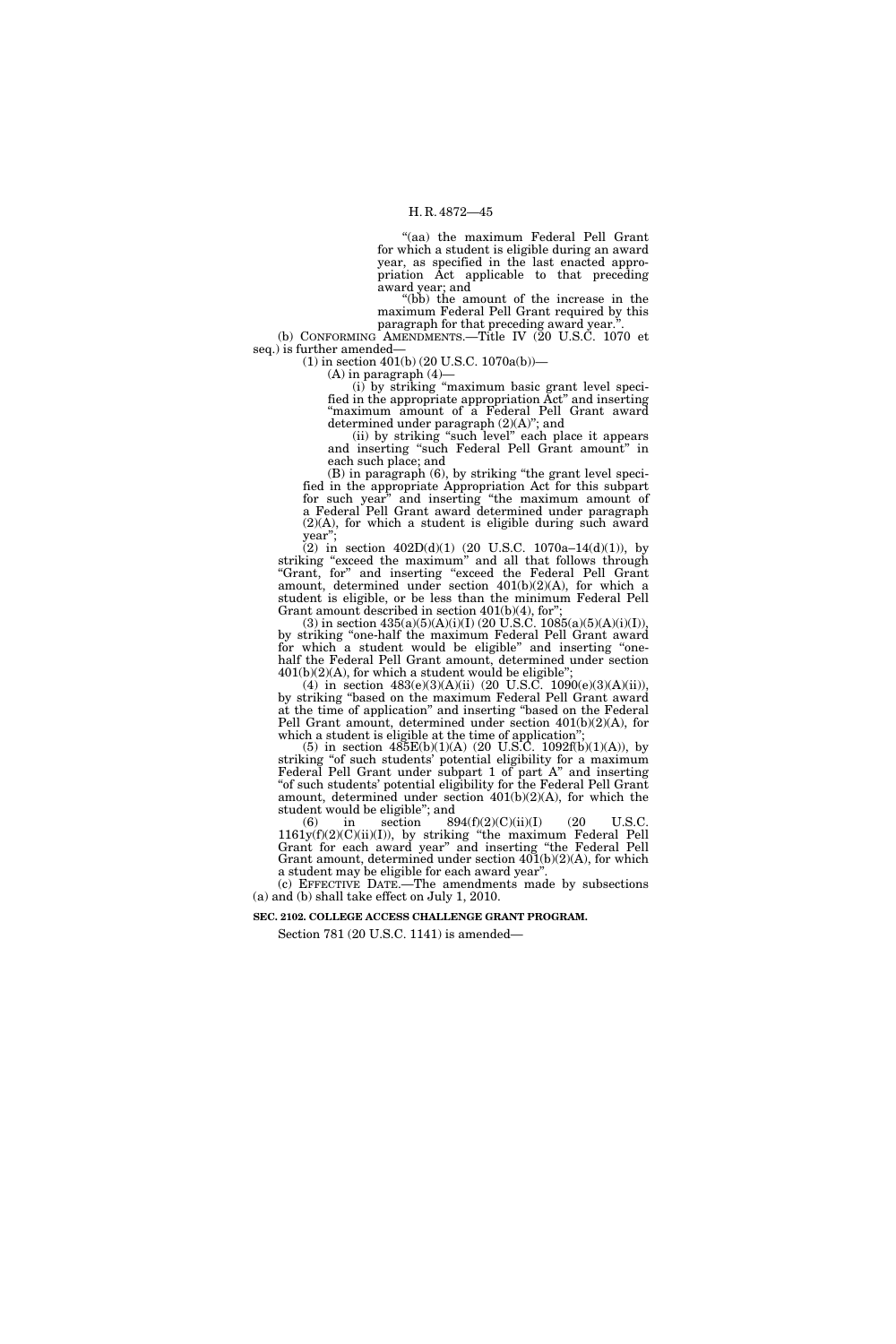(1) in the first sentence of subsection (a), by striking ''\$66,000,000'' and all that follows through the period and inserting ''\$150,000,000 for each of the fiscal years 2010 through 2014. The authority to award grants under this section shall expire at the end of fiscal year 2014.''; and

(2) in subsection  $(c)(2)$ , by striking "0.5 percent" and inserting "1.0 percent".

**SEC. 2103. INVESTMENT IN HISTORICALLY BLACK COLLEGES AND UNIVERSITIES AND MINORITY-SERVING INSTITUTIONS.** 

Section  $371(b)(1)(A)$  (20 U.S.C.  $1067q(b)(1)(A)$ ) is amended by striking "and 2009." and all that follows and inserting "through 2019. The authority to award grants under this section shall expire at the end of fiscal year 2019."

# **PART II—STUDENT LOAN REFORM**

# **SEC. 2201. TERMINATION OF FEDERAL FAMILY EDUCATION LOAN APPROPRIATIONS.**

Section 421 (20 U.S.C. 1071) is amended—

(1) in subsection (b), in the first sentence of the matter following paragraph (6), by inserting ", except that no sums may be expended after June 30, 2010, with respect to loans under this part for which the first disbursement is after such date'' after ''expended''; and

(2) by adding at the end the following new subsection: "(d) TERMINATION OF AUTHORITY TO MAKE OR INSURE NEW LOANS.—Notwithstanding paragraphs (1) through (6) of subsection (b) or any other provision of law—

" $(1)$  no new loans (including consolidation loans) may be made or insured under this part after June 30, 2010; and

 $(2)$  no funds are authorized to be appropriated, or may be expended, under this Act or any other Act to make or insure loans under this part (including consolidation loans)

for which the first disbursement is after June 30, 2010, except as expressly authorized by an Act of Congress enacted after the date of enactment of the SAFRA Act.''.

**SEC. 2202. TERMINATION OF FEDERAL LOAN INSURANCE PROGRAM.** 

Section 424(a) (20 U.S.C. 1074(a)) is amended by striking "September 30, 1976,'' and all that follows and inserting ''September 30, 1976, for each of the succeeding fiscal years ending prior to October 1, 2009, and for the period from October 1, 2009, to June 30, 2010, for loans first disbursed on or before June 30, 2010.''.

**SEC. 2203. TERMINATION OF APPLICABLE INTEREST RATES.** 

Section 427A(l) (20 U.S.C. 1077a(l)) is amended— (1) in the subsection heading, by inserting ''AND BEFORE JULY 1, 2010" after "2006";

 $(2)$  in paragraph  $(1)$ , by inserting "and before July 1, 2010," after "July 1, 2006,"

 $(3)$  in paragraph  $(2)$ , by inserting "and before July 1, 2010," after "July 1, 2006,"

(4) in paragraph (3), by inserting ''and that was disbursed before July 1, 2010," after "July 1, 2006,"; and

 $(5)$  in paragraph  $(4)$ —

(A) in the matter preceding subparagraph (A), by striking "July 1, 2012" and inserting "July 1, 2010"; and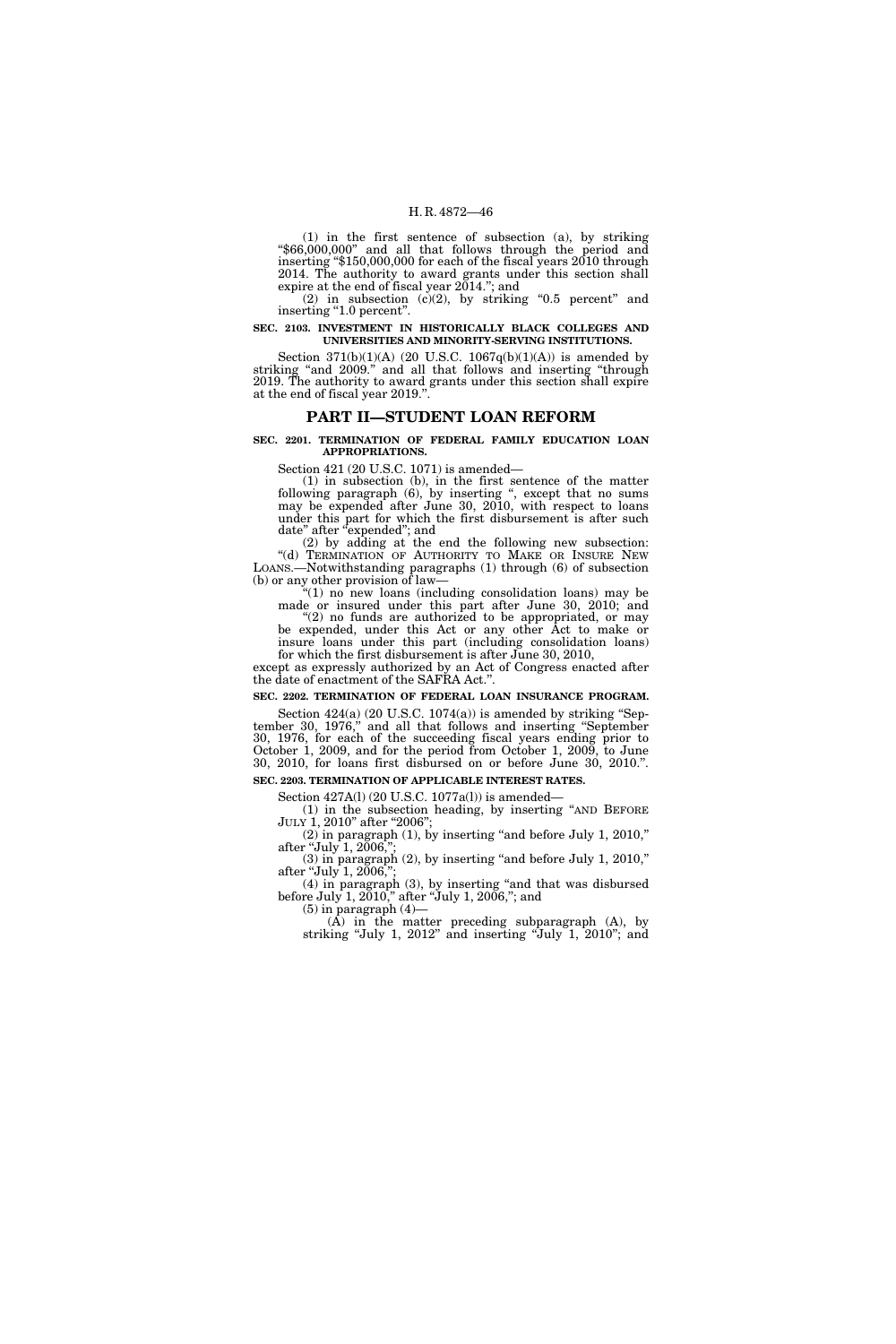# (B) by repealing subparagraphs (D) and (E).

## **SEC. 2204. TERMINATION OF FEDERAL PAYMENTS TO REDUCE STU-DENT INTEREST COSTS.**

(a) HIGHER EDUCATION ACT OF 1965.—Section 428 (20 U.S.C. 1078) is amended—

 $(1)$  in subsection  $(a)$ 

(A) in paragraph (1), in the matter preceding subparagraph (A), by inserting ''for which the first disbursement is made before July 1, 2010, and" after "eligible institution"; and

(B) in paragraph (5), by striking ''September 30, 2014,'' and all that follows through the period and inserting ''June 30, 2010.'';  $(2)$  in subsection  $(b)(1)$ —

 $(A)$  in subparagraph  $(G)(ii)$ , by inserting "and before July 1, 2010,'' after ''July 1, 2006,''; and

(B) in subparagraph (H)(ii), by inserting ''and that are first disbursed before July 1, 2010,'' after ''July 1, 2006,'';

 $(3)$  in subsection  $(f)(1)(A)(ii)$ —

(A) by striking ''during fiscal years beginning''; and (B) by inserting ''and first disbursed before July 1, 2010," after "October 1, 2003,"; and

 $(4)$  in subsection  $(j)(1)$ , by inserting ", before July 1, 2010," after "section  $435(d)(1)(D)$  of this Act shall".

(b) COLLEGE COST REDUCTION AND ACCESS ACT.—Section 303 of the College Cost Reduction and Access Act (Public Law 110– 84) is repealed.

# **SEC. 2205. TERMINATION OF FFEL PLUS LOANS.**

Section  $428B(a)(1)$  (20 U.S.C. 1078–2(a)(1)) is amended by striking "A graduate" and inserting "Prior to July 1, 2010, a graduate''.

# **SEC. 2206. FEDERAL CONSOLIDATION LOANS.**

(a) IN GENERAL.—Section 428C (20 U.S.C. 1078–3) is amended—

 $(1)$  in subsection  $(a)(4)(A)$ , by inserting ", and first disbursed before July 1, 2010" after "under this part";

 $(2)$  in subsection  $(b)$ –

 $(A)$  in paragraph  $(1)(E)$ , by inserting before the semicolon '', and before July 1, 2010''; and

(B) in paragraph (5), by striking ''In the event that'' and inserting "If, before July 1, 2010,";

 $(3)$  in subsection  $(c)(1)$ 

 $(A)$  in subparagraph  $(A)(ii)$ , by inserting "and that is disbursed before July 1, 2010," after "2006,"; and

(B) in subparagraph (C), by inserting ''and disbursed before July 1, 2010," after "1994,"; and

(4) in subsection (e), by striking ''September 30, 2014.'' and inserting ''June 30, 2010. No loan may be made under this section for which the disbursement is on or after July 1, 2010.''.

(b) TEMPORARY LOAN CONSOLIDATION AUTHORITY.--Part D of title IV (20 U.S.C. 1087a et seq.) is amended by inserting after section 459A (20 U.S.C. 1087i) the following: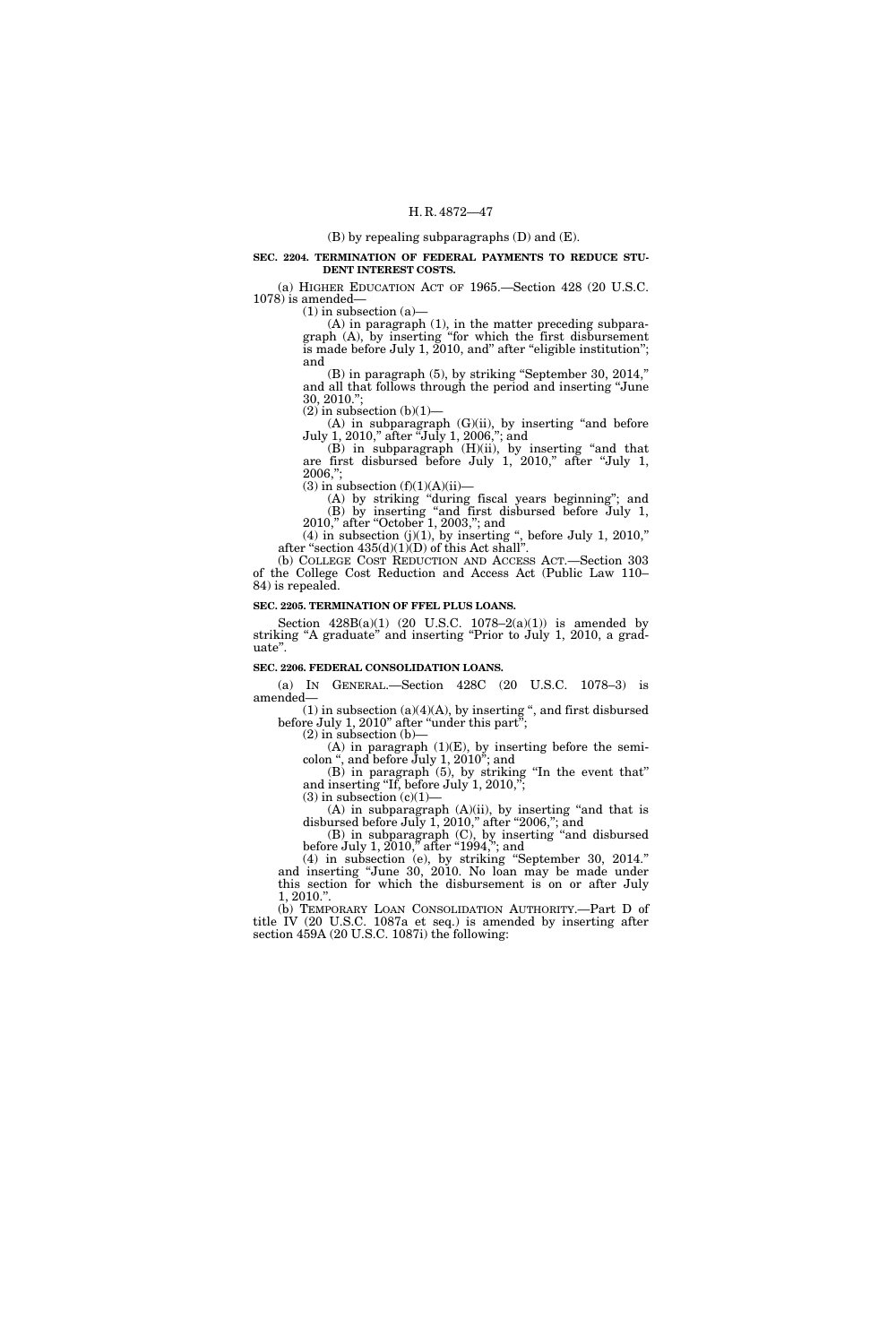# **''SEC. 459B. TEMPORARY LOAN CONSOLIDATION AUTHORITY.**

"(a) TEMPORARY LOAN CONSOLIDATION AUTHORITY.-

''(1) IN GENERAL.—A borrower who has 1 or more loans in 2 or more of the categories described in paragraph (2), and who has not yet entered repayment on 1 or more of those loans in any of the categories, may consolidate all of the loans of the borrower that are described in paragraph (2) into a Federal Direct Consolidation Loan during the period described in paragraph (3).

"(2) CATEGORIES OF LOANS THAT MAY BE CONSOLIDATED. The categories of loans that may be consolidated under paragraph (1) are—

(A) loans made under this part;

''(B) loans purchased by the Secretary pursuant to section 459A; and

''(C) loans made under part B that are held by an eligible lender, as such term is defined in section 435(d). "(3) TIME PERIOD IN WHICH LOANS MAY BE CONSOLIDATED.

The Secretary may make a Federal Direct Consolidation Loan under this section to a borrower whose application for such Federal Direct Consolidation Loan is received on or after July 1, 2010, and before July 1, 2011.

''(b) TERMS OF LOANS.—A Federal Direct Consolidation Loan made under this section shall have the same terms and conditions as a Federal Direct Consolidation Loan made under section 455(g), except that—

 $(1)$  in determining the applicable rate of interest on the Federal Direct Consolidation Loan made under this section (other than on a Federal Direct Consolidation Loan described in paragraph  $(2)$ ), section  $427A(1)(3)$  shall be applied without rounding the weighted average of the interest rate on the loans consolidated to the nearest higher one-eighth of 1 percent as described in subparagraph  $(A)$  of section 427A(l)(3); and

(2) if a Federal Direct Consolidation Loan made under this section that repays a loan which is subject to an interest rate determined under section  $427A(g)(2)$ , (j)(2), or (k)(2), then the interest rate for such Federal Direct Consolidation Loan shall be calculated—

"(A) by using the applicable rate of interest described in section  $427A(g)(2)$ , (j)(2), or (k)(2), respectively; and

"(B) in accordance with section  $427\text{\AA}(l)(3)$ .".

# **SEC. 2207. TERMINATION OF UNSUBSIDIZED STAFFORD LOANS FOR MIDDLE-INCOME BORROWERS.**

Section 428H (20 U.S.C. 1078–8) is amended—

(1) in subsection (a), by inserting ''that are first disbursed before July 1, 2010," after "under this part";

 $(2)$  in subsection  $(b)$ —

(A) by striking ''Any student'' and inserting ''Prior to July 1, 2010, any student''; and

(B) by inserting ''for which the first disbursement is made before such date'' after ''unsubsidized Federal Stafford Loan''; and

(3) in subsection (h), by inserting "and that are first disbursed before July 1, 2010,'' after ''July 1, 2006,''.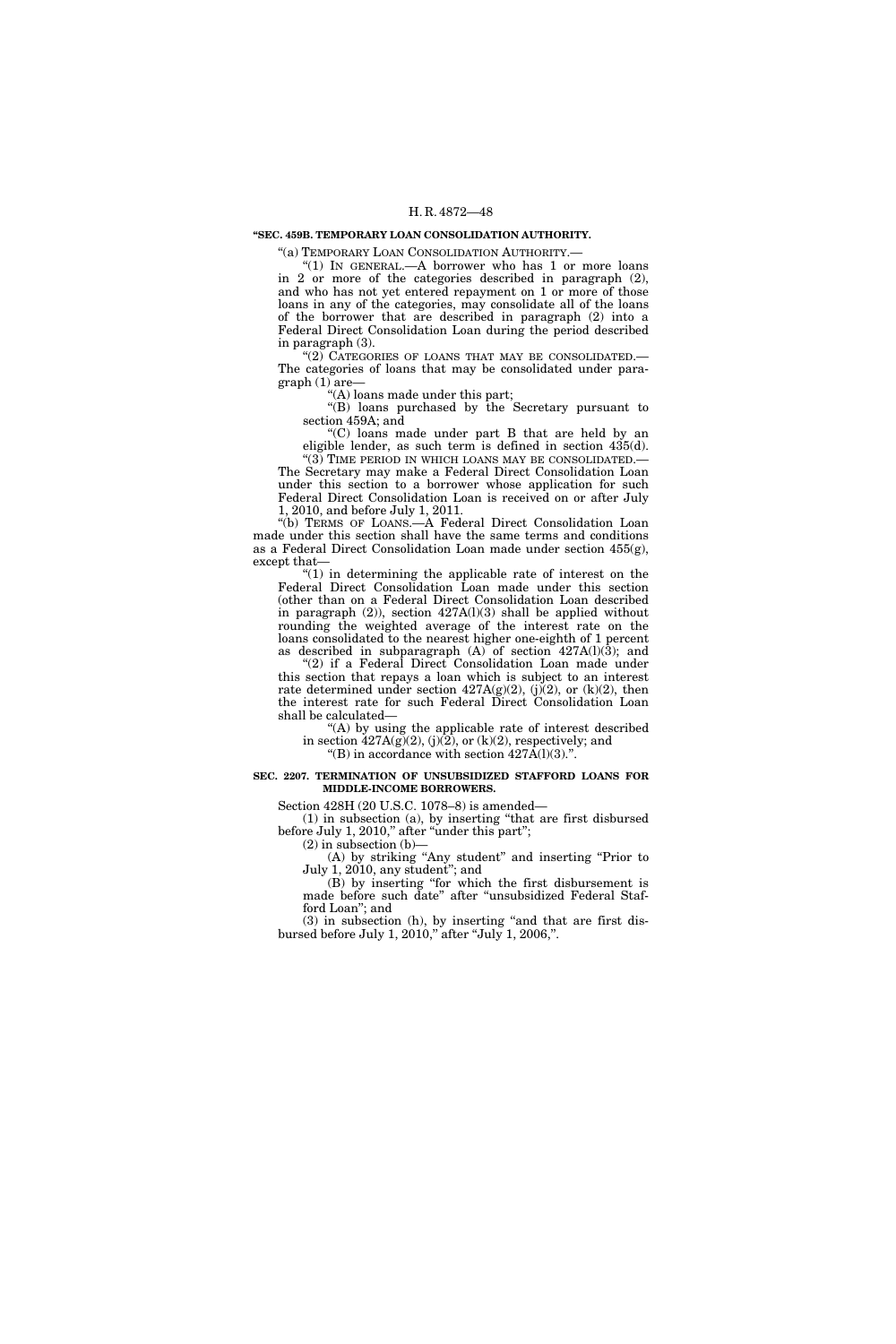# **SEC. 2208. TERMINATION OF SPECIAL ALLOWANCES.**

Section 438 (20 U.S.C. 1087-1) is amended-

 $(1)$  in subsection  $(b)(2)(I)$ —

(A) in the subclause heading, by inserting '', AND BEFORE JULY 1, 2010" after "2000";

(B) in clause (i), by inserting ''and before July 1, 2010,'' after "2000,";

(C) in clause (ii)(II), by inserting ''and before July 1, 2010," after "2006,";

(D) in clause (iii), by inserting ''and before July 1, 2010," after "2000,";

(E) in clause (iv), by inserting ''and that is disbursed before July 1, 2010," after "2000,";

 $(F)$  in clause  $(v)(I)$ , by inserting "and before July 1, 2010," after "2006,"; and

 $(G)$  in clause  $(vi)$ –

(i) in the clause heading, by inserting '', AND BEFORE JULY 1, 2010" after "2007"; and

(ii) in the matter preceding subclause (I), by inserting "and before July  $1, 2010,$ " after "2007,";

 $(2)$  in subsection  $(c)$ -

(A) in paragraph  $(2)(B)$ —

 $(i)$  in clause (iii), by inserting "and" after the semicolon;

(ii) in clause (iv), by striking ''; and'' and inserting a period; and

(iii) by striking clause (v); and

 $(B)$  in paragraph  $(6)$ , by inserting "and first disbursed before July 1, 2010," after "1992,"; and

(3) in subsection  $(d)(2)(B)$ , by inserting ", and before July 1, 2010" after "2007".

# **SEC. 2209. ORIGINATION OF DIRECT LOANS AT INSTITUTIONS OUTSIDE THE UNITED STATES.**

(a) LOANS FOR STUDENTS ATTENDING INSTITUTIONS OUTSIDE THE UNITED STATES.—Section 452 (20 U.S.C. 1087b) is amended by adding at the end the following:

''(d) INSTITUTIONS OUTSIDE THE UNITED STATES.—Loan funds for students (and parents of students) attending institutions outside the United States shall be disbursed through a financial institution located or operating in the United States and designated by the Secretary to serve as the agent of such institutions with respect to the receipt of the disbursements of such loan funds and the transfer of such funds to such institutions. To be eligible to receive funds under this part, an institution outside the United States shall make arrangements with the agent designated by the Secretary under this subsection to receive funds under this part.''. (b) CONFORMING AMENDMENTS.—

(1) AMENDMENTS.—Section 102 (20 U.S.C. 1002), as

amended by section 102 of the Higher Education Opportunity Act (Public Law 110–315) and section 101 of Public Law 111– 39, is amended—

(A) by striking ''part B'' each place the term appears and inserting "part  $D$ ";

(B) in subsection  $(a)(1)(C)$ , by inserting ", consistent with the requirements of section 452(d)" before the period at the end; and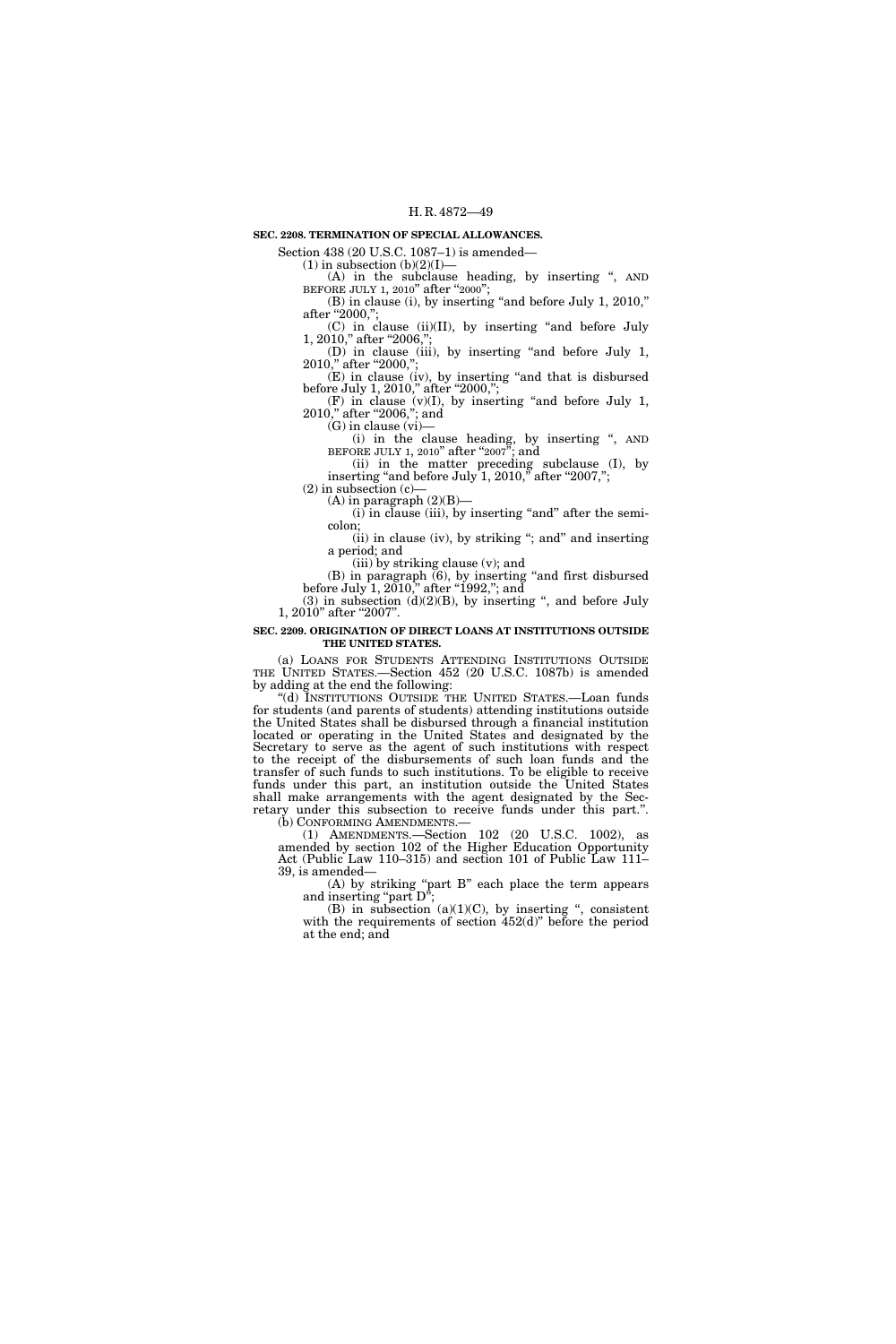(C) in subsection  $(a)(2)(A)$ —

(i) in the second sentence of the matter preceding clause (i), by striking ''made, insured, or guaranteed'' and inserting ''made''; and

(ii) in clause (iii)—

(I) in subclause (III), by striking ''only Federal Stafford'' and all that follows through ''section 428B'' and inserting ''only Federal Direct Stafford Loans under section 455(a)(2)(A), Federal Direct Unsubsidized Stafford Loans under section 455(a)(2)(D), or Federal Direct PLUS Loans under section  $455(a)(2)(B)$ "; and

(II) in subclause (V), by striking ''a Federal Stafford'' and all that follows through ''section 428B'' and inserting ''a Federal Direct Stafford Loan under section 455(a)(2)(A), a Federal Direct Unsubsidized Stafford Loan under section 455(a)(2)(D), or a Federal Direct PLUS Loan under section 455(a)(2)(B)".

(2) EFFECTIVE DATE.—The amendments made by subparagraph  $(C)$  of paragraph  $(1)$  shall be effective on July 1, 2010, as if enacted as part of section 102(a)(1) of the Higher Education Opportunity Act (Public Law 110–315) and subject to section  $10\overline{2}$ (e) of such Act as amended by section  $101(a)(2)$  of Public Law 111–39 (20 U.S.C. 1002 note).

# **SEC. 2210. CONFORMING AMENDMENTS.**

(a) AMENDMENTS.—Section 454 (20 U.S.C. 1087d) is amended—  $(1)$  in subsection  $(a)$ 

(A) by striking paragraph (4); and

(B) by redesignating paragraphs (5) through (7) as paragraphs (4) through (6), respectively; and

 $(2)$  in subsection (b) $(2)$ , by striking " $(5)$ ,  $(6)$ , and  $(7)$ " and inserting  $\degree(5)$ , and  $(6)$ ".

(b) EFFECTIVE DATE.—The amendments made by subsection (a) shall take effect on July 1, 2010.

# **SEC. 2211. TERMS AND CONDITIONS OF LOANS.**

(a) IN GENERAL.—Section 455 (20 U.S.C. 1087e) is amended—  $(1)$  in subsection  $(a)(1)$ , by inserting ", and first disbursed

on June 30, 2010,'' before ''under sections 428''; and

 $(2)$  in subsection  $(g)$ —

(A) by inserting '', including any loan made under part B and first disbursed before July 1, 2010'' after ''section  $428C(a)(4)$ "; and

(B) by striking the third sentence.

(b) EFFECTIVE DATE.—The amendment made by subsection (a)(1) shall apply with respect to loans first disbursed under part D of title IV of the Higher Education Act of 1965 (20 U.S.C. 1087a et seq.) on or after July 1, 2010.

# **SEC. 2212. CONTRACTS; MANDATORY FUNDS.**

(a) CONTRACTS.—Section 456 (20 U.S.C. 1087f) is amended—  $(1)$  in subsection  $(a)$ —

(A) by inserting after paragraph (3) the following new paragraph:

"(4) SERVICING BY ELIGIBLE NOT-FOR-PROFIT SERVICERS.— ''(A) SERVICING CONTRACTS.—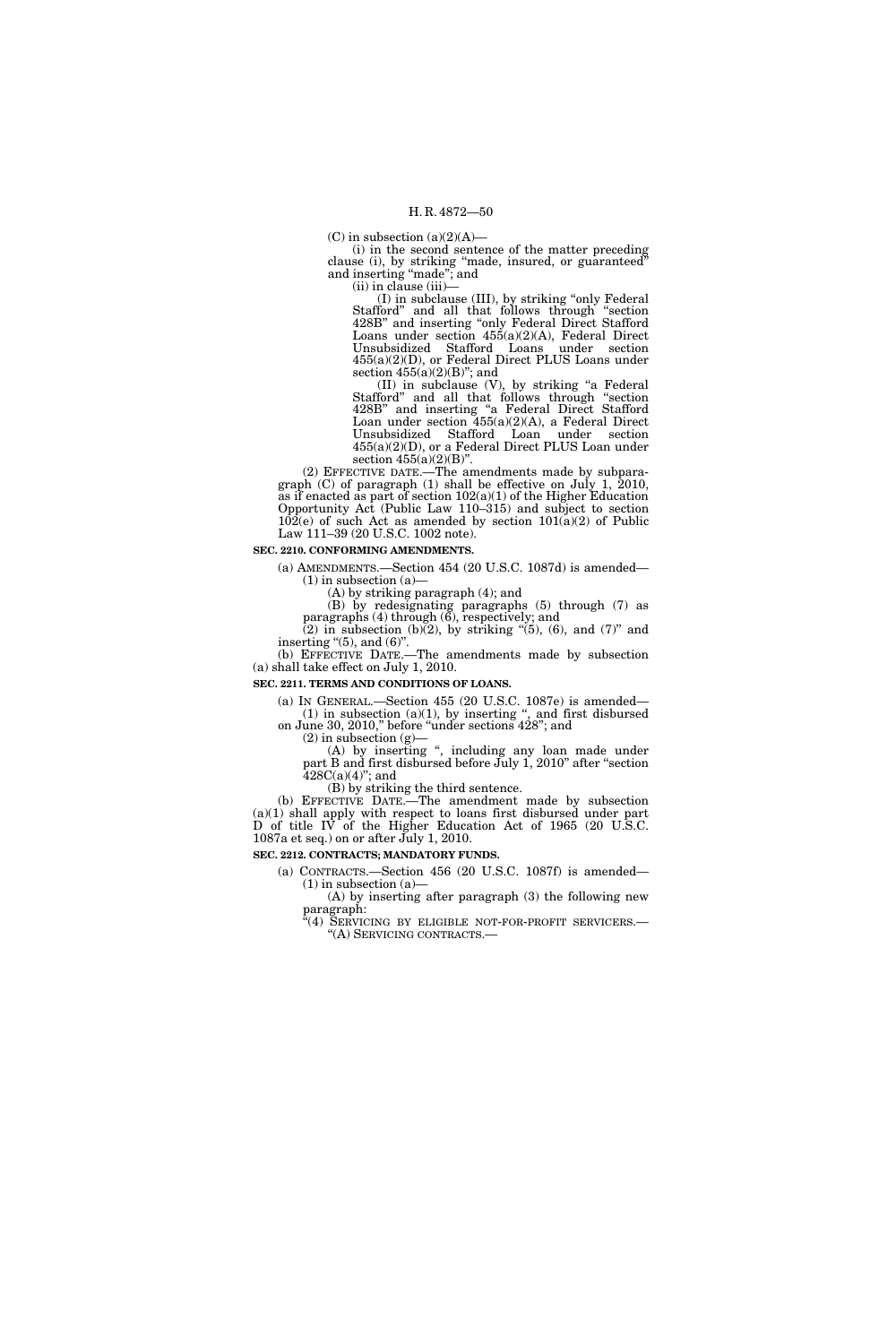''(i) IN GENERAL.—The Secretary shall contract with each eligible not-for-profit servicer to service loans originated under this part, if the servicer—

''(I) meets the standards for servicing Federal assets that apply to contracts awarded pursuant to paragraph  $(1)$ ; and

''(II) has the capacity to service the applicable loan volume allocation described in subparagraph (B).

''(ii) COMPETITIVE MARKET RATE DETERMINATION FOR FIRST 100,000 BORROWER ACCOUNTS.—The Secretary shall establish a separate pricing tier for each of the first 100,000 borrower loan accounts at a competitive market rate.

''(iii) INELIGIBILITY.—An eligible not-for-profit servicer shall no longer be eligible for a contract under this paragraph after July 1, 2014, if—

 $\sqrt[\text{i}]{(I)}$  the servicer has not been awarded such a contract before that date; or

''(II) the servicer's contract was terminated, and the servicer had not reapplied for, and been awarded, a contract under this paragraph.

''(B) ALLOCATIONS.—

''(i) IN GENERAL.—The Secretary shall (except as provided in clause (ii)) allocate to an eligible not-forprofit servicer, subject to the contract of such servicer described in subparagraph (A), the servicing rights for the loan accounts of 100,000 borrowers (including borrowers who borrowed loans in a prior year that were serviced by the servicer).

"(ii) SERVICER ALLOCATION. The Secretary may reallocate, increase, reduce, or terminate an eligible not-for-profit servicer's allocation of servicing rights under clause (i) based on the performance of such servicer, on the same terms as loan allocations provided by contracts awarded pursuant to paragraph  $(1)$ ."; and

(2) by adding at the end the following: "(c) DEFINITION OF ELIGIBLE NOT-FOR-PROFIT SERVICER.-In this section:

" $(1)$  In GENERAL.—The term 'eligible not-for-profit servicer' means an entity—

''(A) that is not owned or controlled in whole or in part by—

''(i) a for-profit entity; or

"(ii) a nonprofit entity having its principal place of business in another State; and

''(B) that— "(i) as of July 1, 2009-

''(I) meets the definition of an eligible notfor-profit holder under section 435(p), except that such term does not include eligible lenders described in paragraph (1)(D) of such section; and ''(II) was performing, or had entered into a

contract with a third party servicer (as such term is defined in section  $481(c)$  who was performing, student loan servicing functions for loans made under part B of this title;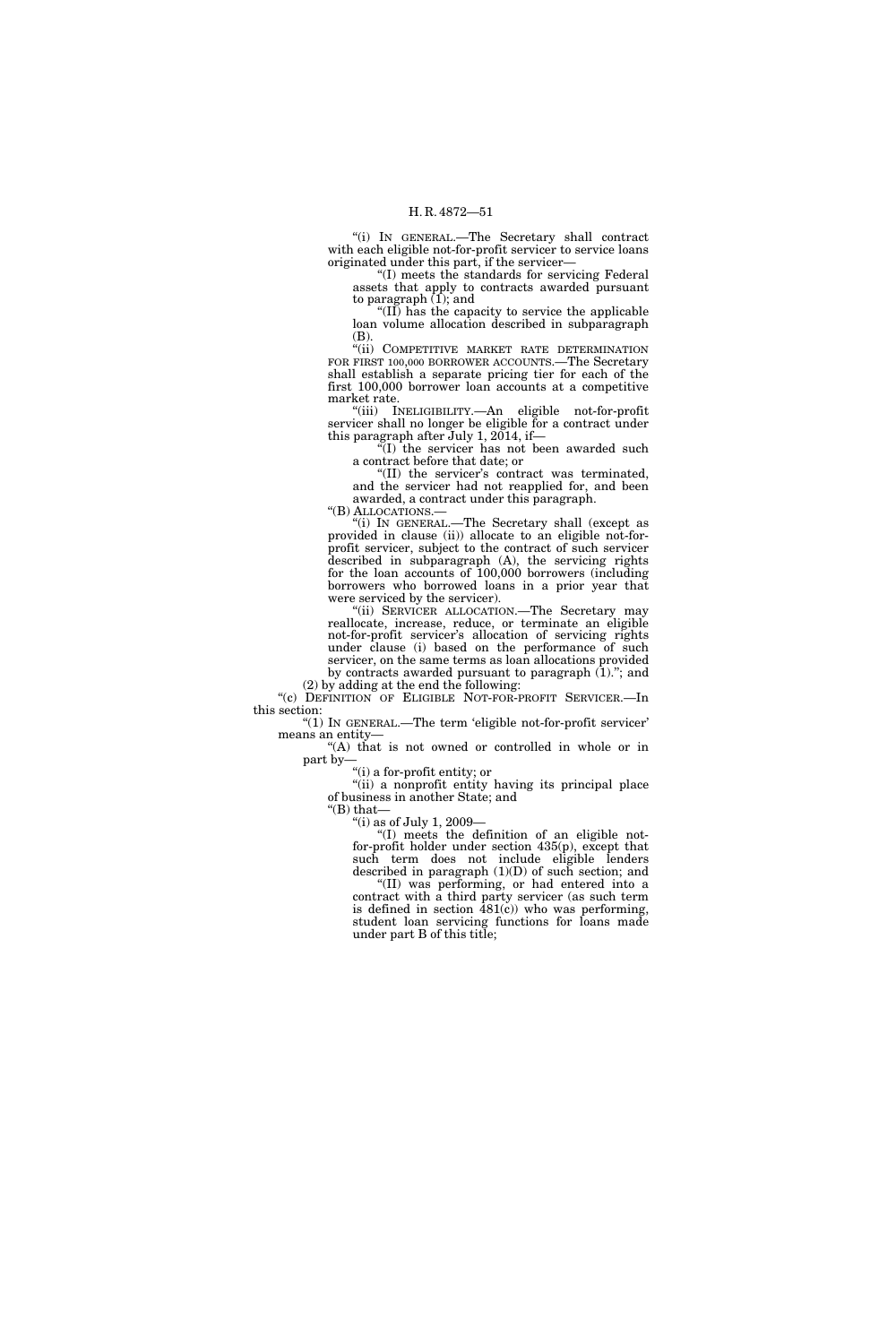"(ii) notwithstanding clause (i), as of July 1, 2009– ''(I) is the sole beneficial owner of a loan for which the special allowance rate is calculated under section  $438(b)(2)(I)(vi)(II)$  because the loan is held by an eligible lender trustee that is an eligible not-for-profit holder as defined under sec-

tion  $435(p)(1)(D)$ ; and ''(II) was performing, or had entered into a contract with a third party servicer (as such term is defined in section  $\overline{481(c)}$  who was performing, student loan servicing functions for loans made under part B of this title; or

"(iii) is an affiliated entity of an eligible not-forprofit servicer described in clause (i) or (ii) that—

''(I) directly employs, or will directly employ (on or before the date the entity begins servicing loans under a contract awarded by the Secretary pursuant to subsection (a)(3)(A)), the majority of individuals who perform borrower-specific student loan servicing functions; and

''(II) as of July 1, 2009, was performing, or had entered into a contract with a third party servicer (as such term is defined in section  $481(c)$ ) who was performing, student loan servicing functions for loans made under part B of this title.

"(2) AFFILIATED ENTITY.—For the purposes of paragraph (1), the term 'affiliated entity'—

''(A) means an entity contracted to perform services for an eligible not-for-profit servicer that—

 $\tilde{f}(i)$  is a nonprofit entity or is wholly owned by a nonprofit entity; and

''(ii) is not owned or controlled, in whole or in part, by—

"(I) a for-profit entity; or

''(II) an entity having its principal place of business in another State; and

''(B) may include an affiliated entity that is established by an eligible not-for-profit servicer after the date of enactment of the SAFRA Act, if such affiliated entity is otherwise described in paragraph  $(1)(B)(iii)(I)$  and subparagraph  $(A)$ of this paragraph.''.

(b) MANDATORY FUNDS.—

(1) AMENDMENTS.—Section 458(a) (20 U.S.C. 1087h(a)) is amended—

(A) by redesignating paragraph (5) as paragraph (8); (B) by redesignating paragraphs (2) through (4) as

paragraphs (3) through (5), respectively;  $(C)$  by inserting after paragraph  $(1)$  the following new paragraph:

''(2) MANDATORY FUNDS FOR ELIGIBLE NOT-FOR-PROFIT SERVICERS.—For fiscal years 2010 through 2019, there shall be available to the Secretary, in addition to any other amounts appropriated to carry out this paragraph and out of any money in the Treasury not otherwise appropriated, funds to be obligated for administrative costs of servicing contracts with eligible not-for-profit servicers as described in section 456.''; and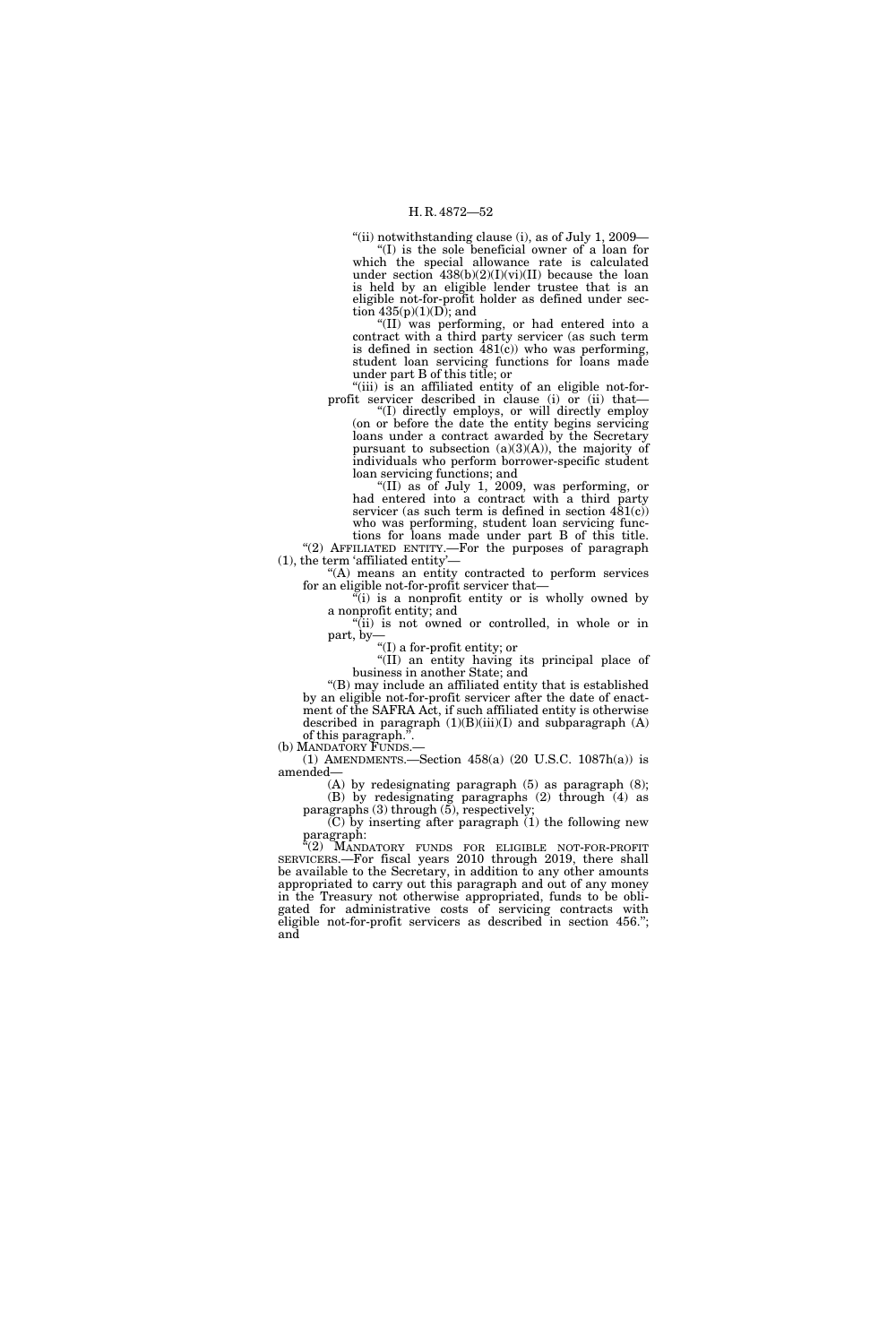(D) by inserting after paragraph (5), as redesignated by subparagraph  $(B)$  of this paragraph, the following: "(6) TECHNICAL ASSISTANCE TO INSTITUTIONS OF HIGHER EDUCATION.—

"(A) PROVISION OF ASSISTANCE.-The Secretary shall provide institutions of higher education participating, or seeking to participate, in the loan programs under this part with technical assistance in establishing and administering such programs.

" $(B)$  FUNDS.—There are authorized to be appropriated, and there are appropriated, to carry out this paragraph (in addition to any other amounts appropriated to carry out this paragraph and out of any money in the Treasury not otherwise appropriated), \$50,000,000 for fiscal year 2010.

''(C) DEFINITION.—In this paragraph, the term 'assistance' means the provision of technical support, training, materials, technical assistance, and financial assistance. "(7) ADDITIONAL PAYMENTS.-

"(A) PROVISION OF ASSISTANCE.—The Secretary shall provide payments to loan servicers for retaining jobs at locations in the United States where such servicers were operating under part B on January 1, 2010.

''(B) FUNDS.—There are authorized to be appropriated, and there are appropriated, to carry out this paragraph (in addition to any other amounts appropriated to carry out this paragraph and out of any money in the Treasury not otherwise appropriated), \$25,000,000 for each of the fiscal years 2010 and 2011.''.

(2) CONFORMING AMENDMENT.—Section 458 (20 U.S.C. 1087h) is further amended by striking "subsection  $(a)(3)$ " in subsection (b) and inserting "subsection  $\overline{a}(4)$ ".

# **SEC. 2213. INCOME-BASED REPAYMENT.**

Section 493C (20 U.S.C. 1098e) is amended by adding at the end the following new subsection:

''(e) SPECIAL TERMS FOR NEW BORROWERS ON AND AFTER JULY 1, 2014.—With respect to any loan made to a new borrower on or after July 1, 2014—

"(1) subsection  $(a)(3)(B)$  shall be applied by substituting '10 percent' for '15 percent'; and

"(2) subsection  $(b)(7)(B)$  shall be applied by substituting '20 years' for '25 years'.'

# **Subtitle B—Health**

# **SEC. 2301. INSURANCE REFORMS.**

(a) EXTENDING CERTAIN INSURANCE REFORMS TO GRAND-FATHERED PLANS.—Section 1251(a) of the Patient Protection and Affordable Care Act, as added by section 10103(d) of such Act, is amended by adding at the end the following:

''(4) APPLICATION OF CERTAIN PROVISIONS.—

"(A) In GENERAL.—The following provisions of the Public Health Service Act (as added by this title) shall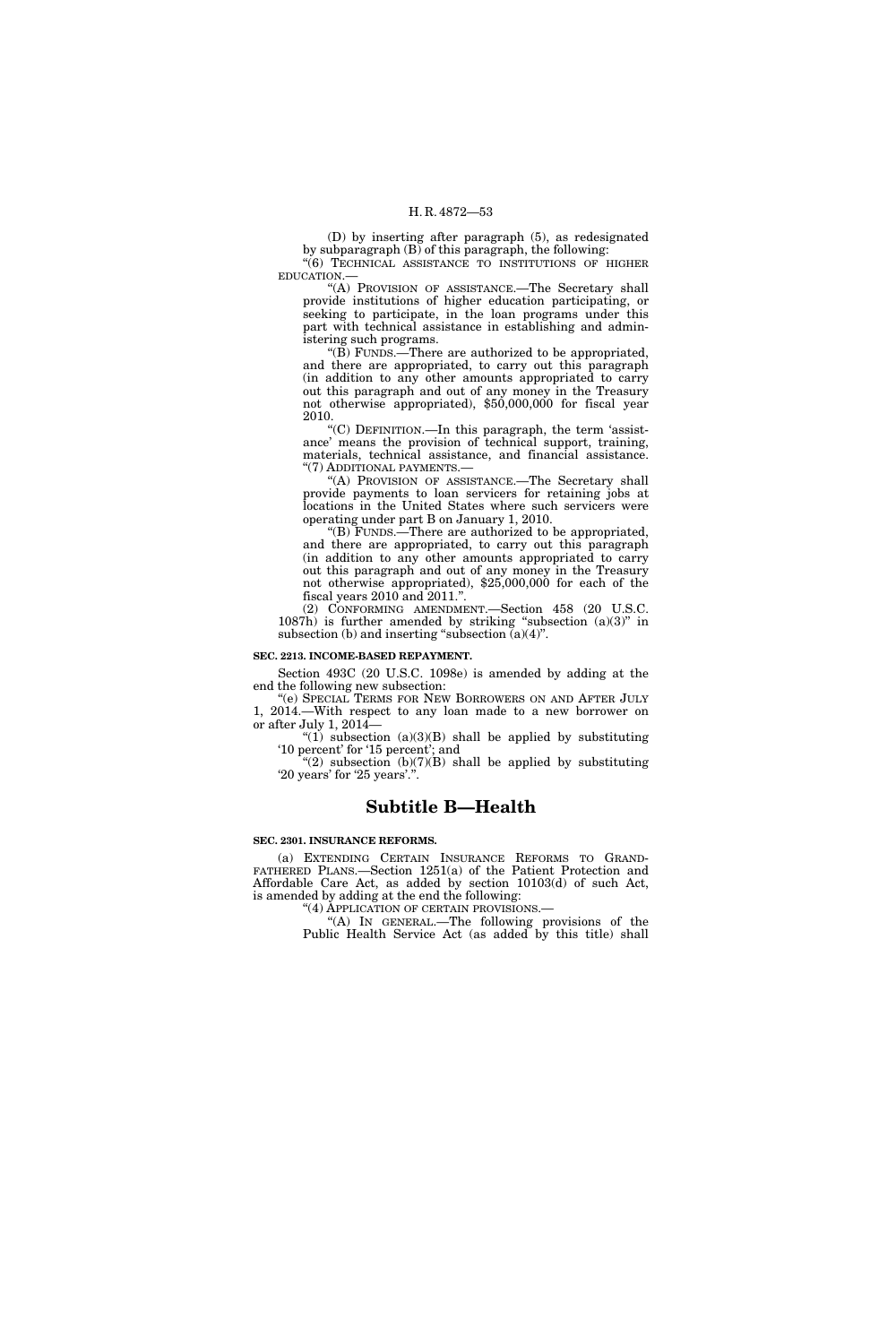apply to grandfathered health plans for plan years beginning with the first plan year to which such provisions would otherwise apply:

''(i) Section 2708 (relating to excessive waiting periods).

"(ii) Those provisions of section 2711 relating to lifetime limits.

''(iii) Section 2712 (relating to rescissions).

''(iv) Section 2714 (relating to extension of dependent coverage).

"(B) PROVISIONS APPLICABLE ONLY TO GROUP HEALTH PLANS.

''(i) PROVISIONS DESCRIBED.—Those provisions of section 2711 relating to annual limits and the provisions of section 2704 (relating to pre-existing condition exclusions) of the Public Health Service Act (as added by this subtitle) shall apply to grandfathered health plans that are group health plans for plan years beginning with the first plan year to which such provisions otherwise apply.

"(ii) ADULT CHILD COVERAGE.—For plan years beginning before January 1, 2014, the provisions of section 2714 of the Public Health Service Act (as added by this subtitle) shall apply in the case of an adult child with respect to a grandfathered health plan that is a group health plan only if such adult child is not eligible to enroll in an eligible employer-sponsored health plan (as defined in section  $5000A(f)(2)$  of the Internal Revenue Code of 1986) other than such grandfathered health plan.''.

(b) CLARIFICATION REGARDING DEPENDENT COVERAGE.—Section 2714(a) of the Public Health Service Act, as added by section 1001(5) of the Patient Protection and Affordable Care Act, is amended by striking ''(who is not married)''.

# **SEC. 2302. DRUGS PURCHASED BY COVERED ENTITIES.**

Section 340B of the Public Health Service Act (42 U.S.C. 256b), as amended by sections 7101 and 7102 of the Patient Protection and Affordable Care Act, is amended—

 $(1)$  in subsection  $(a)$ 

 $(A)$  in paragraphs  $(1)$ ,  $(2)$ ,  $(5)$ ,  $(7)$ , and  $(9)$ , by striking the terms "covered drug" and "covered drugs" each place either term appears and inserting "covered outpatient drug" or "covered outpatient drugs", respectively;  $(B)$  in paragraph  $(4)(L)$ —

 $(i)$  in clause  $(i)$ , by striking "and" at the end; (ii) in clause (ii), by striking the period and inserting "; and "; and

(iii) by inserting after clause (ii), the following: ''(iii) does not obtain covered outpatient drugs through a group purchasing organization or other group purchasing arrangement.''; and

 $(C)$  in paragraph  $(5)$ —

(i) by striking subparagraph (C);

(ii) by redesignating subparagraphs (D) and (E) as subparagraphs  $(C)$  and  $(D)$ , respectively; and